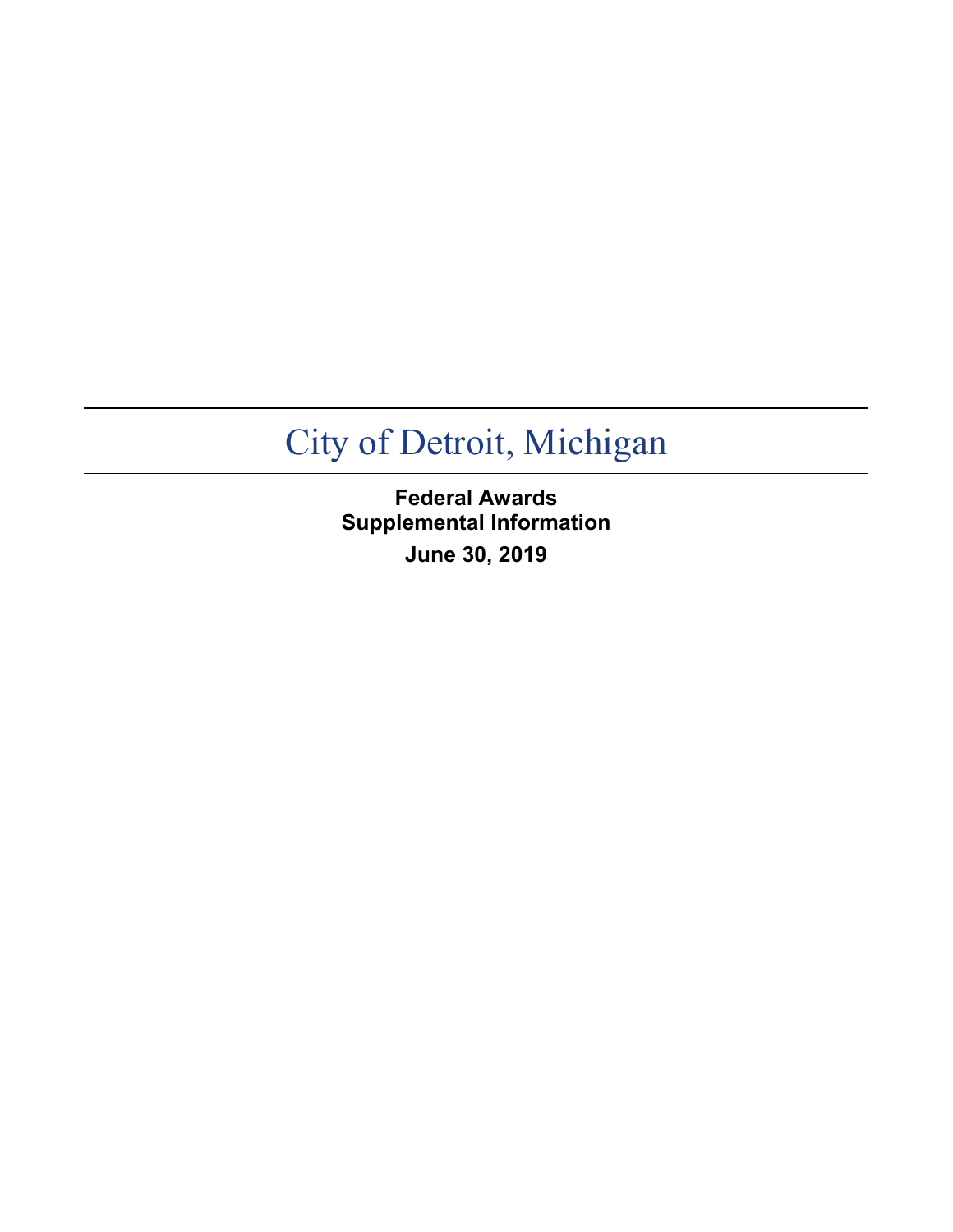# **Contents**

### **Independent Auditor's Reports**

| Report on Schedule of Expenditures of Federal Awards Required by the Uniform Guidance                                                                                                                     | $1 - 2$  |
|-----------------------------------------------------------------------------------------------------------------------------------------------------------------------------------------------------------|----------|
| Report on Internal Control Over Financial Reporting and on Compliance and Other Matters<br>Based on an Audit of Financial Statements Performed in Accordance with Government<br><b>Auditing Standards</b> | $3 - 4$  |
| Report on Compliance for Each Major Federal Program and Report on Internal Control Over<br>Compliance Required by the Uniform Guidance                                                                    | $5-6$    |
| Schedule of Expenditures of Federal Awards                                                                                                                                                                | $7 - 14$ |
| <b>Notes to Schedule of Expenditures of Federal Awards</b>                                                                                                                                                | 15       |
| <b>Schedule of Findings and Questioned Costs</b>                                                                                                                                                          | 16-34    |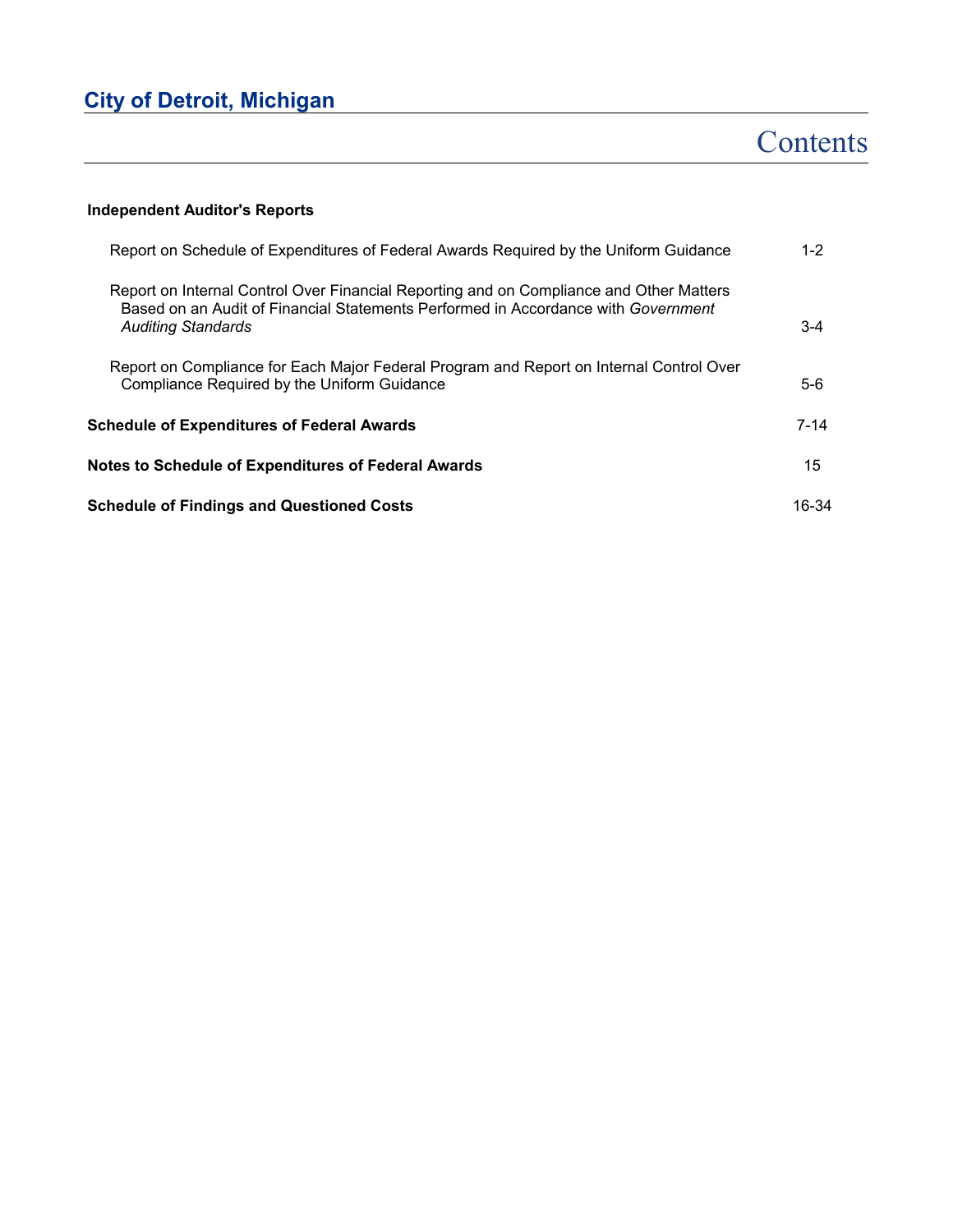

**Plante & Moran, PLLC** 27400 Northwestern Highway P.O. Box 307 Southfield, MI 48037-0307 Tel: 248.352.2500 Fax: 248 352 0018 plantemoran.com

### Report on Schedule of Expenditures of Federal Awards Required by the Uniform Guidance

### **Independent Auditor's Report**

To the Honorable Mayor Michael E. Duggan, and the Honorable Members of the City Council City of Detroit, Michigan

We have audited the financial statements of the governmental activities, the business-type activities, the aggregate discretely presented component units, each major fund, and the aggregate remaining fund information of the City of Detroit, Michigan (the "City") as of and for the year ended June 30, 2019 and the related notes to the financial statements, which collectively comprise the City's basic financial statements. We issued our report thereon dated December 14, 2019, which contained unmodified opinions on those financial statements. Our audit was conducted for the purpose of forming opinions on the financial statements that collectively comprise the basic financial statements. We have not performed any procedures with respect to the audited financial statements subsequent to December 14, 2019.

We did not audit the financial statements of the following discretely presented component units: Detroit Brownfield Redevelopment Authority, Detroit Public Library, Detroit Transportation Corporation, Downtown Development Authority, Eastern Market Corporation, Economic Development Corporation, Local Development Finance Authority, Museum of African American History, Detroit Land Bank Authority, Eight Mile/Woodward Corridor Improvement Authority, and Community Education Commission, which collectively represent 77 percent, 75 percent, and 67 percent of the assets, net position/fund balance, and revenue, respectively, of the aggregate discretely presented component units. We also did not audit the following blended component units: Public Lighting Authority, which is a major enterprise fund with assets, net position, and revenue of \$219.6 million, \$35.9 million, and \$23.3 million, respectively, as well as the Detroit Building Authority and Greater Detroit Resource Recovery Authority, which collectively represent 0.87 percent, 0.38 percent, and 6.58 percent of the assets, net position/fund balance, and revenue, respectively, of the aggregate remaining fund information. The abovementioned financial statements were audited by other auditors, whose report thereon has been furnished to us, and our opinion, insofar as it relates to the amounts included for the entities listed above, is based on the report of the other auditors.

The City's basic financial statements include the operations of the Detroit Transportation Corporation, Detroit Housing Commission, Downtown Development Authority, Eastern Market Corporation, Economic Development Corporation, Detroit Landbank Authority, Detroit Employment Solutions Corporation, Detroit Building Authority, Public Lighting Authority, Detroit Brownfield Redevelopment Authority, Local Development Finance Authority, Eight Mile/Woodward Corridor Improvement Authority, Community Education Commission, and Museum of African American History. The schedule of expenditures of federal awards excludes those operations because they receive a separate financial statement audit and were subjected to a single audit.

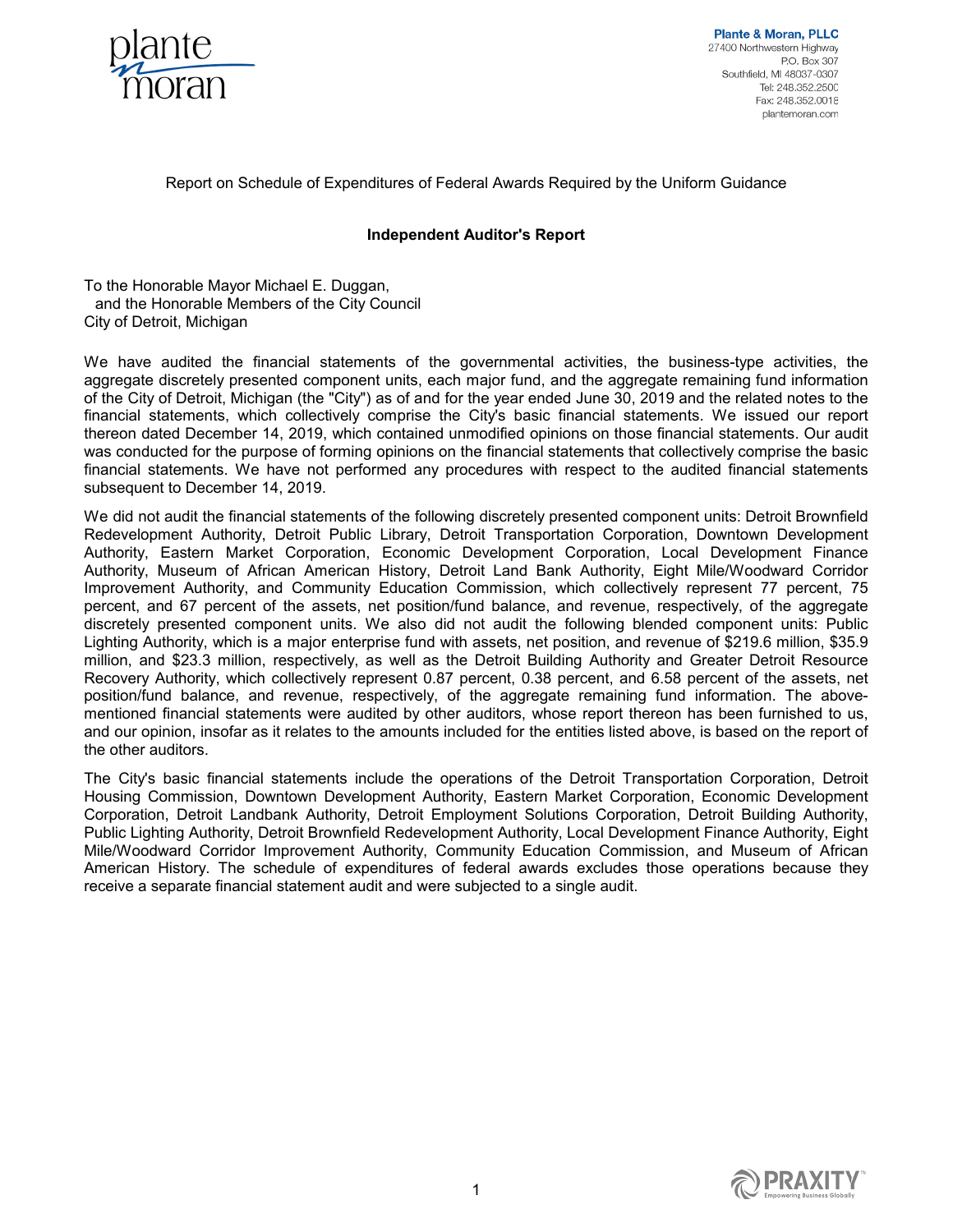To the Honorable Mayor Michael E. Duggan and the Honorable Members of the City Council City of Detroit, Michigan

The accompanying schedule of expenditures of federal awards is presented for the purpose of additional analysis, as required by the Uniform Guidance, and is not a required part of the basic financial statements. Such information is the responsibility of management and was derived from and relates directly to the underlying accounting and other records used to prepare the basic financial statements. The information has been subjected to the auditing procedures applied in the audit of the financial statements and certain additional procedures, including comparing and reconciling such information directly to the underlying accounting and other records used to prepare the basic financial statements or to the basic financial statements themselves, and other additional procedures in accordance with auditing standards generally accepted in the United States of America. In our opinion, the information is fairly stated in all material respects in relation to the basic financial statements as a whole.

Plante & Moran, PLLC

December 14, 2019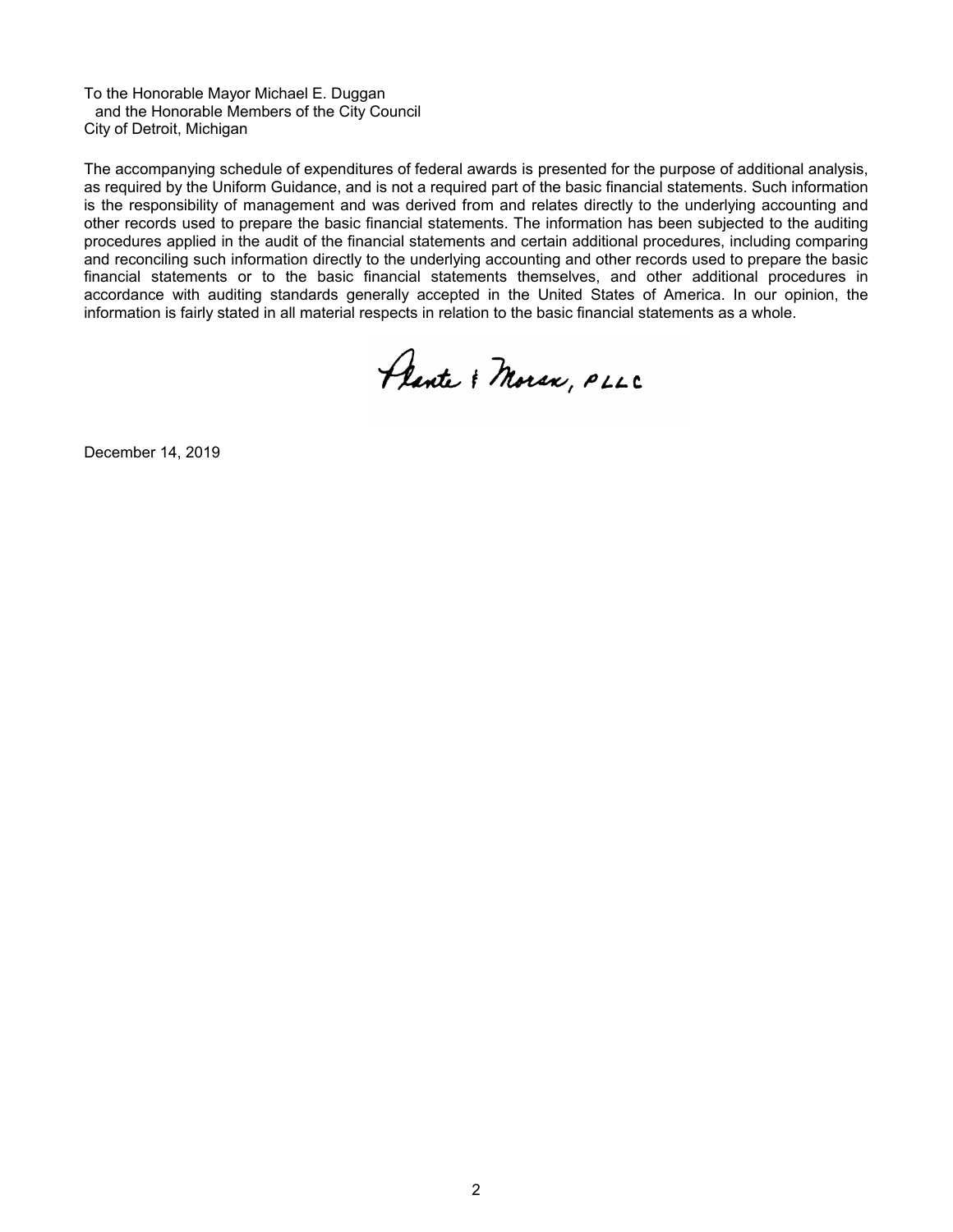

**Plante & Moran, PLLC** 27400 Northwestern Highway P.O. Box 307 Southfield, MI 48037-0307 Tel: 248.352.2500 Fax: 248.352.0018 plantemoran.com

### Report on Internal Control Over Financial Reporting and on Compliance and Other Matters Based on an Audit of Financial Statements Performed in Accordance with *Government Auditing Standards*

### **Independent Auditor's Report**

To Management, the Honorable Mayor Michael E. Duggan, and the Honorable Members of the City Council City of Detroit, Michigan

We have audited, in accordance with auditing standards generally accepted in the United States of America and the standards applicable to financial audits contained in *Government Auditing Standards* issued by the Comptroller General of the United States, the financial statements of the governmental activities, the business-type activities, the aggregate discretely presented component units, each major fund, and the aggregate remaining fund information of the City of Detroit, Michigan (the "City") as of and for the year ended June 30, 2019 and the related notes to the financial statements, which collectively comprise the City's basic financial statements, and have issued our report thereon dated December 14, 2019.

Our report includes a reference to other auditors who audited the financial statements of the following discretely presented component units: Detroit Brownfield Redevelopment Authority, Detroit Public Library, Detroit Transportation Corporation, Downtown Development Authority, Eastern Market Corporation, Economic Development Corporation, Local Development Finance Authority, Museum of African American History, Detroit Land Bank Authority, Eight Mile/Woodward Corridor Improvement Authority, and Community Education Commission, which collectively represent 77 percent, 75 percent, and 67 percent of the assets, net position, and revenue, respectively, of the discretely presented component units. We also did not audit the following blended component units: Public Lighting Authority, which is a major enterprise fund with assets, net position, and revenue of \$219.6 million, \$35.9 million, and \$23.3 million, respectively, as well as the Detroit Building Authority and Greater Detroit Resource Recovery Authority, which collectively represent 0.87 percent, 0.38 percent, and 6.58 percent of the assets, net position/fund balance, and revenue, respectively, of the aggregate remaining fund information. This report does not include the results of the other auditors' testing of internal control over financial reporting or compliance and other matters that are reported on separately by those auditors. The financial statements of the General Retirement System and Police and Fire Retirement System, as well as those of the Detroit Public Library, Community Education Commission, and the Greater Detroit Resource Recovery Authority, were not audited in accordance with *Government Auditing Standards*.

### **Internal Control Over Financial Reporting**

In planning and performing our audit of the financial statements, we considered the City's internal control over financial reporting (internal control) to determine the audit procedures that are appropriate in the circumstances for the purpose of expressing our opinions on the financial statements, but not for the purpose of expressing an opinion on the effectiveness of the City's internal control. Accordingly, we do not express an opinion on the effectiveness of the City's internal control.

Our consideration of internal control was for the limited purpose described in the preceding paragraph of this section and was not designed to identify all deficiencies in internal control that might be material weaknesses or significant deficiencies, and, therefore, material weaknesses or significant deficiencies may exist that were not identified. However, as described in the accompanying schedule of findings and questioned costs, we identified certain deficiencies in internal control that we consider to be material weaknesses and another deficiency that we consider to be a significant deficiency.

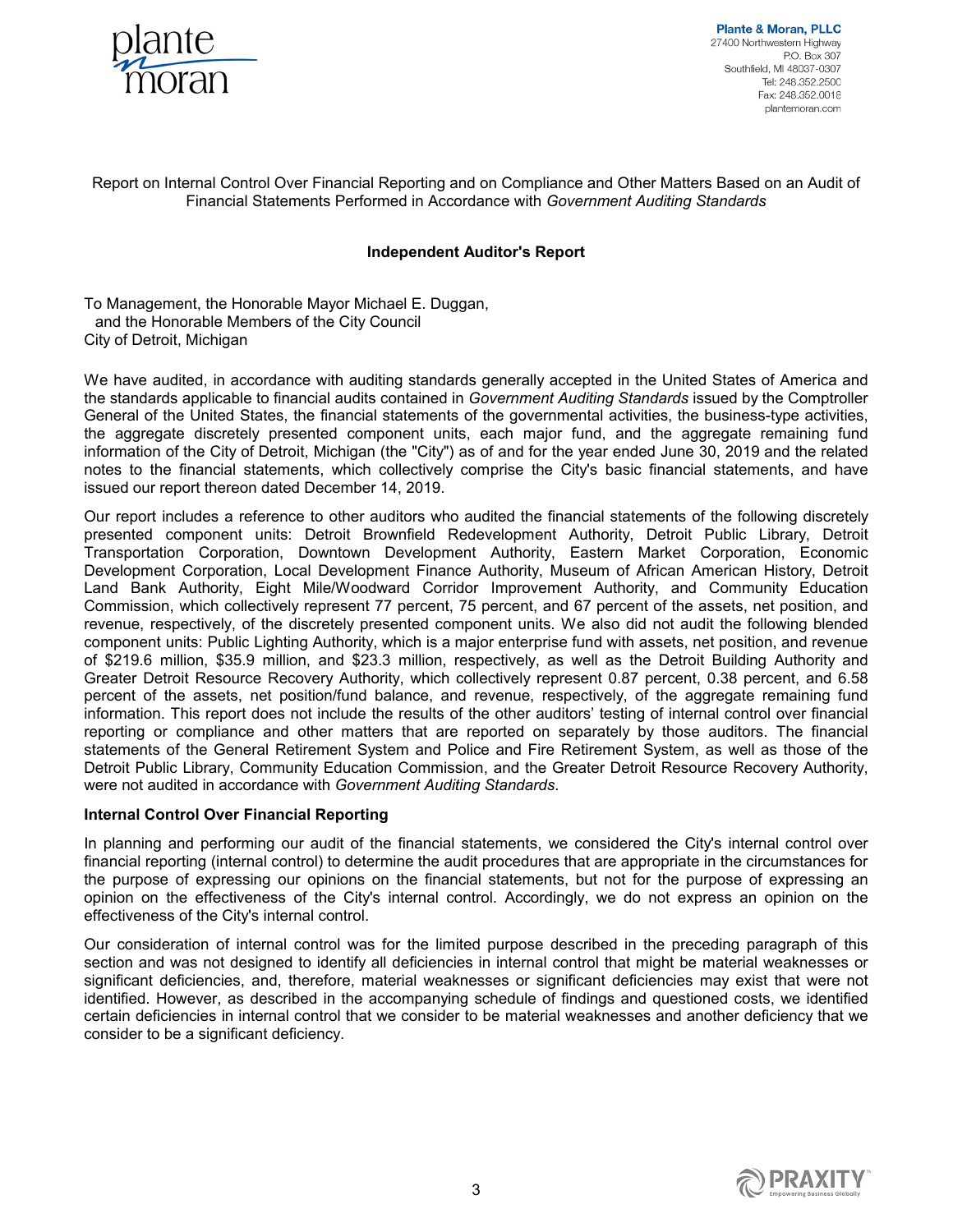To Management, the Honorable Mayor Michael E. Duggan, and the Honorable Members of the City Council City of Detroit, Michigan

A deficiency in internal control exists when the design or operation of a control does not allow management or employees, in the normal course of performing their assigned functions, to prevent, or detect and correct, misstatements on a timely basis. A material weakness is a deficiency, or a combination of deficiencies, in internal control such that there is a reasonable possibility that a material misstatement of the City's financial statements will not be prevented, or detected and corrected, on a timely basis. We consider the deficiencies described in the accompanying schedule of findings and questioned costs as Findings 2019-001, 2019-002, 2019-003, 2019-004, 2019-005, 2019-006, and 2019-007 to be material weaknesses.

A significant deficiency is a deficiency, or a combination of deficiencies, in internal control that is less severe than a material weakness, yet important enough to merit attention by those charged with governance. We consider the deficiency described in the accompanying schedule of findings and questioned costs as Finding 2019-008 to be a significant deficiency.

### **Compliance and Other Matters**

As part of obtaining reasonable assurance about whether the City's financial statements are free from material misstatement, we performed tests of its compliance with certain provisions of laws, regulations, contracts, and grant agreements, noncompliance with which could have a direct and material effect on the determination of financial statement amounts. However, providing an opinion on compliance with those provisions was not an objective of our audit, and, accordingly, we do not express such an opinion.

The results of our tests disclosed instances of noncompliance or other matters that are required to be reported under *Government Auditing Standards* and that are described in the accompanying schedule of findings and questioned costs as Finding 2019-006.

#### **The City's Responses to the Findings**

The City's responses to the findings identified in our audit are described in the accompanying schedule of findings and questioned costs. The City's responses were not subjected to the auditing procedures applied in the audit of the financial statements, and, accordingly, we express no opinion on them.

### **Purpose of This Report**

The purpose of this report is solely to describe the scope of our testing of internal control and compliance and the results of that testing, and not to provide an opinion on the effectiveness of the City's internal control or on compliance. This report is an integral part of an audit performed in accordance with *Government Auditing Standards* in considering the City's internal control and compliance. Accordingly, this communication is not suitable for any other purpose.

Plante & Moran, PLLC

December 14, 2019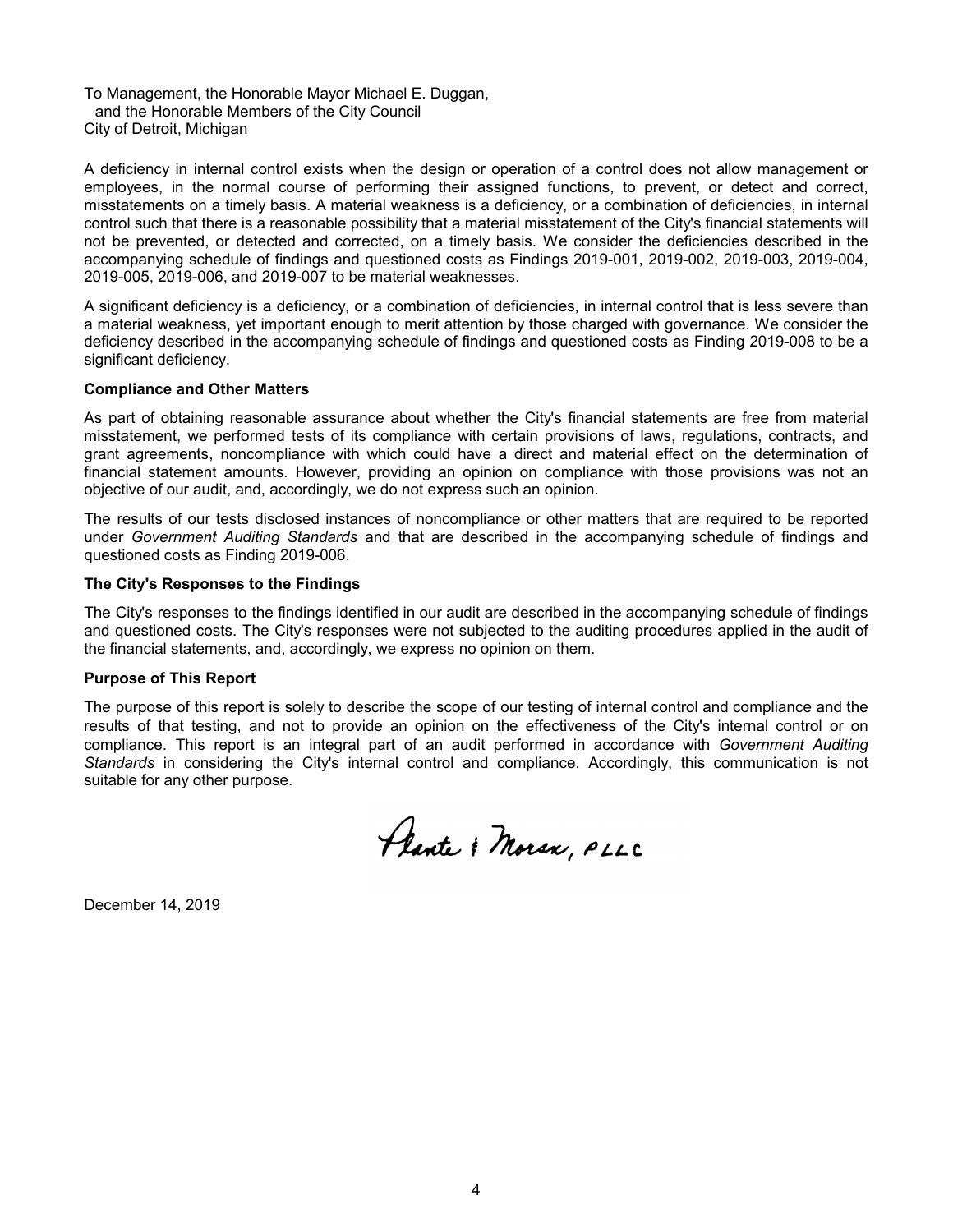

**Plante & Moran, PLLC** 27400 Northwestern Highway P.O. Box 307 Southfield, MI 48037-0307 Tel: 248.352.2500 Fax: 248.352.0018 plantemoran.com

### Report on Compliance for Each Major Federal Program and Report on Internal Control Over Compliance Required by the Uniform Guidance

### **Independent Auditor's Report**

To the Honorable Mayor Michael E. Duggan, and the Honorable Members of the City Council City of Detroit, Michigan

### **Report on Compliance for Each Major Federal Program**

We have audited the City of Detroit, Michigan's (the "City") compliance with the types of compliance requirements described in the U.S. Office of Management and Budget (OMB) Compliance Supplement that could have a direct and material effect on each of the City's major federal programs for the year ended June 30, 2019. The City's major federal programs are identified in the summary of auditor's results section of the accompanying schedule of findings and questioned costs.

The City's basic financial statements include the operations of the Detroit Transportation Corporation, Detroit Housing Commission, Downtown Development Authority, Eastern Market Corporation, Economic Development Corporation, Detroit Landbank Authority, Detroit Employment Solutions Corporation, Detroit Building Authority, Public Lighting Authority, Detroit Brownfield Redevelopment Authority, Local Development Finance Authority, Eight Mile/Woodward Corridor Improvement Authority, Community Education Commission, and Museum of African American History, which expended federal awards that are not included in the City's schedule of expenditures of federal awards during the year ended June 30, 2019. Our audit, described below, did not include the operations of the above-mentioned entities because these entities received a separate financial statement audit and a separate single audit when required by the Uniform Guidance.

### *Management's Responsibility*

Management is responsible for compliance with federal statutes, regulations, and the terms and conditions of its federal awards applicable to its federal programs.

### *Auditor's Responsibility*

Our responsibility is to express an opinion on compliance for each of the City's major federal programs based on our audit of the types of compliance requirements referred to above.

We conducted our audit of compliance in accordance with auditing standards generally accepted in the United States of America; the standards applicable to financial audits contained in *Government Auditing Standards*, issued by the Comptroller General of the United States; and the audit requirements of Title 2 U.S. Code of Federal Regulations Part 200, *Uniform Administrative Requirements, Cost Principles, and Audit Requirements for Federal Awards* (the "Uniform Guidance")*.* Those standards and the Uniform Guidance require that we plan and perform the audit to obtain reasonable assurance about whether noncompliance with the types of compliance requirements referred to above that could have a direct and material effect on a major federal program occurred. An audit includes examining, on a test basis, evidence about the City's compliance with those requirements and performing such other procedures as we considered necessary in the circumstances.

We believe that our audit provides a reasonable basis for our opinion on compliance for each major federal program. However, our audit does not provide a legal determination of the City's compliance.

### *Opinion on Each Major Federal Program*

In our opinion, the City complied, in all material respects, with the types of compliance requirements referred to above that could have a direct and material effect on each of the major federal programs for the year ended June 30, 2019.

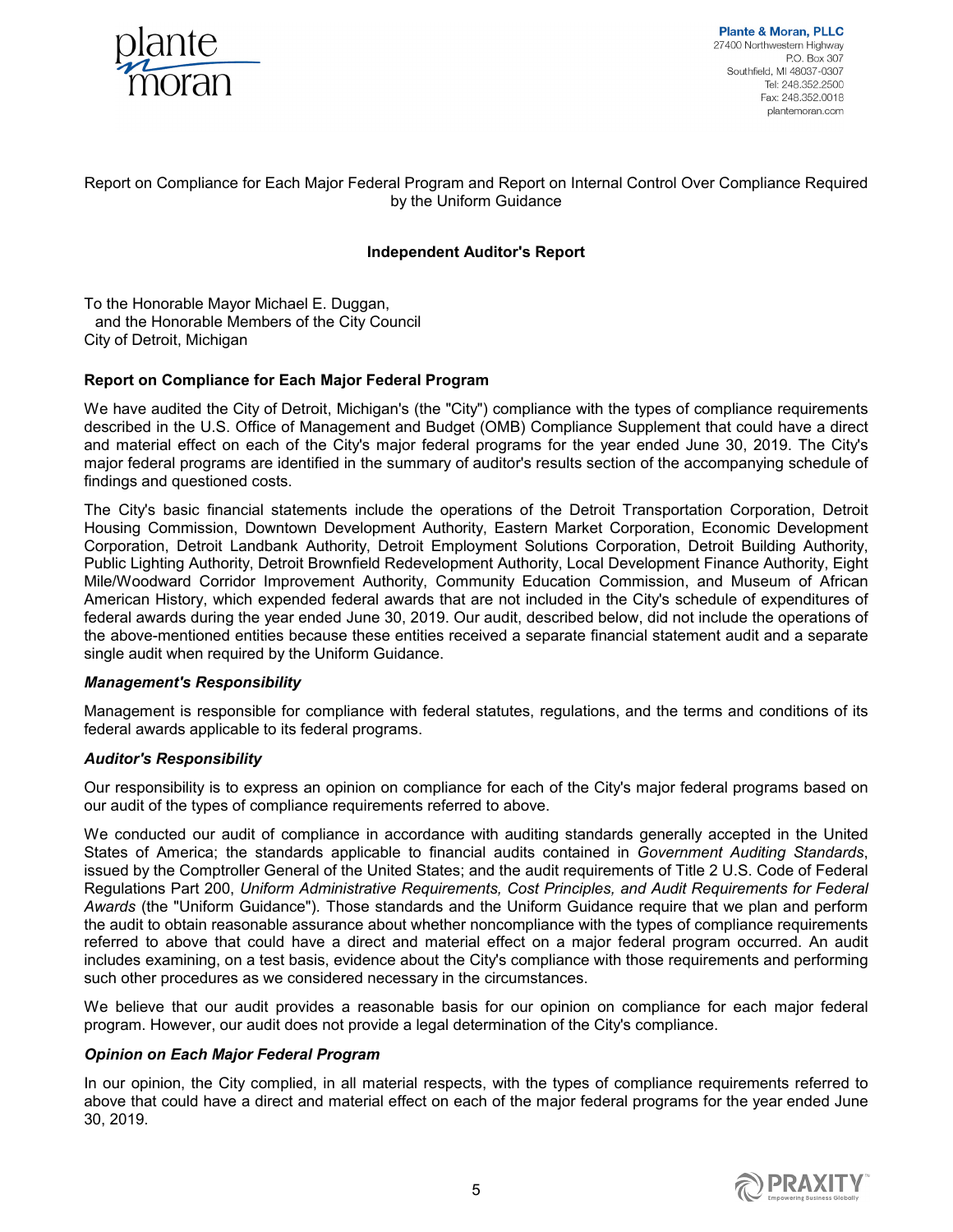To the Honorable Mayor Michael E. Duggan and the Honorable Members of the City Council City of Detroit, Michigan

#### *Other Matters*

The results of our auditing procedures disclosed instances of noncompliance that are required to be reported in accordance with their Uniform Guidance, which are described in the accompanying schedule of findings and questioned costs as Findings 2019-009 and 2019-010. Our opinion on each major federal program is not modified with respect to these matters.

The City's responses to the noncompliance findings identified in our audit are described in the accompanying schedule of findings and questioned costs. The City's responses were not subjected to the auditing procedures applied in the audit of compliance, and, accordingly, we express no opinion on the responses.

#### **Report on Internal Control Over Compliance**

Management of the City is responsible for establishing and maintaining effective internal control over compliance with the types of compliance requirements referred to above. In planning and performing our audit of compliance, we considered the City's internal control over compliance with the types of requirements that could have a direct and material effect on each major federal program to determine the auditing procedures that are appropriate in the circumstances for the purpose of expressing an opinion on compliance for each major federal program and to test and report on internal control over compliance in accordance with the Uniform Guidance, but not for the purpose of expressing an opinion on the effectiveness of internal control over compliance. Accordingly, we do not express an opinion on the effectiveness of the City's internal control over compliance.

Our consideration of internal control over compliance was for the limited purpose described in the first paragraph of this section and was not designed to identify all deficiencies in internal control over compliance that might be material weaknesses or significant deficiencies, and, therefore, material weaknesses or significant deficiencies may exist that have not been identified. However, as discussed below, we identified a certain deficiency in internal control over compliance that we consider to be a material weakness and another deficiency that we consider to be a significant deficiency.

A deficiency in internal control over compliance exists when the design or operation of a control over compliance does not allow management or employees, in the normal course of performing their assigned functions, to prevent, or detect and correct, noncompliance with a type of compliance requirement of a federal program on a timely basis. A material weakness in internal control over compliance is a deficiency, or a combination of deficiencies, in internal control over compliance such that there is reasonable possibility that material noncompliance with a type of compliance requirement of a federal program will not be prevented, or detected and corrected, on a timely basis. We consider the deficiency in internal control over compliance described in the accompanying schedule of findings and questioned costs as Finding 2019-009 to be a material weakness.

A significant deficiency in internal control over compliance is a deficiency, or a combination of deficiencies, in internal control over compliance with a type of compliance requirement of a federal program that is less severe than a material weakness in internal control over compliance, yet important enough to merit attention by those charged with governance. We consider the deficiency in internal control over compliance described in the accompanying schedule of findings and questioned costs as Finding 2019-010 to be a significant deficiency.

The City's responses to the internal control over compliance findings identified in our audit are described in the accompanying schedule of findings and questioned costs. The City's responses were not subjected to the auditing procedures applied in the audit of compliance, and, accordingly, we express no opinion on the responses.

The purpose of this report on internal control over compliance is solely to describe the scope of our testing of internal control over compliance and the results of that testing based on the requirements of the Uniform Guidance. Accordingly, this report is not suitable for any other purpose.

Plante & Moran, PLLC

December 14, 2019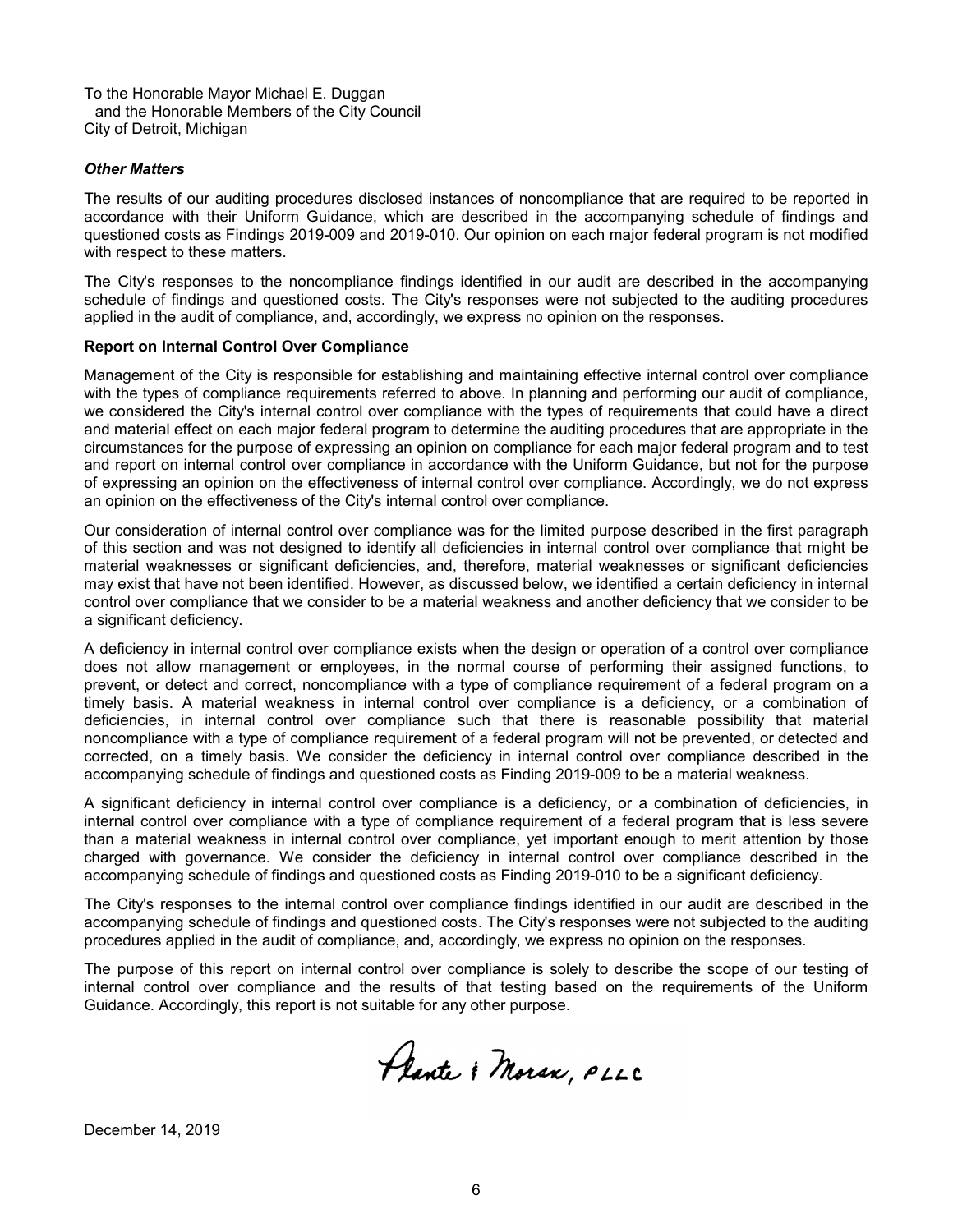| Federal Agency/Pass-through Agency/Program Title                                           | <b>CFDA</b><br>Number | Pass-through Entity<br><b>Identifying Number</b> | <b>Total Amount</b><br>Provided to<br>Subrecipients | Federal<br>Expenditures |
|--------------------------------------------------------------------------------------------|-----------------------|--------------------------------------------------|-----------------------------------------------------|-------------------------|
| <b>Department of Agriculture</b>                                                           |                       |                                                  |                                                     |                         |
| Child Nutrition Cluster - Via Michigan Department of Education:                            |                       |                                                  |                                                     |                         |
| 2018 Summer Food Service Program                                                           | 10.559                | N/A                                              | \$                                                  | \$<br>270,755           |
| 2019 Summer Food Service Program                                                           | 10.559                | N/A                                              |                                                     | 37,880                  |
| <b>Total Child Nutrition Cluster</b>                                                       |                       |                                                  |                                                     | 308,635                 |
| Child and Adult Care Food Program - Via Michigan Department of Education                   | 10.558                | N/A                                              |                                                     | 40,602                  |
| Supplemental Nutritional Assistance Program WIC -                                          |                       |                                                  |                                                     |                         |
| Via Michigan Department of Health and Human Services:                                      |                       |                                                  |                                                     |                         |
| Special Supplemental Nutrition Program for Women, Infants, and Children 2018               | 10.557                | 182MI003W1003                                    | 1,343,788                                           | 1,343,788               |
| Special Supplemental Nutrition Program for Women, Infants, and Children Breastfeeding 2018 | 10.557                | 172MI013W5003                                    | 69,763                                              | 69,763                  |
| Special Supplemental Nutrition Program for Women, Infants, and Children 2019               | 10.557                | 192MI003W1003                                    | 3,282,652                                           | 3,535,790               |
| Special Supplemental Nutrition Program for Women, Infants, and Children Breastfeeding 2019 | 10.557                | 192MI003W1003                                    | 99,212                                              | 99,212                  |
| Total Supplemental Nutritional Assistance Program WIC                                      |                       |                                                  | 4,795,415                                           | 5,048,553               |
| <b>Total Department of Agriculture</b>                                                     |                       |                                                  | 4,795,415                                           | 5,397,790               |
| Department of Commerce - Coastal Zone FY18 Maheras-Gentry Park                             | 11.419                | NA17NOS4190177                                   |                                                     | 23,755                  |
| Department of Housing and Urban Development                                                |                       |                                                  |                                                     |                         |
| Community Development Block Grant Entitlement Cluster - Direct Awards:                     |                       |                                                  |                                                     |                         |
| <b>Community Development Block Grant</b>                                                   | 14.218                | B-14-MC-26-0006                                  | 1,076,402                                           | 2,212,901               |
| <b>Community Development Block Grant</b>                                                   | 14.218                | B-15-MC-26-0006                                  | 520.177                                             | 744.811                 |
| <b>Community Development Block Grant</b>                                                   | 14.218                | B-16-MC-26-0006                                  | 1,837,030                                           | 2,469,673               |
| <b>Community Development Block Grant</b>                                                   | 14.218                | B-17-MC-26-0006                                  | 4,389,784                                           | 9,341,121               |
| <b>Community Development Block Grant</b>                                                   | 14.218                | B-18-MC-26-0006                                  | 1,357,315                                           | 17,394,388              |
| Community Development Block Grant - Declared Disaster Recovery FY16                        | 14.218                | B-15-MC-26-2006                                  | $\sim$                                              | 4,040,478               |
| <b>Total Community Development Block Grant Entitlement Cluster</b>                         |                       |                                                  | 9,180,708                                           | 36,203,372              |
| <b>ESG - Direct Awards:</b>                                                                |                       |                                                  |                                                     |                         |
| Emergency Solutions Grant (ESG)                                                            | 14.231                | E-15-MC-260006                                   |                                                     | 3,926                   |
| <b>Emergency Solutions Grant (ESG)</b>                                                     | 14.231                | E-16-MC-260006                                   | 155,683                                             | 155,683                 |
| <b>Emergency Solutions Grant (ESG)</b>                                                     | 14.231                | E-17-MC-260006                                   | 1,668,050                                           | 2,030,164               |
| <b>Emergency Solutions Grant (ESG)</b>                                                     | 14.231                | E-18-MC-260006                                   | 976,923                                             | 976,923                 |
| <b>Total ESG</b>                                                                           |                       |                                                  | 2,800,656                                           | 3,166,696               |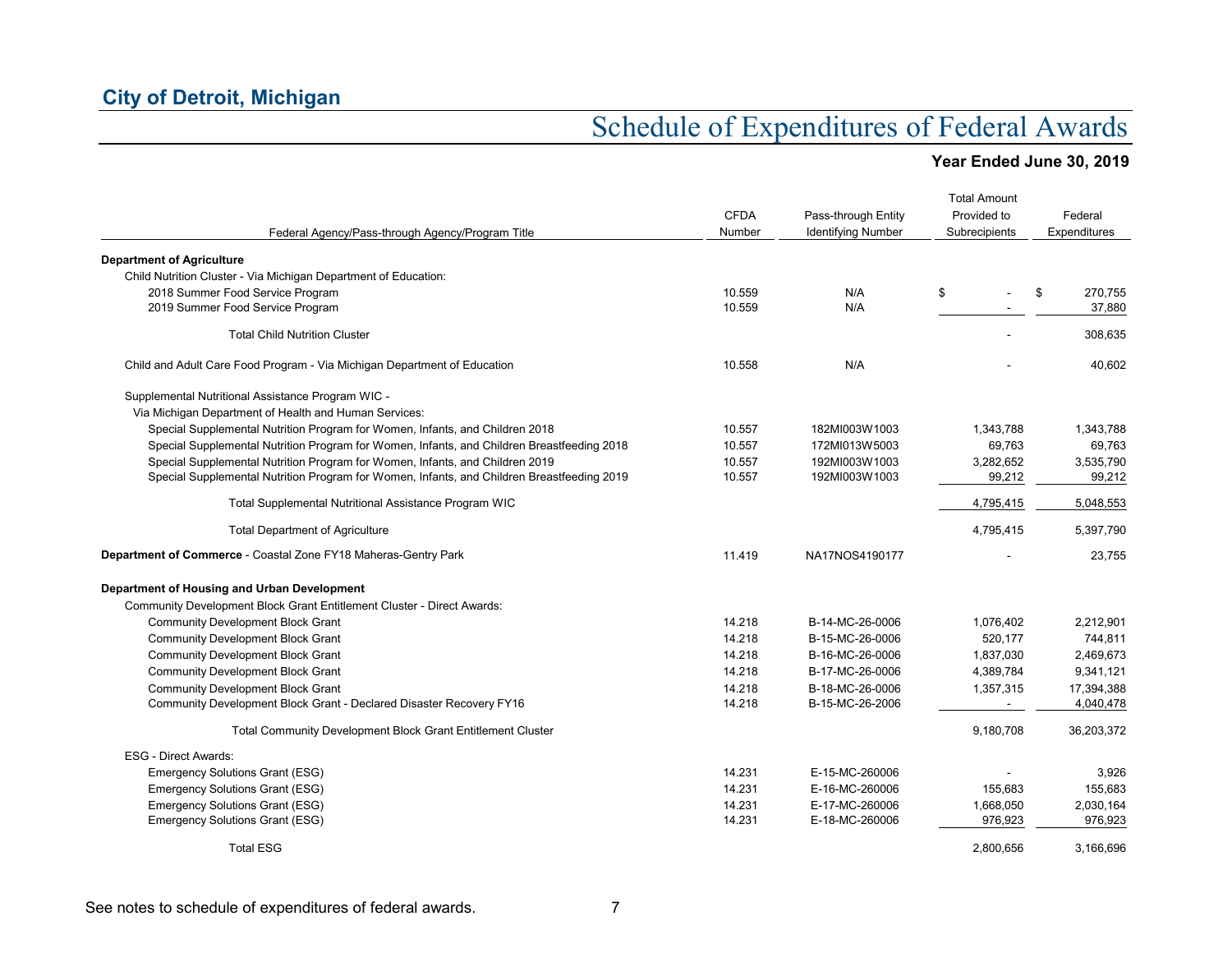|                                                                                            |             |                           | <b>Total Amount</b> |               |
|--------------------------------------------------------------------------------------------|-------------|---------------------------|---------------------|---------------|
|                                                                                            | <b>CFDA</b> | Pass-through Entity       | Provided to         | Federal       |
| Federal Agency/Pass-through Agency/Program Title                                           | Number      | <b>Identifying Number</b> | Subrecipients       | Expenditures  |
| Department of Housing and Urban Development (Continued)                                    |             |                           |                     |               |
| Home Investment Partnership - Direct Awards:                                               |             |                           |                     |               |
| Home Investment Partnership (Special Housing)                                              | 14.239      | M-13-MC-26-0202           | \$                  | \$<br>178,941 |
| Home Investment Partnership (Special Housing)                                              | 14.239      | M-14-MC-26-0202           |                     | 2,528,195     |
| Home Investment Partnership (Special Housing)                                              | 14.239      | M-15-MC-26-0202           |                     | 1,176,928     |
| Home Investment Partnership (Special Housing)                                              | 14.239      | M-16-MC-26-0203           |                     | 1,832,076     |
| Home Investment Partnership (Special Housing)                                              | 14.239      | M-17-MC-26-0203           |                     | 17,427        |
| Total Home Investment Partnership                                                          |             |                           | 5,733,567           |               |
| <b>HOPWA - Direct Awards:</b>                                                              |             |                           |                     |               |
| Housing Opportunities for Persons With AIDS 6/2016                                         | 14.241      | MIH15-F001                | 19.054              | 19,054        |
| Housing Opportunities for Persons With AIDS 6/2017                                         | 14.241      | MIH16-F001                | 4,264               | 4,264         |
| Housing Opportunities for Persons With AIDS 6/2018                                         | 14.241      | MIH17-F001                | 2,828,879           | 2,828,879     |
| Housing Opportunities for Persons With AIDS 6/2019                                         | 14.241      | MIH18-F001                | 67,328              | 67,328        |
| <b>Total HOPWA</b>                                                                         |             |                           | 2,919,525           | 2,919,525     |
| Lead Hazard Reduction Demonstration Grant Program - Direct Awards                          | 14.905      | MI-LHHD-026614            |                     | 88,803        |
| Total Department of Housing and Urban Development                                          |             |                           | 14,900,889          | 48,111,963    |
| Department of Interior - Historic Preservation Fund Grant Program - Belle Isle Aquarium -  |             |                           |                     |               |
| Via Michigan State Housing Development Authority (MSHDA)                                   | 15.904      | CG17-437                  |                     | 35,100        |
| <b>Department of Justice</b>                                                               |             |                           |                     |               |
| Violence Prevention - Direct Awards: Ceasefire Detroit Community Based Violence Prevention | 16.123      | 2012-PB-FX-K002           |                     | 198,565       |
| Crime Victim Assistance - Via Michigan Department of Health and Human Services:            |             |                           |                     |               |
| Crime Victim Assist - V.O.C.A. 2017 / 2018                                                 | 16.575      | 2014-VA-GX-0046           |                     | 300,612       |
| Crime Victim Assist - V.O.C.A. 2018 / 2019                                                 | 16.575      | 2016-VA-GX-0021           |                     | 607,431       |
| <b>Total Crime Victim Assistance</b>                                                       |             |                           |                     | 908.043       |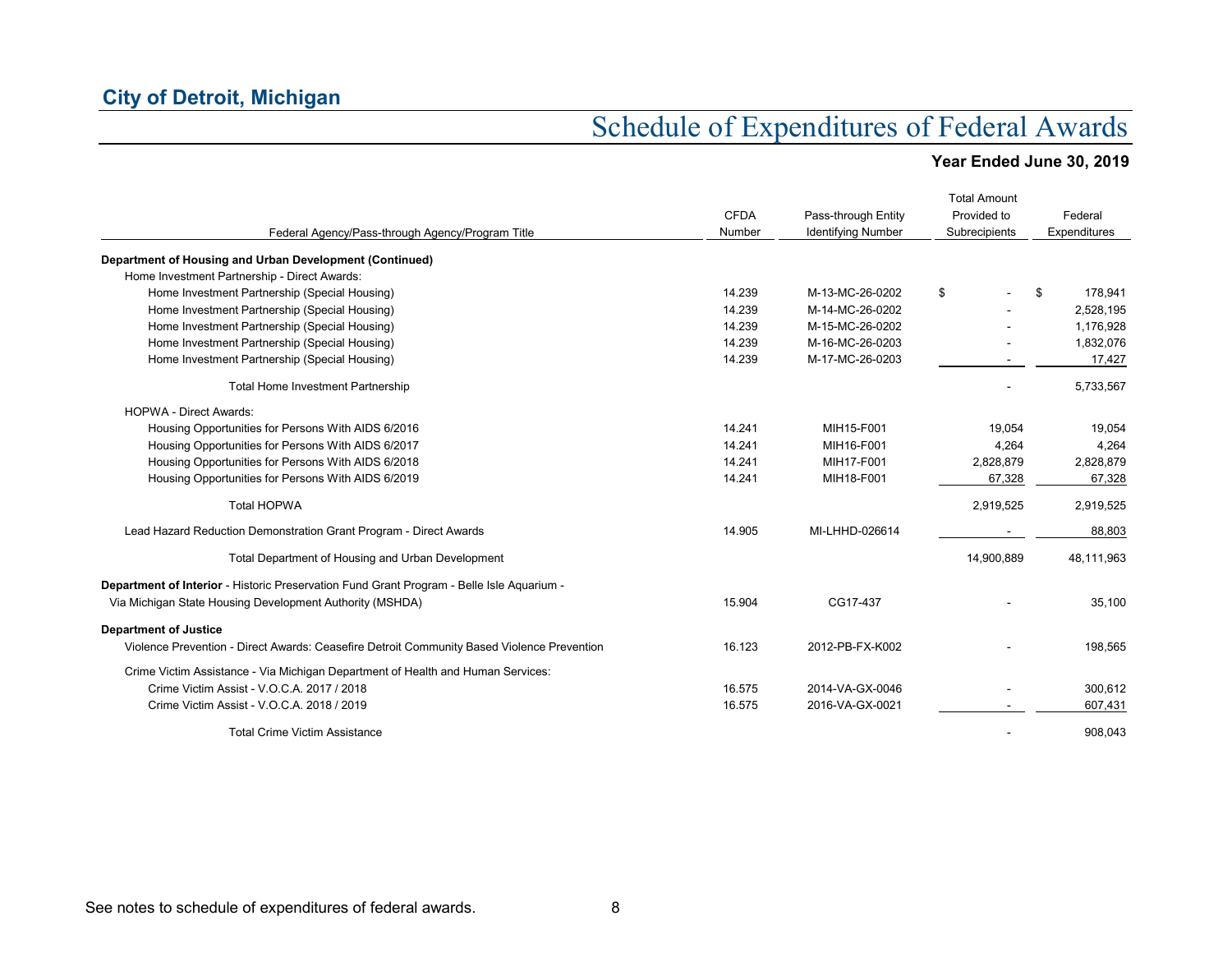|                                                                                        |             |                           | <b>Total Amount</b> |              |
|----------------------------------------------------------------------------------------|-------------|---------------------------|---------------------|--------------|
|                                                                                        | <b>CFDA</b> | Pass-through Entity       | Provided to         | Federal      |
| Federal Agency/Pass-through Agency/Program Title                                       | Number      | <b>Identifying Number</b> | Subrecipients       | Expenditures |
| <b>Department of Justice (Continued)</b>                                               |             |                           |                     |              |
| STOP Violence Against Women Formula Grant -                                            |             |                           |                     |              |
| Via Michigan Department of Health and Human Services                                   | 16.017      | 2016-WF-AX0023            | \$                  | \$<br>75,258 |
| Encourage Arrest Detroit Domestic Violence Reduction Project 2015-2016 - Direct Awards | 16.590      | 2015-WE-AX-0043           | 26.226              | 306,926      |
| Project Safe Neighborhoods                                                             | 16.609      | 2016-UL-WX-0037           |                     | 48,350       |
| <b>COPS Grants - Direct Awards:</b>                                                    |             |                           |                     |              |
| 2015 COPS Hiring Program                                                               | 16.710      | 2015-UL-WX-0024           |                     | 149,232      |
| 2016 COPS Hiring Program                                                               | 16.710      | 2016-UL-WX-0037           |                     | 616,857      |
| 2017 COPS Hiring Program                                                               | 16.710      | 2017-UL-WX-0023           | ٠                   | 570,050      |
| <b>Total COPS Grants</b>                                                               |             |                           |                     | 1,336,139    |
| FY16 Smart Policing Initiative - Smart Policing Innovation                             | 16.738      | 2016-WY-BX-0005           |                     | 234,635      |
| Justice Assistance Grants (JAG) - Via The County of Wayne, Michigan:                   |             |                           |                     |              |
| 2015-16 Justice Assistance Grant                                                       | 16.738      | 2015-DJ-BX-0911           |                     | 407,292      |
| 2016-17 Justice Assistance Grant                                                       | 16.738      | 2016-DJ-BX0989            |                     | 855,874      |
| 2019 Electronic Evidence Collection (JAG) - Via Michigan Department of State Police    | 16.738      | 2017-MU-BX-0191           |                     | 33,853       |
| Total Justice Assistance Grants (JAG)                                                  |             |                           |                     | 1,531,654    |
| 2015-2017 Technology Information for Public Safety (TIPS)                              | 16.751      | 2015-DG-BX-K007           |                     | 215,733      |
| 2015 Community Health and Social Services Center-National Crime Victims Rights Week -  |             |                           |                     |              |
| Via Community Health and Social Service Center (CHASS)                                 | 16.888      | 2015-CY-AX-0006           |                     | 5,723        |
| Equitable Sharing Program - Direct Awards                                              | 16.922      | N/A                       |                     | 4,400,000    |
| <b>Total Department of Justice</b>                                                     |             |                           | 26,226              | 9,026,391    |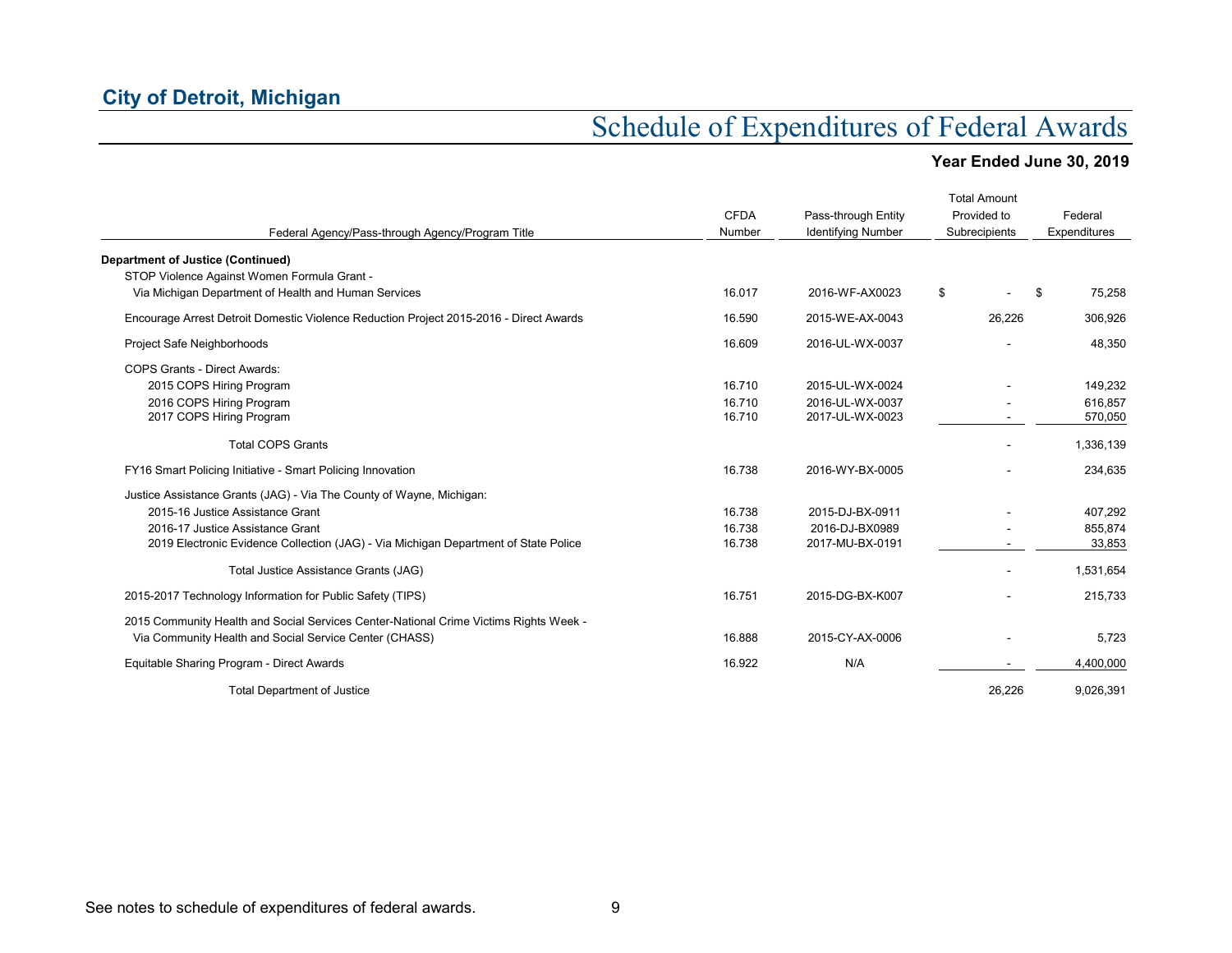| Federal Agency/Pass-through Agency/Program Title                                                | <b>CFDA</b><br>Number | Pass-through Entity<br><b>Identifying Number</b> | <b>Total Amount</b><br>Provided to<br>Subrecipients | Federal<br>Expenditures |
|-------------------------------------------------------------------------------------------------|-----------------------|--------------------------------------------------|-----------------------------------------------------|-------------------------|
| <b>Department of Transportation</b>                                                             |                       |                                                  |                                                     |                         |
| Highway Planning and Construction Cluster:                                                      |                       |                                                  |                                                     |                         |
| DPW Highway Research Planning & Construction - Via Michigan Department of Transportation        | 20.205                | 1900(386)                                        | \$                                                  | \$<br>1,904,580         |
| FY 2019 SEMCOG Unified Work Program Grant                                                       | 20.205                | SEMCOG CPG19-19006                               |                                                     | 314,304                 |
| Planning Assistance Program - Traffic Safety - Via Southeastern Michigan Council of Governments |                       |                                                  |                                                     |                         |
| (SEMCOG)                                                                                        | 20.205                | P18AP00156                                       |                                                     | 27,731                  |
| Total Highway Planning and Construction Cluster                                                 |                       |                                                  |                                                     | 2.246.615               |
| <b>Federal Transit Cluster:</b>                                                                 |                       |                                                  |                                                     |                         |
| Federal Transit Capital Investment Grants - Direct Awards:                                      |                       |                                                  |                                                     |                         |
| Federal Transit Capital Investment Grant                                                        | 20.500                | MI-03-0241                                       |                                                     | 774,413                 |
| Federal Transit Capital Investment Grant                                                        | 20.500                | MI-2017-005                                      |                                                     | 299,250                 |
| Federal Transit Capital Investment Grant                                                        | 20.500                | MI-34-0006                                       |                                                     | 1,906,778               |
| Federal Transit Capital Investment Grant                                                        | 20.500                | MI-04-0093-00                                    |                                                     | 4,889,395               |
| <b>Total Federal Transit Capital Investment Grants</b>                                          |                       |                                                  |                                                     | 7,869,836               |
| Federal Transit Formula Grants - Direct Awards:                                                 |                       |                                                  |                                                     |                         |
| Federal Transit Formula Grant                                                                   | 20.507                | MI-90-X604-00                                    |                                                     | 183,582                 |
| Federal Transit Formula Grant                                                                   | 20.507                | MI-90-X605-00                                    |                                                     | 1,694,868               |
| Federal Transit Formula Grant                                                                   | 20.507                | MI-2016-006                                      |                                                     | 17,143,380              |
| 2016 Unified Work Program - SEMCOG                                                              | 20.507                | MI-2016-024                                      |                                                     | 4,747,559               |
| Federal Transit Formula Grant                                                                   | 20.507                | MI-90-X642-00                                    |                                                     | 64,594                  |
| <b>Total Federal Transit Formula Grants</b>                                                     |                       |                                                  |                                                     | 23,833,983              |
| <b>Total Federal Transit Cluster</b>                                                            |                       |                                                  |                                                     | 31,703,819              |
| SEMCOG Grants - Direct Awards: SEMCOG United Work Program (UWP) - Metropolitan Planning Grant   | 20.505                | SEMCOG CPG16-17006                               |                                                     | 20,515                  |
| Transit Service Programs Cluster:                                                               |                       |                                                  |                                                     |                         |
| Job Access and Reverse Commute Grants - Direct Awards:                                          |                       |                                                  |                                                     |                         |
| Job Access and Reverse Commute Grant                                                            | 20.516                | MI-37-X035-00                                    |                                                     | 1,113                   |
| Job Access and Reverse Commute Grant                                                            | 20.516                | MI-37-X041-02                                    |                                                     | 311.613                 |
| Total Job Access and Reverse Commute Grants                                                     |                       |                                                  |                                                     | 312,726                 |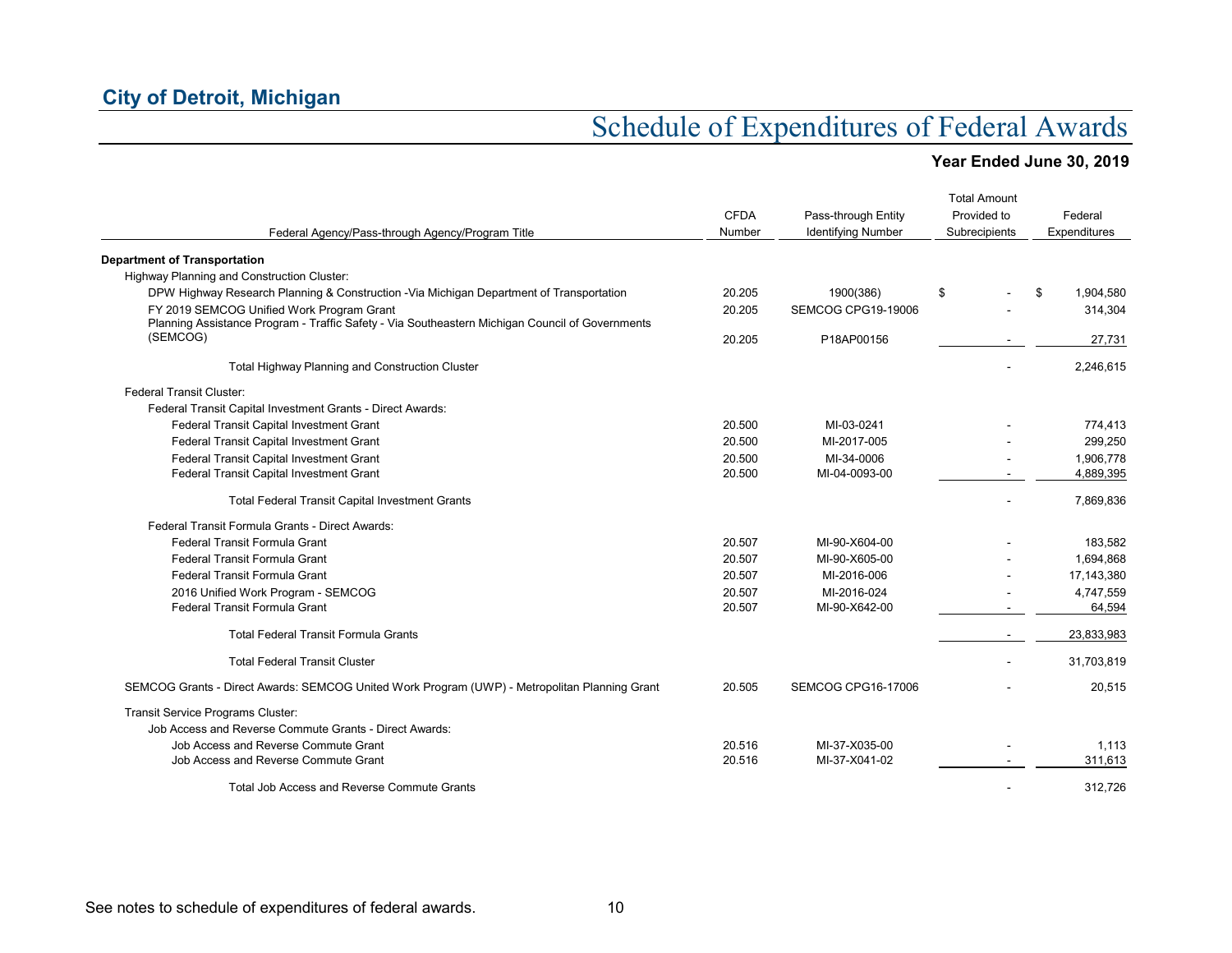|                                                                                                 |                       |                                                  | <b>Total Amount</b>          |                         |
|-------------------------------------------------------------------------------------------------|-----------------------|--------------------------------------------------|------------------------------|-------------------------|
| Federal Agency/Pass-through Agency/Program Title                                                | <b>CFDA</b><br>Number | Pass-through Entity<br><b>Identifying Number</b> | Provided to<br>Subrecipients | Federal<br>Expenditures |
| <b>Department of Transportation (Continued)</b>                                                 |                       |                                                  |                              |                         |
| Transit Service Programs Cluster (Continued):                                                   |                       |                                                  |                              |                         |
| New Freedom Grants - Direct Awards:                                                             |                       |                                                  |                              |                         |
| New Freedom Grant                                                                               | 20.521                | MI-57-X015-00                                    | \$                           | \$<br>671,671           |
| New Freedom Grant                                                                               | 20.521                | MI-57-X013-00                                    |                              | 271,953                 |
| <b>Total New Freedom Grants</b>                                                                 |                       |                                                  |                              | 943,624                 |
| <b>Total Transit Services Programs Cluster</b>                                                  |                       |                                                  |                              | 1,256,350               |
| Highway Safety Cluster - Via Michigan Department of State Police:                               |                       |                                                  |                              |                         |
| Strategic Traffic Enforcement Prog 2017-2018                                                    | 20.600                | PT-18-17                                         |                              | 71,613                  |
| Strategic Traffic Enforcement Prog 2018-2019                                                    | 20.600                | PT-19-04                                         |                              | 77,828                  |
| <b>Total Strategic Traffic Enforcement Grants</b>                                               |                       |                                                  |                              | 149,441                 |
| FY19 Detroit Pedestrian/Bike overtime Enf Grant                                                 | 20.616                | PS-19-06                                         |                              | 22,783                  |
| Detroit Safe Routes Ambassador Program                                                          | 20.616                | PS-19-02                                         |                              | 9,319                   |
| <b>Bike enforcement Pilot Project</b>                                                           | 20.616                | PS-18-02                                         |                              | 5,308                   |
| 2019 Youth and Alcohol Enforcement                                                              | 20.616                | AL 19-06                                         |                              | 11,006                  |
| Highway Safety Underage Enforcement 2017-2018                                                   | 20.616                | AL 18-17                                         |                              | 32,184                  |
| <b>Total National Priority Safety Programs</b>                                                  |                       |                                                  |                              | 80,600                  |
| <b>Total Highway Safety Cluster</b>                                                             |                       |                                                  |                              | 230,041                 |
| <b>Total Department of Transportation</b>                                                       |                       |                                                  |                              | 35,457,340              |
| <b>Environmental Protection Agency</b>                                                          |                       |                                                  |                              |                         |
| Drinking Water State Revolving Fund Cluster - Via Michigan Department of Environmental Quality: |                       |                                                  |                              |                         |
| Capitalization Grants for Drinking Water - State Revolving Fund                                 | 66.468                | 7412-01                                          |                              | 193,937                 |
| Capitalization Grants for Drinking Water - State Revolving Fund                                 | 66.468                | 7414-01                                          |                              | 3,217,579               |
| Total Drinking Water State Revolving Fund Cluster                                               |                       |                                                  |                              | 3,411,516               |
| <b>Clean Diesel Funding Assistance</b>                                                          | 66.039                | 00E02336                                         |                              | 53,698                  |
| US0079A Brownfields Program (Part A) - Assessment Grants - FY 2015 - Direct Awards              | 66.818                | BF-00E01519                                      |                              | 46,886                  |
| <b>Total Environmental Protection Agency</b>                                                    |                       |                                                  |                              | 3,512,100               |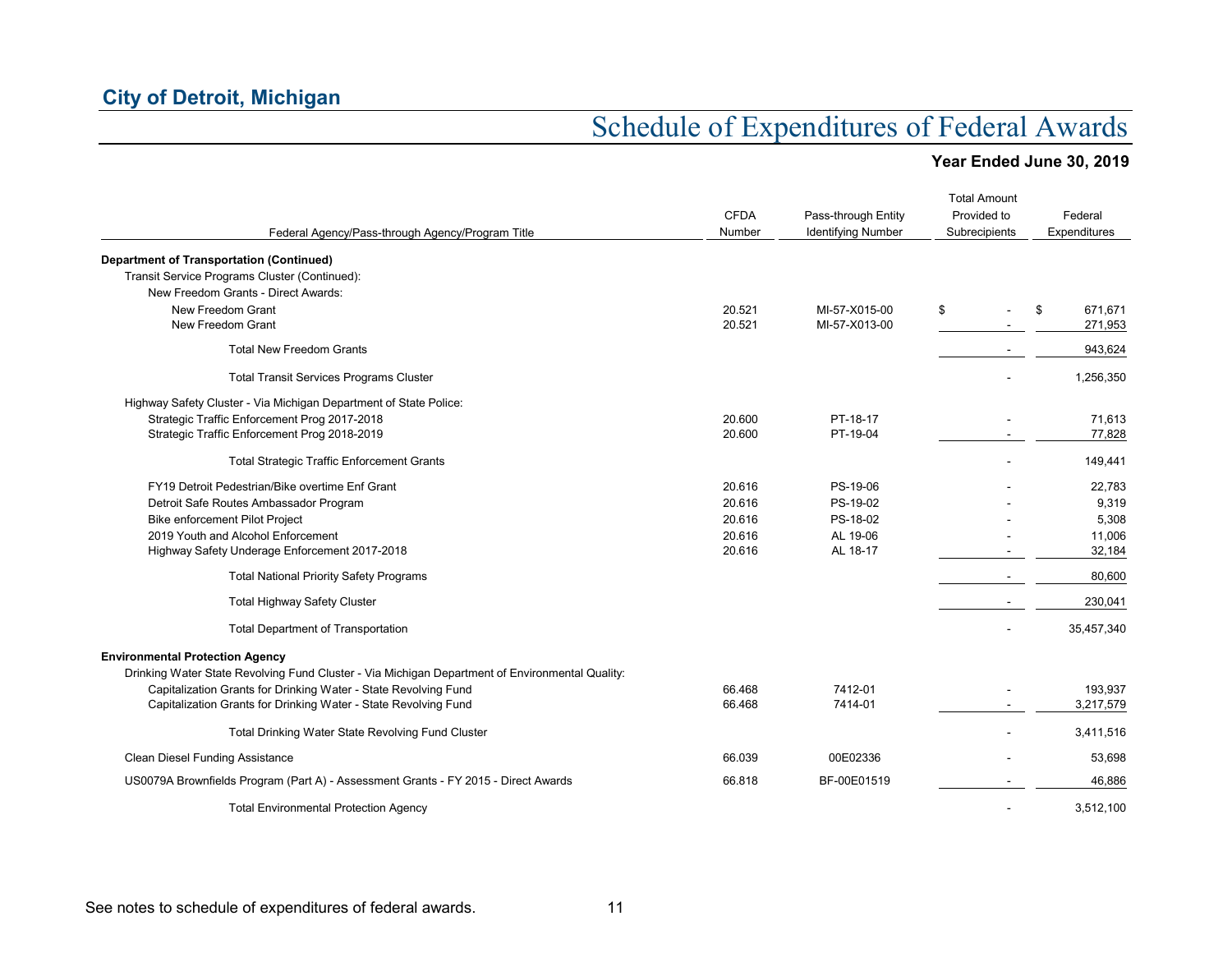| Federal Agency/Pass-through Agency/Program Title                                             | <b>CFDA</b><br>Number | Pass-through Entity<br><b>Identifying Number</b> | <b>Total Amount</b><br>Provided to<br>Subrecipients | Federal<br>Expenditures |
|----------------------------------------------------------------------------------------------|-----------------------|--------------------------------------------------|-----------------------------------------------------|-------------------------|
| Department of Health and Human Services                                                      |                       |                                                  |                                                     |                         |
| Public Health Emergency Preparedness - Via Michigan Department of Health and Human Services: |                       |                                                  |                                                     |                         |
| Public Health Emergency Preparedness 9/2018                                                  | 93.069                | NU90TP921906                                     | 58,761 \$<br>\$                                     | 58,761                  |
| Public Health Emergency Preparedness 9/2019                                                  | 93.069                | NU90TP921906                                     | 158,690                                             | 158,690                 |
| Public Health Emergency Preparedness Cities Readiness Initiative 9/2018                      | 93.069                | NU90TP000528                                     | 65,079                                              | 65,079                  |
| Public Health Emergency Preparedness Cities Readiness Initiative 9/2019                      | 93.069                | NU90TP921906                                     | 137,224                                             | 137,224                 |
| <b>Total Public Health Emergency Preparedness</b>                                            |                       |                                                  | 419,754                                             | 419,754                 |
| MI Building Resilience M-Brace - Via Michigan Department of Health and Human Services:       |                       |                                                  |                                                     |                         |
| 2018 Climate Health Adaption                                                                 | 93.070                | NUE1EH001324                                     | 13,556                                              | 13,556                  |
| First Responders - Detroit Community Opioid Response Initiative (DCORI)                      | 93.243                | 1H79SP080337-01                                  |                                                     | 103,824                 |
| CDC Immunization - Via Michigan Department of Health and Human Services:                     |                       |                                                  |                                                     |                         |
| Immunization Action Plan -Vaccination Shipped (in-Kind)                                      | 93.268                | H23 CCH522556                                    |                                                     | 790,083                 |
| Immunization Action Plan (IAP)                                                               | 93.268                | H23 IPOOO752                                     | 127,290.00                                          | 127,290                 |
| Immunization Action Plan (IAP)                                                               | 93.268                | H23 IPOOO752                                     | 198,863                                             | 198,863                 |
| West Nile Virus 2018                                                                         | 93.268                | NU50CK000369                                     | 6,763                                               | 6,763                   |
| <b>Total CDC Immunization</b>                                                                |                       |                                                  | 332,916                                             | 1,122,999               |
| West Nile Virus 9/2019                                                                       | 93.323                | NU50CK000369                                     | 4,721                                               | 4,721                   |
| Opioid Academic Detailing - MDHHS                                                            | 93.354                | NU90TP921987                                     |                                                     | 39,328                  |
| State Children's Insurance Program (CHIP) - Via State of Michigan                            | 93.767                | E20192796                                        |                                                     | 73,555                  |
| Medicaid Cluster - Via Michigan Department of Health and Human Services:                     |                       |                                                  |                                                     |                         |
| CSHCS Outreach & Advocacy 9/2018                                                             | 93.778                | 05U05M15ADM                                      | 96,550                                              | 96,550                  |
| CSHCS Outreach & Advocacy 9/2019                                                             | 93.778                | 1905MI5ADM                                       | 200,371                                             | 200,371                 |
| Lead Intervention/EBL 9/2019                                                                 | 93.778                | 1905M15MAP                                       | 110,067                                             | 110,067                 |
| <b>Total Medicaid Cluster</b>                                                                |                       |                                                  | 406,988                                             | 406,988                 |
| HIV Emergency Supplemental Relief - Direct Awards:                                           |                       |                                                  |                                                     |                         |
| HIV Emerg Supp Relief 2/2019                                                                 | 93.914                | H89HA00021-26-03                                 | 7.245.970                                           | 7.245.970               |
| HIV Emerg Supp Relief 2/2020                                                                 | 93.914                | H89HA00021-27-00                                 | 2,650,563                                           | 2,650,563               |
| Total HIV Emergency Relief Project Grants (Ryan White HIV/AIDS Program Part A)               |                       |                                                  | 9,896,533                                           | 9,896,533               |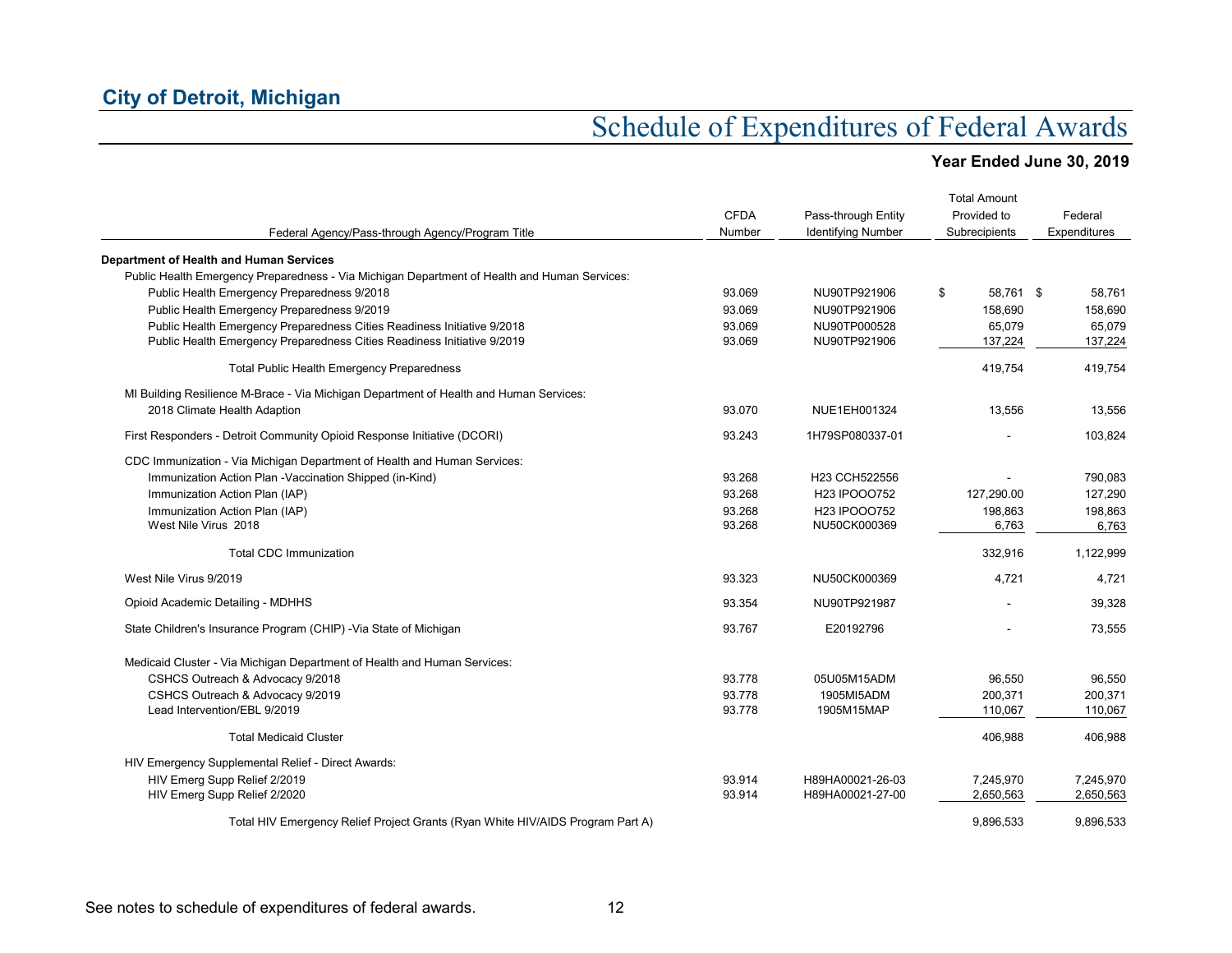| Federal Agency/Pass-through Agency/Program Title                                              | <b>CFDA</b><br>Number | Pass-through Entity<br><b>Identifying Number</b> | <b>Total Amount</b><br>Provided to<br>Subrecipients | Federal<br>Expenditures |
|-----------------------------------------------------------------------------------------------|-----------------------|--------------------------------------------------|-----------------------------------------------------|-------------------------|
| Department of Health and Human Services (Continued)                                           |                       |                                                  |                                                     |                         |
| HIV - Ryan White - Via Michigan Department of Health and Human Services -                     |                       |                                                  |                                                     |                         |
| HIV Ryan White Part B MAI 9/2018                                                              | 93.917                | X07HA00044                                       | 16,239 \$<br>\$                                     | 16,239                  |
|                                                                                               |                       |                                                  |                                                     |                         |
| Maternal and Child Health Block Grant - Via Michigan Department of Health and Human Services: |                       |                                                  |                                                     |                         |
| HIV Ryan White Part B MAI 9/2019                                                              | 93.994                | B0432550                                         | 21.689                                              | 21,689                  |
| Fetal Infant Mortality Review 9/2019                                                          | 93.994                | B04MC31495                                       | 2,552                                               | 2,552                   |
| Local Maternal & Child Health MCH 9/2018                                                      | 93.994                | B0432550                                         | 684.018                                             | 684,018                 |
| Local Maternal & Child Health 9/2019                                                          | 93.994                | B04MC31495                                       | 993.628                                             | 993,628                 |
| Sudden Unexplained Infant Death                                                               | 93.994                | <b>B1MIMCHS</b>                                  | 3,472                                               | 3,472                   |
| Lead Poison Prevention (MDCH) 9/2018                                                          | 93.994                | BO4MC30620                                       | 112,248                                             | 112,248                 |
| Lead Poison Prevention (MDCH) 9/2019                                                          | 93.994                | B04MC325508                                      | 133,505                                             | 133,505                 |
| <b>Total Maternal and Child Health Block Grant</b>                                            |                       |                                                  | 1,951,112                                           | 1,951,112               |
| <b>Total Health and Human Services</b>                                                        |                       |                                                  | 13,041,819                                          | 14,048,609              |
| <b>Department of Homeland Security</b>                                                        |                       |                                                  |                                                     |                         |
| 2015 Port Security Grant Program (PSGP)                                                       | 97.056                | EMW-2015-PU-00135                                |                                                     | 50,820                  |
| 2016 Port Security Grant Program (PSGP)                                                       | 97.056                | EMW-2016-PU-00457                                |                                                     | 44.044                  |
| 2017 Port Security Grant Program (PSGP)                                                       | 97.056                | EMW-2017-PU-00597                                |                                                     | 81,693                  |
| <b>Total Port Security Grant Program</b>                                                      |                       |                                                  |                                                     | 176,557                 |
| EPMG:                                                                                         |                       |                                                  |                                                     |                         |
| 2017 Emergency Management Performance Grant (EMPG)                                            | 97.042                | EMC-2017-EP-00001-S01                            |                                                     | 10,000                  |
| 2018 Emergency Management Performance Grant (EMPG)                                            | 97.042                | EMC-2018-EP-00001-S01                            |                                                     | 8,151                   |
| 2019 Emergency Management Performance Grant (EMPG)                                            | 97.042                | EMC-2019-EP-00001-S01                            |                                                     | 30,839                  |
| <b>Total EPMG</b>                                                                             |                       |                                                  |                                                     | 48.990                  |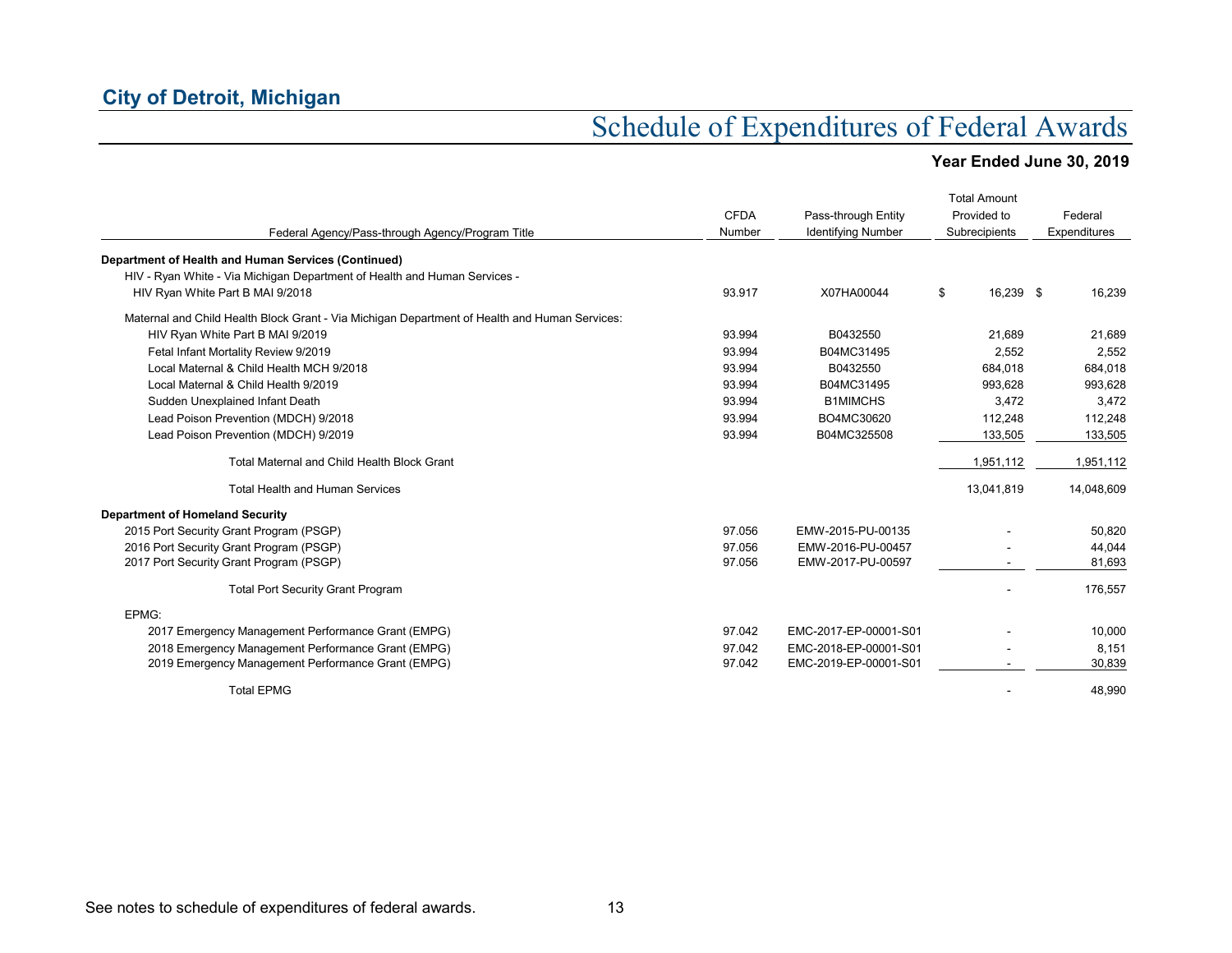|                                                                   |             |                           | <b>Total Amount</b> |            |               |
|-------------------------------------------------------------------|-------------|---------------------------|---------------------|------------|---------------|
|                                                                   | <b>CFDA</b> | Pass-through Entity       | Provided to         |            | Federal       |
| Federal Agency/Pass-through Agency/Program Title                  | Number      | <b>Identifying Number</b> | Subrecipients       |            | Expenditures  |
| Department of Homeland Security (Continued)                       |             |                           |                     |            |               |
| Assistance to Firefighter Grant - Direct Awards:                  |             |                           |                     |            |               |
| 2014 Assistance to Firefighter Grant - Fire Prevention and Safety | 97.044      | EMW-2014-FR-00285         | \$                  |            | \$<br>548,928 |
| 2016 Assistance to Firefighter Grant - Fire Prevention and Safety | 97.044      | EMW-2016-FO-06586         |                     |            | 1,006,292     |
| Total Assistance to Firefighter Grant                             |             |                           |                     |            | 1,555,220     |
| Homeland Security Grant Program (HSGP):                           |             |                           |                     |            |               |
| 2016 HSGP-SHSP                                                    | 97.067      | EMW-2016-SS-00010-S01     |                     |            | 372,115       |
| 2016 Urban Area Security Initiative                               | 97.067      | EMW-2016-SS-00010-S01     |                     |            | 34,592        |
| 2017 Urban Area Security Initiative                               | 97.067      | EMW-2017-SS-00013-S01     |                     |            | 212,946       |
| <b>Total HSGP</b>                                                 |             |                           |                     |            | 619,653       |
| <b>Total Department of Homeland Security</b>                      |             |                           |                     |            | 2,400,420     |
| Total Federal Awards                                              |             |                           |                     | 32,764,349 | 118,013,468   |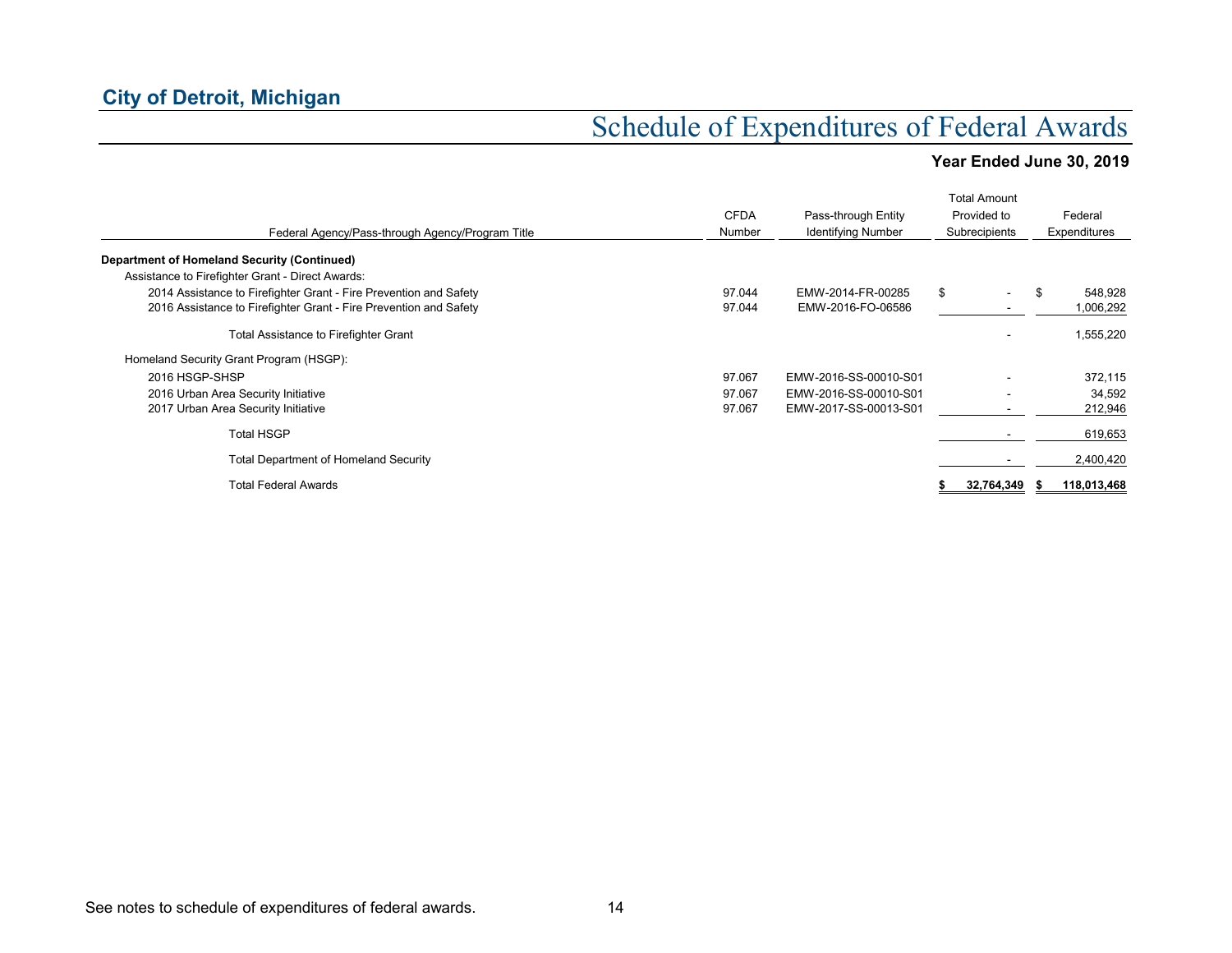# Notes to Schedule of Expenditures of Federal Awards

### **Year Ended June 30, 2019**

### **Note 1 - Basis of Presentation**

The accompanying schedule of expenditures of federal awards (the "Schedule") includes the federal grant activity of the City of Detroit, Michigan (the "City") under programs of the federal government for the year ended June 30, 2019. The information in the Schedule is presented in accordance with the requirements of Title 2 U.S. Code of Federal Regulations Part 200, *Uniform Administrative Requirements, Cost Principles, and Audit Requirements for Federal Awards* (the "Uniform Guidance"). Because the Schedule presents only a selected portion of the operations of the City, it is not intended to and does not present the financial position, changes in net position, or cash flows of the City.

The City's basic financial statements include the operations of the Detroit Transportation Corporation, Detroit Housing Commission, Downtown Development Authority, Eastern Market Corporation, Economic Development Corporation, Detroit Landbank Authority, Detroit Employment Solutions Corporation, Detroit Building Authority, Public Lighting Authority, Detroit Brownfield Redevelopment Authority, Local Development Finance Authority, Eight Mile/Woodward Corridor Improvement Authority, Museum of African American History and Community Education Commission, which received federal awards that are not included in the Schedule during the year ended June 30, 2019. The Schedule did not include the operations of the above-mentioned entities because they received a separate financial statement audit and a separate single audit when required by the Uniform Guidance.

### **Note 2 - Summary of Significant Accounting Policies**

Expenditures reported in the Schedule are reported on the same basis of accounting as the basic financial statements with the exception of the expenditures related to CFDA 66.468, Capitalization Grants for Drinking Water - State Revolving Fund (DWSRF) program, and CFDA 16.922, Equitable Sharing Program. The DWSRF expenditures are reported on cash basis in accordance with the subrecipient reporting guidelines outlined in the 2019 OMB Compliance Supplement for CFDA 66.468. The expenditures under CFDA 16.922, Equitable Sharing Program, are reported on the same basis as the reporting required, by the Department of Justice, for the Equitable Sharing Agreement and Certification.

Such expenditures are recognized following, as applicable, either the cost principles in OMB Circular A-87, *Cost Principles for State, Local, and Indian Tribal Governments*, or the cost principles contained in Title 2 U.S. Code of Federal Regulations Part 200, *Uniform Administrative Requirements, Cost Principles, and Audit Requirements for Federal Awards*, wherein certain types of expenditures are not allowable or are limited as to reimbursement. Pass-through entity identifying numbers are presented where available.

The City has elected not to use the 10 percent *de minimis* indirect cost rate to recover indirect costs, as allowed under the Uniform Guidance.

### **Note 3 - Outstanding Loan Balance**

The U.S. Department of Housing and Urban Development has insured certain mortgage loan borrowings (CFDA 14.248) made by the City of Detroit, Michigan through the Planning and Development Department in connection with certain development projects. These loans had an outstanding principal due of \$44.5 million at June 30, 2019. There were no new borrowings in fiscal year 2019. In addition, there are no continuing compliance requirements associated with these loans other than the scheduled repayments, which are excluded from the Schedule.

### **Note 4 - Highway and Construction Program**

The City participates in various road, street, and bridge construction and repair projects. The projects are funded through an award granted to the State of Michigan Department of Transportation (the "State"), which administers the grant for the City. The City identified the projects needed in the locality, and the State performed the procurement, payment, and cash management functions on behalf of the City. The award is managed directly by the State and has not been included in the tests of compliance with laws and regulations associated with the City's single audit. The award is approximately \$9.1 million for the year ended June 30, 2019.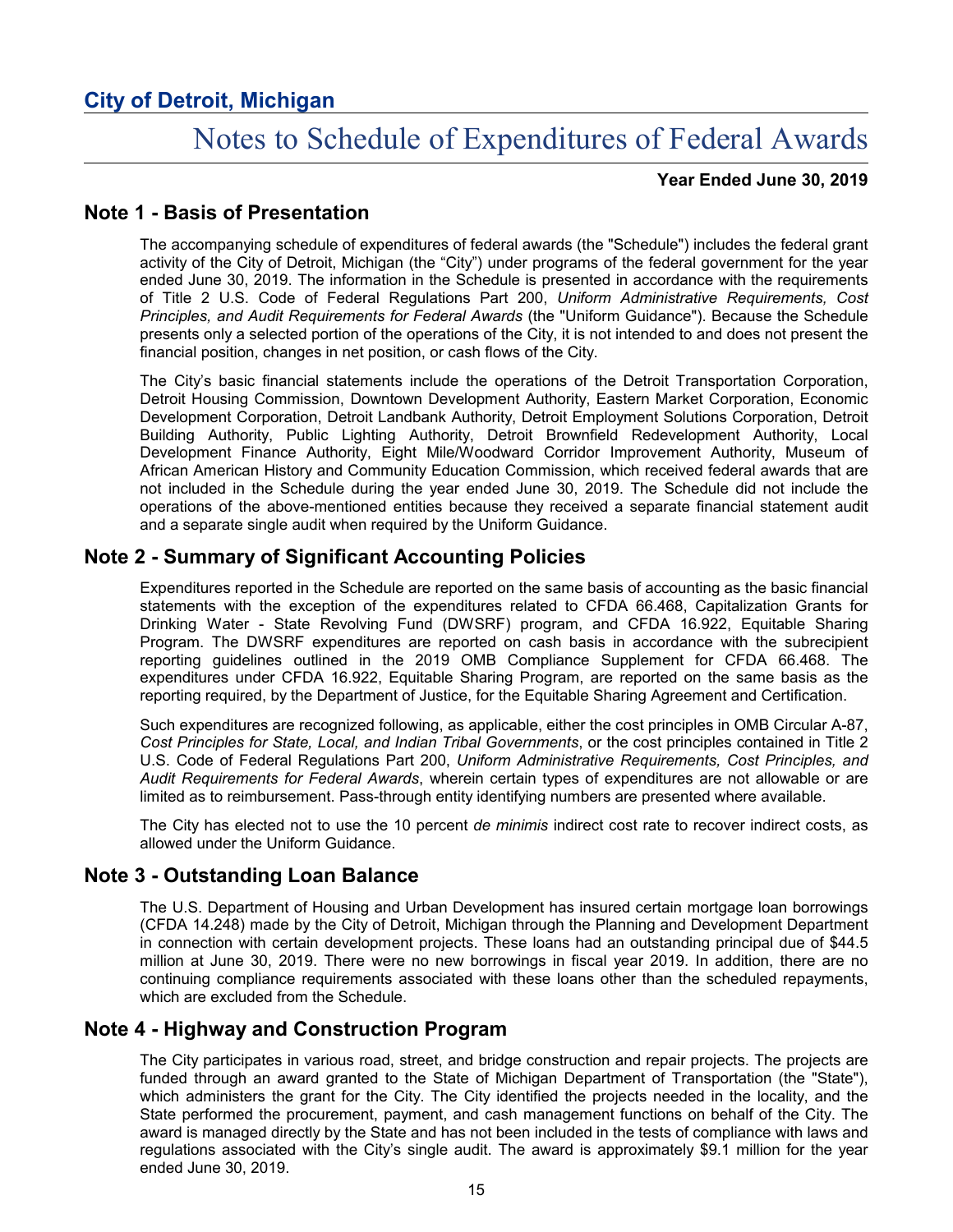# Schedule of Findings and Questioned Costs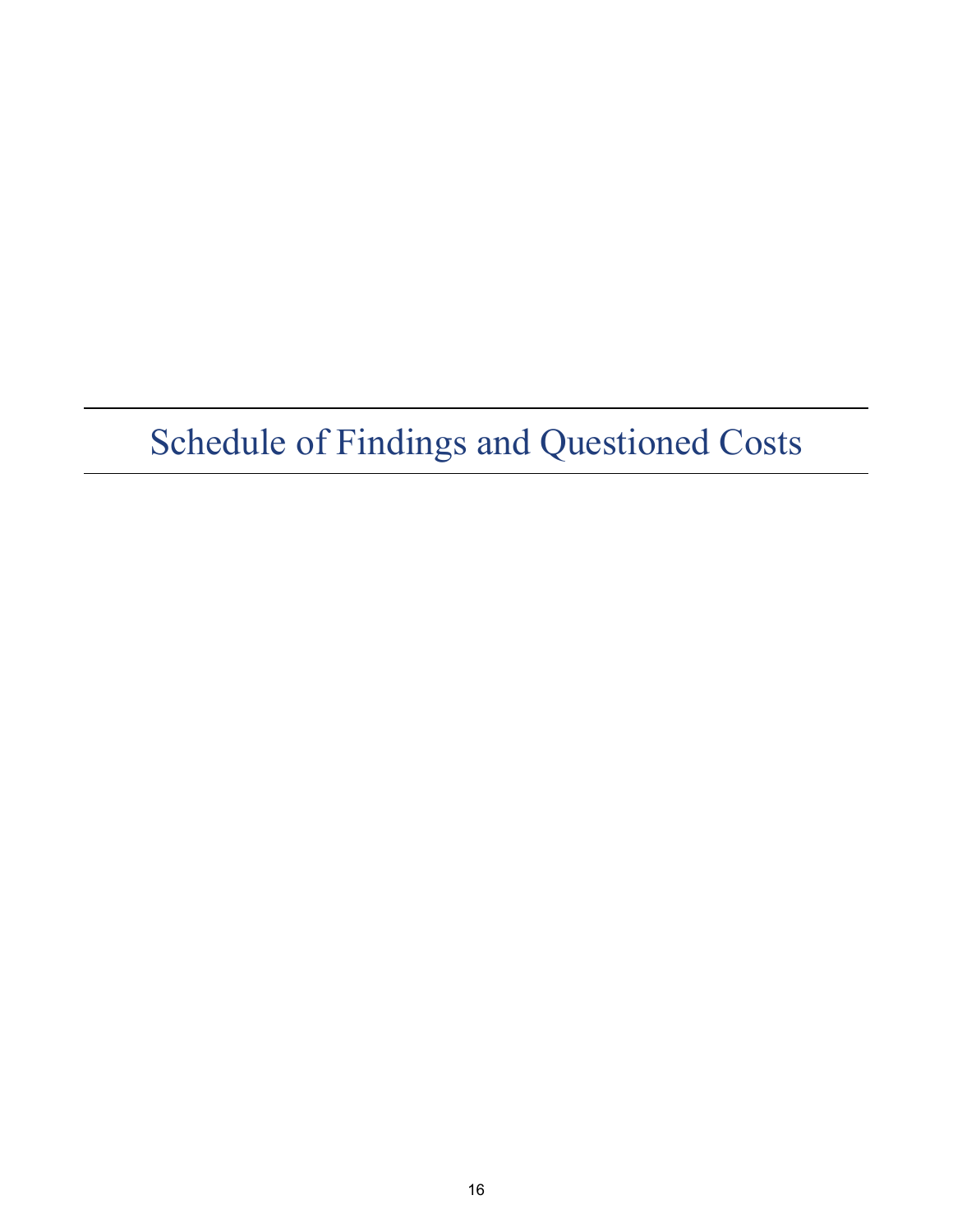# Schedule of Findings and Questioned Costs

|                                                                             | <b>Section I - Summary of Auditor's Results</b>                                                                                                                                                                                                                                                                                                    |             |               |  |
|-----------------------------------------------------------------------------|----------------------------------------------------------------------------------------------------------------------------------------------------------------------------------------------------------------------------------------------------------------------------------------------------------------------------------------------------|-------------|---------------|--|
| <b>Financial Statements</b>                                                 |                                                                                                                                                                                                                                                                                                                                                    |             |               |  |
| Type of auditor's report issued:                                            |                                                                                                                                                                                                                                                                                                                                                    | Unmodified  |               |  |
| Internal control over financial reporting:                                  |                                                                                                                                                                                                                                                                                                                                                    |             |               |  |
| Material weakness(es) identified?<br>$\bullet$                              |                                                                                                                                                                                                                                                                                                                                                    | X Yes       | No            |  |
| Significant deficiency(ies) identified that are<br>$\bullet$                | not considered to be material weaknesses?                                                                                                                                                                                                                                                                                                          | Yes<br>X.   | None reported |  |
| Noncompliance material to financial<br>statements noted?                    |                                                                                                                                                                                                                                                                                                                                                    | Yes<br>X.   | None reported |  |
| <b>Federal Awards</b>                                                       |                                                                                                                                                                                                                                                                                                                                                    |             |               |  |
| Internal control over major programs:                                       |                                                                                                                                                                                                                                                                                                                                                    |             |               |  |
| Material weakness(es) identified?                                           |                                                                                                                                                                                                                                                                                                                                                    | X Yes       | No            |  |
| Significant deficiency(ies) identified that are<br>$\bullet$                | not considered to be material weaknesses?                                                                                                                                                                                                                                                                                                          | Yes<br>X —  | None reported |  |
| accordance with Section 2 CFR 200.516(a)?                                   | Any audit findings disclosed that are required to be reported in                                                                                                                                                                                                                                                                                   | Yes<br>X.   | No            |  |
| Identification of major programs:                                           |                                                                                                                                                                                                                                                                                                                                                    |             |               |  |
| <b>CFDA Number</b>                                                          | Name of Federal Program or Cluster                                                                                                                                                                                                                                                                                                                 |             | Opinion       |  |
| 14.218<br>14.241<br>16.922<br>20.500 and 20.507<br>93.914                   | Community Development Block Grant (CDBG) - Entitlement Grants<br>Cluster<br>Unmodified<br>Housing Opportunities for Persons with AIDS<br>Unmodified<br><b>Equitable Sharing Program</b><br>Unmodified<br><b>Federal Transit Cluster</b><br>Unmodified<br>HIV Emergency Relief Project Grants (Ryan White HIV/AIDS<br>Program Part A)<br>Unmodified |             |               |  |
| Dollar threshold used to distinguish between<br>type A and type B programs: |                                                                                                                                                                                                                                                                                                                                                    | \$3,000,000 |               |  |
| Auditee qualified as low-risk auditee?                                      |                                                                                                                                                                                                                                                                                                                                                    | Yes         | No<br>X       |  |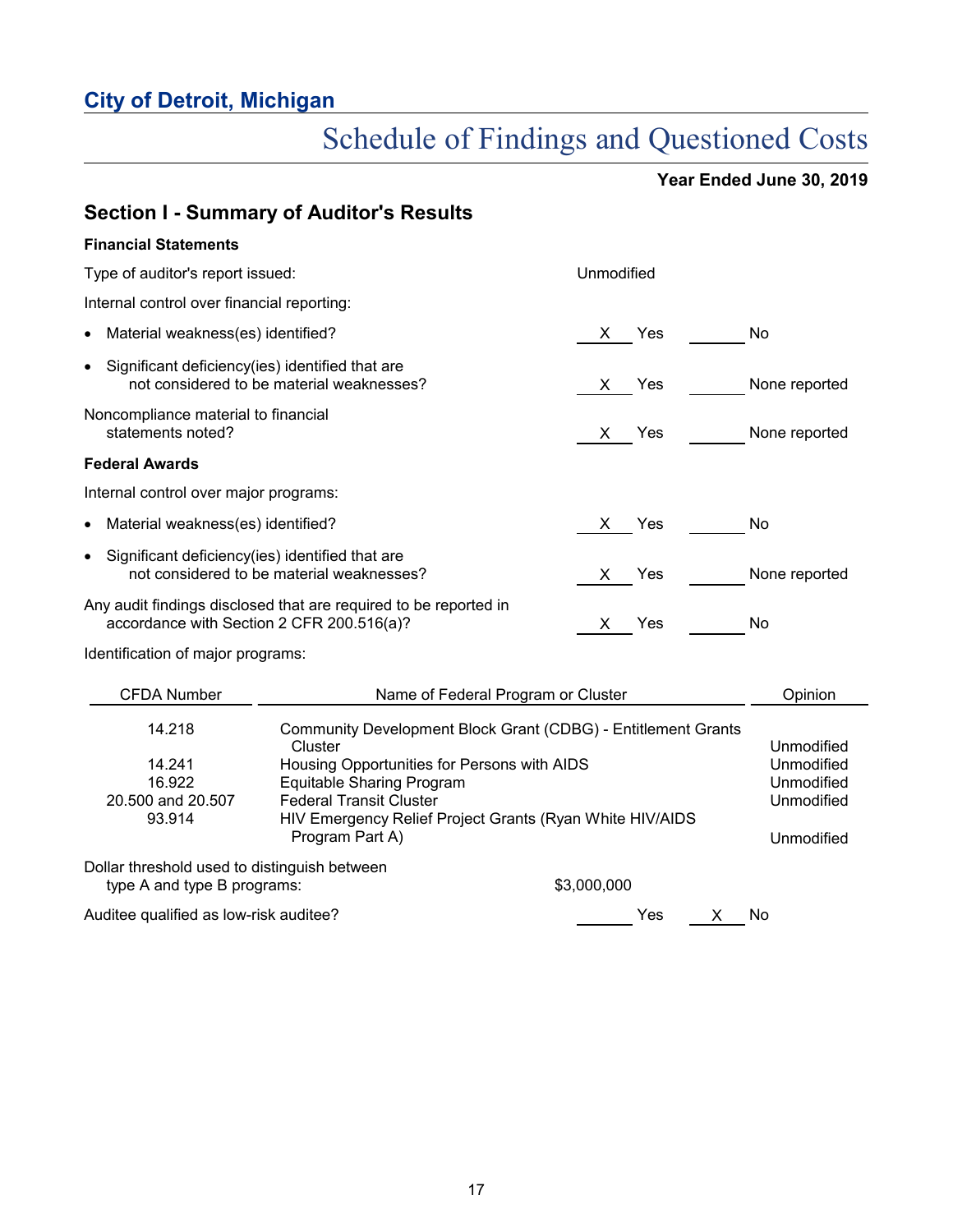# Schedule of Findings and Questioned Costs (Continued)

**Year Ended June 30, 2019**

### **Section II - Financial Statement Audit Findings**

| $ -$ | -<br>$\cdots$ |
|------|---------------|
|      |               |

### 2019-001 **Finding Type** - Material weakness (repeat finding)

**Criteria** - The City should have a process in place to ensure proper financial reporting, which includes proper recording of all journal entries, general ledger balances and footnote disclosures, in accordance with generally accepted accounting principles (GAAP) prior to the commencement of the audit.

**Condition** - The general ledger and underlying financial records were not reconciled and closed in a timely manner. There were numerous adjustments identified during the audit process.

#### **Context** -

### *City*

Material adjusting journal entries were proposed by the auditors and posted by the City in order to ensure the financial statements were not misstated.

Adjusting journal entries identified during the audit of the City resulted in an increase of approximately \$18.4 million to net position and a decrease of approximately \$63.3 million in net position, for a net change in net position of approximately \$44.9 million, impacting several opinion units, including entries related to the following: increasing the general claims reserve liability and related expense; adjusting the allowance for uncollectible receivables; adjusting the MTT accrual for amounts related to the 2019 assessments; adjusting various account balances related to the Gordie Howe Bridge transaction; adjusting estimated income tax payables; increasing the accounts payable balance for additional payables noted at year end; adjusting the net pension liability, expense, and related deferred inflows and outflows; adjusting interfund receivables and payables; and adjusting receivables and expense related to workers' compensation.

In addition to the adjusting entries made as a result of the audit, certain auditor-identified entries related to the City were not recorded due to immateriality, including entries related to the following: recording revenue and a related receivable for the Grand Circus lease; reducing receivables and related deferred revenue for receivables from Cobo Hall that the City deems uncollectible; installment purchase obligations, expenditures, and revenue related to the acquisition of tasers; estimated liability and related expense to record asset retirement obligations; reducing legal reserves for a case that was overaccrued; adjusting the liability for compensated absences for governmental activities and business-type funds; and reducing liabilities and the related expense for payables, payroll, income tax, and refundable deposits that should have been extinguished under bankruptcy. In addition, the City passed on disclosing covered employee payroll for the OPEB plan, as required by GASB Statement No. 85.

Deficiencies noted that were not related to adjusting entries were as follows: an item was improperly included in the refundable deposit subledger; the City used "deposits in transit" accounts within its general ledger as clearing accounts, which did not reconcile, nor clear, timely prior to year-end close; the retrospective review performed on the City's legal reserve identified that the City underestimated the legal reserve amount by approximately \$4.5 million for the prior year; and the City and the Detroit Department of Transportation did not have a process in place to evaluate and implement GASB 83, *Certain Asset Retirement Obligations*.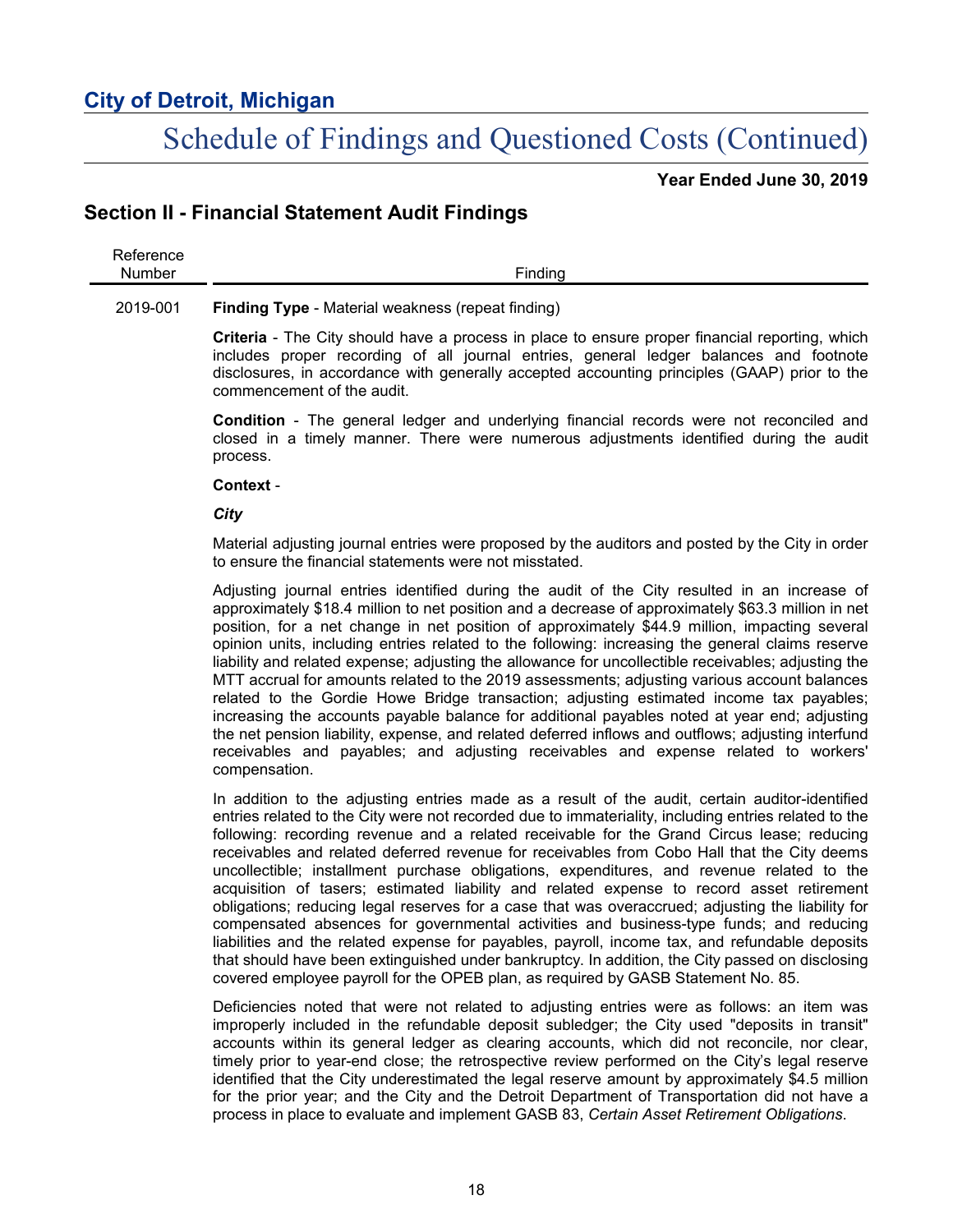# Schedule of Findings and Questioned Costs (Continued)

**Year Ended June 30, 2019**

### **Section II - Financial Statement Audit Findings (Continued)**

Reference Number Finding 2019-001 **Context (Continued)** -

#### (Continued) *Component Units*

During the Detroit Building Authority (DBA) and Eastern Market Corporation's (EMC) fiscal year ended June 30, 2019 audit, adjusting entries were identified in order to properly state balances within the general ledger. In addition, the components did not maintain proper cutoff in their accounting systems.

**Cause** - Processes were not in place to ensure year-end closing entries were identified and recorded in the general ledger prior to the commencement of the audit. In addition, the City has a variety of systems, as well as decentralized staff, resulting in a high level of manual intervention in order to compile and complete necessary financial reporting.

**Effect** - If the auditor-identified entries identified above had not been recorded, the financial statements would have been materially misstated.

**Recommendation** - The City, as well as its component units, should continue to work with all departments to ensure a process is implemented to accurately reconcile and record all journal entries, including year-end entries and entries related to complex transactions, prior to the start of the audit. A system will need to be developed to close the financial records in a timely manner, which will include forming reliable estimates for certain accruals since management may not be able to rely on actual subsequent receipts and disbursements in all instances (i.e., lookback adjustments). An independent review of reconciliations and trial balances prior to the start of the audit would assist in identifying and correcting potential errors.

**Views of Responsible Officials and Planned Corrective Actions** - In 2019, the City launched the Audit Finding Corrective Action Plan (AFCAP) project to review and address policies and procedures that led to audit findings and provide training to staff to prevent future audit findings. While the City completed addressing several of the fiscal year 2018 audit findings, many remain in progress through the project plan. The City will add the fiscal year 2019 audit findings to this project to ensure policies, procedures, and training are in place in fiscal year 2020.

As part of this process, the City will look at the root cause of journal entries made following the close of the fiscal year and develop processes and reports to prevent or address these earlier. The OCFO staff will systematically review old appropriations, funds, and receivables to determine the proper action in accordance with city policy.

Through the AFCAP project, the City will review capital asset policies and procedures. If enhancements are needed to address this finding, the City will do so and provide necessary training to staff. The City is also working on a departmental revenue maximization project that aims to improve processes for billing, collections, payment channel improvement, fee optimization, data cleansing, and reporting optimization. Through this project, the OCFO will review aged receivables according to Treasury policies, interfunds for enterprise funds, and tighten operations for deposits in transit. The City will establish a review calendar to ensure audit schedules are properly reviewed. The OCFO will also work with the law department to improve procedures for reviewing open cases and reserving for them appropriately.

DBA and EMC will implement procedures to ensure balances are properly stated and will maintain a proper cutoff.

Lastly, DWSD will implement follow-up procedures to ensure any adjustment requests are completed in a timely fashion.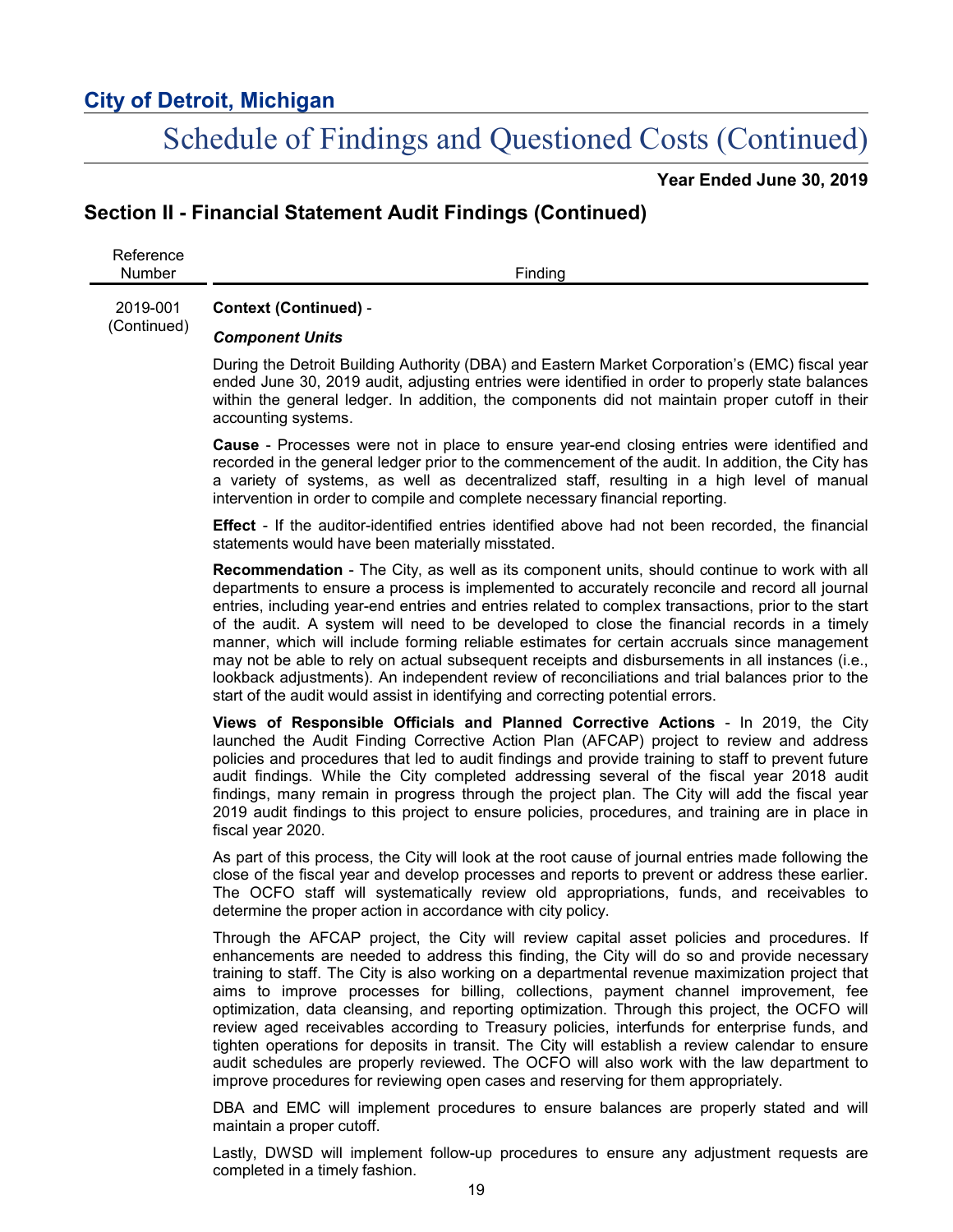# Schedule of Findings and Questioned Costs (Continued)

**Year Ended June 30, 2019**

## **Section II - Financial Statement Audit Findings (Continued)**

| Reference<br>Number | Finding                                                                                                                                                                                                                                                                                                                                                                                                                                                                                                                                                                                                                                                                              |
|---------------------|--------------------------------------------------------------------------------------------------------------------------------------------------------------------------------------------------------------------------------------------------------------------------------------------------------------------------------------------------------------------------------------------------------------------------------------------------------------------------------------------------------------------------------------------------------------------------------------------------------------------------------------------------------------------------------------|
| 2019-002            | <b>Finding Type - Material weakness (repeat finding)</b>                                                                                                                                                                                                                                                                                                                                                                                                                                                                                                                                                                                                                             |
|                     | Criteria - There should be a procedure in place to reconcile bank activity on a timely basis.                                                                                                                                                                                                                                                                                                                                                                                                                                                                                                                                                                                        |
|                     | <b>Condition</b> - The City did not have procedures in place to ensure all reconciling items identified<br>during the preparation of bank reconciliations were resolved and posted timely.                                                                                                                                                                                                                                                                                                                                                                                                                                                                                           |
|                     | <b>Context</b> - The City has a significant number of bank accounts to reconcile each month, and<br>primary accounts have significant monthly activity. During the current year, the City has<br>continued to review accounts to determine if accounts could be closed to increase efficiency<br>and to reduce both costs and the potential for error.                                                                                                                                                                                                                                                                                                                               |
|                     | We noted during COIN procedures that bank reconciliations are being performed and reviewed.<br>All reconciliations are prepared centrally by one division. Any reconciling items noted during the<br>bank reconciliation process are then distributed to the various responsible division for<br>resolution. Although the bank reconciliations are prepared timely, resolution of the reconciling<br>items can occur 60 days or longer after month end.                                                                                                                                                                                                                              |
|                     | <b>Cause</b> - The City did not have procedures in place to ensure timely resolution of reconciling<br>items identified in the bank reconciliations.                                                                                                                                                                                                                                                                                                                                                                                                                                                                                                                                 |
|                     | <b>Effect</b> - Without timely recording of cash activity and preparation and review of bank<br>reconciliations, the City could fail to timely identify errors and malfeasance related to cash<br>transactions.                                                                                                                                                                                                                                                                                                                                                                                                                                                                      |
|                     | <b>Recommendation</b> - We recommend the City continue to review its bank accounts to determine<br>if additional consolidation of accounts is possible. For those accounts that are necessary, we<br>recommend the City ensure adequate resources are available to timely resolve reconciling<br>items.                                                                                                                                                                                                                                                                                                                                                                              |
|                     | Views of Responsible Officials and Planned Corrective Actions - In 2019, the City<br>launched the Audit Finding Corrective Action Plan (AFCAP) project to review and address<br>policies and procedures that led to audit findings and provide training to staff to prevent future<br>audit findings. While the City completed addressing several of the fiscal year 2018 audit<br>findings, many remain in progress through the project plan. The City will add the fiscal year<br>2019 audit findings to this project to ensure policies, procedures, and training are in place in<br>fiscal year 2020.                                                                            |
|                     | As a part of this process, the City will implement procedures to ensure the timely recording of<br>reconciling items identified during the bank reconciliation process. To address timely recording<br>of cash transactions, OCFO has developed a cash accounting and auditing unit that is<br>responsible for the daily recording and reconciliation of all cash transactions. In addition, to<br>facilitate timely resolution of outstanding items, OCFO onboarded additional staff to follow up<br>on outstanding reconciling items. We are also continually working to optimize the functionality of<br>the Oracle Cloud ERP system to automate the bank reconciliation process. |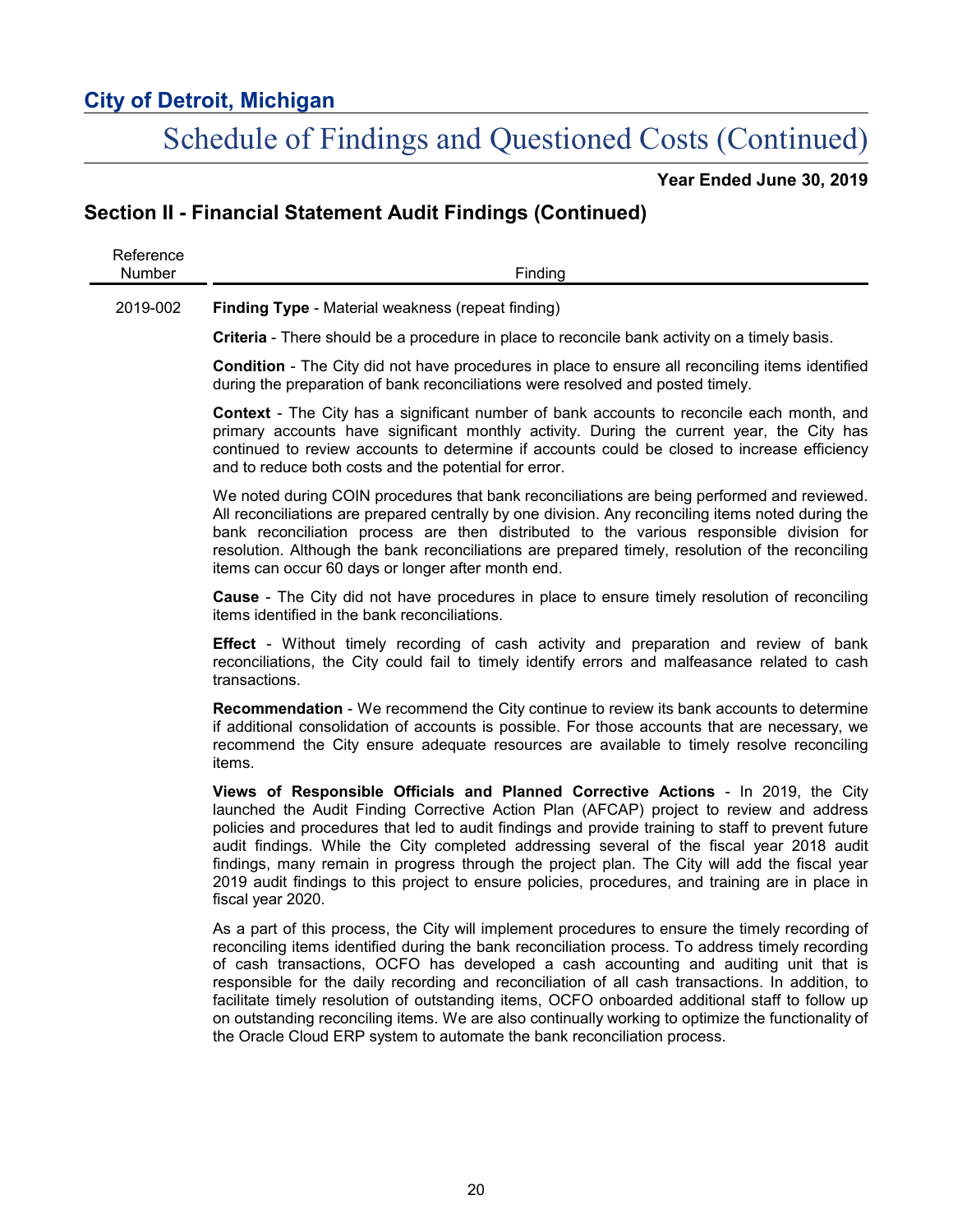# Schedule of Findings and Questioned Costs (Continued)

**Year Ended June 30, 2019**

## **Section II - Financial Statement Audit Findings (Continued)**

| Reference<br>Number | Finding                                                                                                                                                                                                                                                                                                                                                                        |
|---------------------|--------------------------------------------------------------------------------------------------------------------------------------------------------------------------------------------------------------------------------------------------------------------------------------------------------------------------------------------------------------------------------|
| 2019-003            | <b>Finding Type - Material weakness (repeat finding)</b>                                                                                                                                                                                                                                                                                                                       |
|                     | <b>Criteria</b> - There should be a documented process in place to ensure that the City has proper<br>segregation of duties and approval processes in place related to the appropriateness of cash<br>disbursements and Detroit-Based Business certification process.                                                                                                          |
|                     | <b>Condition</b> - There was a lack of adequately documented, segregated, and implemented<br>controls over approval processes related to the appropriateness of certain cash disbursements,<br>and the City did not require a vendor to have a year of residency in Detroit.                                                                                                   |
|                     | Context -                                                                                                                                                                                                                                                                                                                                                                      |
|                     | Both the human resources and payroll audit functions have the ability to initiate and approve<br>a wage or salary change.                                                                                                                                                                                                                                                      |
|                     | In regard to the Internet Supplier Portal transactions, the procurement department does not<br>$\bullet$<br>have the ability to identify or review change requests to suppliers' and vendors' account<br>information, specifically changes to ACH information.                                                                                                                 |
|                     | The housing and revitalization department does not have an approved formal process in<br>$\bullet$<br>place for handling contractor payments with US Bank/First Trust, which is done outside of<br>the City's accounts payable system. In addition, the checks issued by US Bank are not being<br>reviewed by the department prior to distribution to the various contractors. |
|                     | According to the Detroit-Based Business certification process, supporting documentation<br>$\bullet$<br>must be obtained to show one-year residency in Detroit in order to establish business base.                                                                                                                                                                            |
|                     | Cause -                                                                                                                                                                                                                                                                                                                                                                        |
|                     | There was a lack of segregation of duties related to the ability to initiate and approve wage<br>and salary changes.                                                                                                                                                                                                                                                           |
|                     | There is a mechanism in place for review and approval of vendor applications and changes<br>$\bullet$<br>to suppliers' and vendors' account information.                                                                                                                                                                                                                       |
|                     | The housing and revitalization department does not have an approved formal process in<br>place for handling contractor payments outside of the City's accounts payable system and<br>for the review of contractor distributions.                                                                                                                                               |
|                     | There was not a process in place to monitor compliance with the one-year residency<br>$\bullet$<br>requirement for Detroit-Based Business certification.                                                                                                                                                                                                                       |
|                     | Effect -                                                                                                                                                                                                                                                                                                                                                                       |
|                     | Since human resources and the payroll audit functions have the ability to initiate and<br>approve compensation changes, there is a potential for improper rates to be initiated and<br>approved without a secondary review.                                                                                                                                                    |
|                     | Without a formal process for approval of vendor applications and review of change requests,<br>fictitious accounts and fraudulent changes could occur.                                                                                                                                                                                                                         |
|                     | Without a formal process in place for contractor payments and review of check distributions,<br>$\bullet$<br>misappropriation of cash could occur.                                                                                                                                                                                                                             |
|                     | Without a formal process in place to ensure compliance with the one-year residency<br>$\bullet$                                                                                                                                                                                                                                                                                |

requirement, Detroit-Based Business certification could be improperly granted.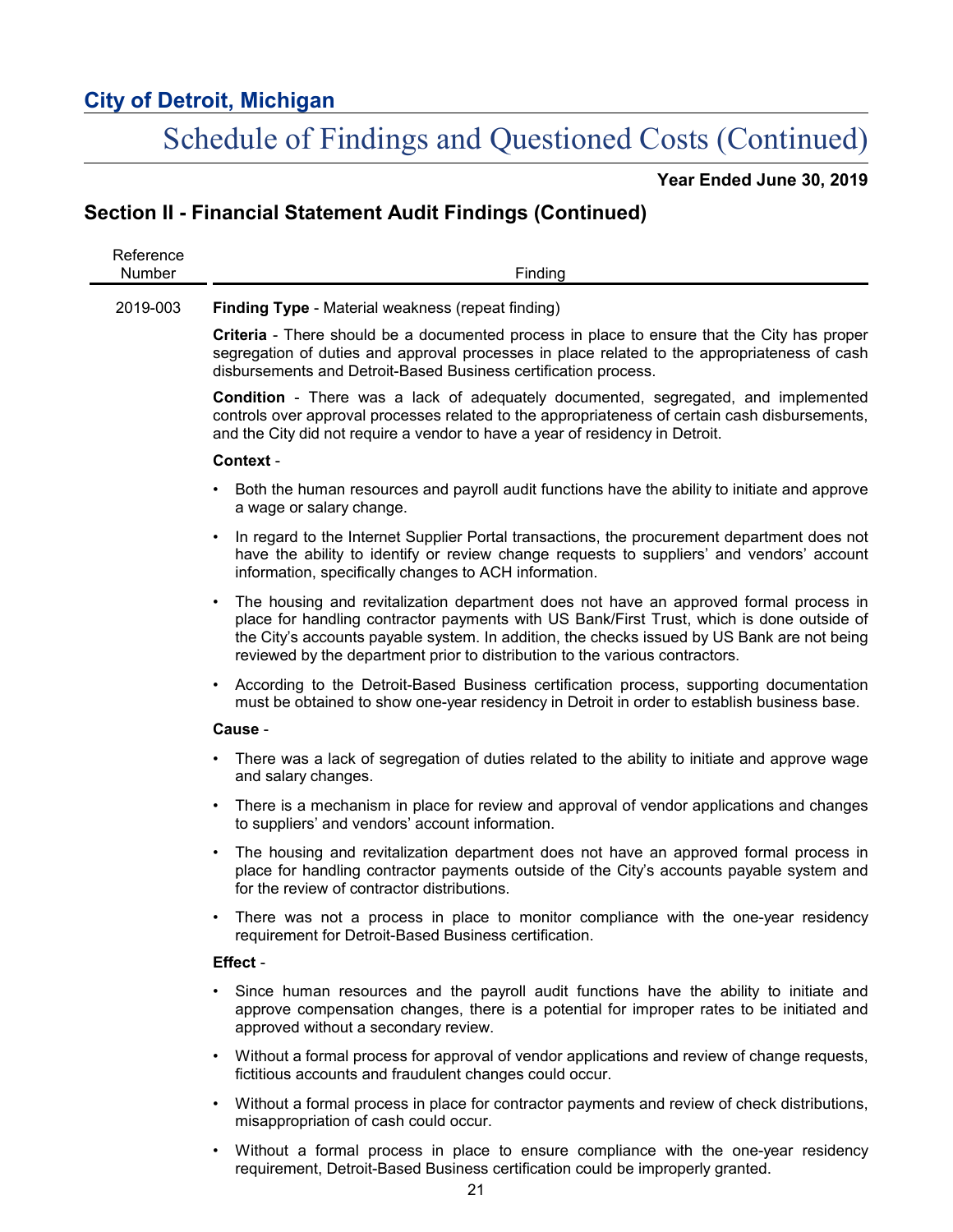# Schedule of Findings and Questioned Costs (Continued)

**Year Ended June 30, 2019**

## **Section II - Financial Statement Audit Findings (Continued)**

| Reference<br>Number     | Finding                                                                                                                                                                                                                                                                                                                                                                                                                                                                                                                                                                                                                                                                                                                                                                                                                                                                   |
|-------------------------|---------------------------------------------------------------------------------------------------------------------------------------------------------------------------------------------------------------------------------------------------------------------------------------------------------------------------------------------------------------------------------------------------------------------------------------------------------------------------------------------------------------------------------------------------------------------------------------------------------------------------------------------------------------------------------------------------------------------------------------------------------------------------------------------------------------------------------------------------------------------------|
| 2019-003<br>(Continued) | Recommendation - We recommend the City implement the following controls:                                                                                                                                                                                                                                                                                                                                                                                                                                                                                                                                                                                                                                                                                                                                                                                                  |
|                         | The City should review the duties of human resources and the payroll audit departments to<br>determine which department should initiate wage changes and which should review and<br>approve them to ensure proper segregation of duties.                                                                                                                                                                                                                                                                                                                                                                                                                                                                                                                                                                                                                                  |
|                         | The City should establish a formal approval process for vendor applications and a formal<br>review process to verify account change requests. It was noted during audit fieldwork that<br>new procedures related to the Internet Supply Portal were implemented.                                                                                                                                                                                                                                                                                                                                                                                                                                                                                                                                                                                                          |
|                         | The City should determine if the City's normal AP process can be used for contractor<br>payments, and, in addition, the City should establish a formal approval process for the<br>housing and revitalization department to follow in regards to contractor payments to ensure<br>the proper review of information is taking place.                                                                                                                                                                                                                                                                                                                                                                                                                                                                                                                                       |
|                         | The City should establish a formal process to ensure that the one-year residency<br>requirement is properly verified to ensure Detroit-Based Business certification is<br>appropriately awarded.                                                                                                                                                                                                                                                                                                                                                                                                                                                                                                                                                                                                                                                                          |
|                         | Views of Responsible Officials and Planned Corrective Actions - Human resources will<br>continue with the implementation of the Ultipro Human Resources Information System (HRIS)<br>and Payroll System. Phase 1 has been implemented. It includes new policies, procedures, and<br>internal controls, and staff will monitor, track, and measure the adequacy of the internal<br>controls. We have also reassigned the initiation of wage changes from payroll audit to human<br>resources to ensure proper segregation of duties. These new policies and procedures will also<br>include controls over compensated absence bank payouts. These new procedures will include<br>validation checks to ensure that accumulated hours are accurate based on source data. The<br>procedures will also include a separate review and authorization process to ensure accuracy. |
|                         | During July 2019, the City implemented a policy that segregates the duties and responsibilities<br>of human resources and payroll audit departments. The policy also included monitoring controls<br>to ensure system access aligns with the controls described in policy.                                                                                                                                                                                                                                                                                                                                                                                                                                                                                                                                                                                                |
|                         | As a part of the AFCAP project, a new process was implemented to monitor vendor account<br>changes outside the normal course of business activity on a monthly basis.                                                                                                                                                                                                                                                                                                                                                                                                                                                                                                                                                                                                                                                                                                     |
|                         | Through the Audit Finding Corrective Action Plan (AFCAP) project, the OCFO has reviewed the<br>current processes and different options for payments currently made through First Trust. In<br>collaboration with the department and multiple division within OCFO, the OCFO will determine<br>the best procedure to meet business needs with the appropriate controls. The approved<br>policies, procedures, and staff training will be put into place prior to June 30, 2020.                                                                                                                                                                                                                                                                                                                                                                                            |
|                         | The civil rights, inclusion, and opportunity (CRIO) department will continue to follow the<br>established certification process and perform quality checks. We have updated our database<br>monitoring systems, and we are expanding the team to meet the demand of business<br>certification applications. During fiscal year 19, CRIO enhanced the procedures within its<br>certification process to ensure each vendor has at least a one-year residency in Detroit.                                                                                                                                                                                                                                                                                                                                                                                                   |
|                         |                                                                                                                                                                                                                                                                                                                                                                                                                                                                                                                                                                                                                                                                                                                                                                                                                                                                           |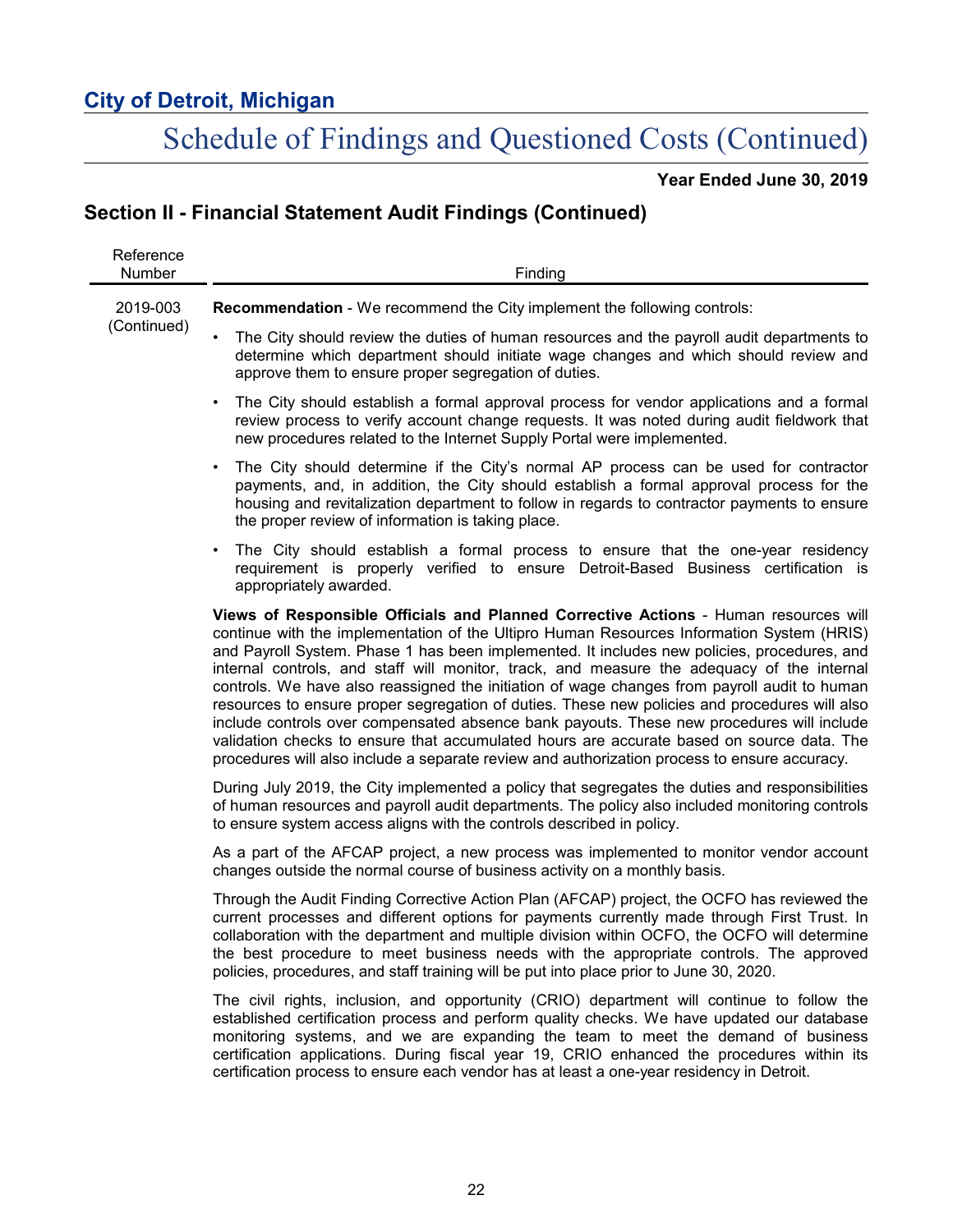# Schedule of Findings and Questioned Costs (Continued)

**Year Ended June 30, 2019**

## **Section II - Financial Statement Audit Findings (Continued)**

| Reference<br>Number | Finding                                                                                                                                                                                                                                                                                                                                                                                                                                                                             |
|---------------------|-------------------------------------------------------------------------------------------------------------------------------------------------------------------------------------------------------------------------------------------------------------------------------------------------------------------------------------------------------------------------------------------------------------------------------------------------------------------------------------|
| 2019-004            | <b>Finding Type - Material weakness (repeat finding)</b>                                                                                                                                                                                                                                                                                                                                                                                                                            |
|                     | Criteria - The City, in conjunction with the City's retirement systems (police and fire and<br>general) (the "Retirement Systems"), as well as the Detroit Transportation Corporation (DTC), a<br>component unit of the City, should have a documented process to ensure timely and accurate<br>accumulation, review, and submission of census data to the Retirement Systems' actuary in<br>order to obtain the information required to comply with GASB Statement Nos. 67 and 68. |
|                     | <b>Condition</b> - During the audit of the census data provided to the actuary, several instances of<br>errors were noted in the data or there was missing data that resulted in incomplete information.                                                                                                                                                                                                                                                                            |
|                     | <b>Context</b> - The specific issues noted include the following:                                                                                                                                                                                                                                                                                                                                                                                                                   |
|                     | City                                                                                                                                                                                                                                                                                                                                                                                                                                                                                |
|                     | Frozen accrued benefits (Police and Fire and General retirement systems Component II) -<br>٠<br>As Component II is frozen as of June 30, 2014, a calculation of individuals' frozen accrued<br>benefits for active members should be performed and provided to the actuary. Currently,<br>these calculations have not been performed, and the actuary is estimating based on<br>average final compensation (AFC) and sick bank data as of June 30, 2014 provided by the<br>systems. |
|                     | Completeness of census data (Police and Fire and General retirement systems<br>٠<br>ComponentsI and II) - Based on the testing performed, it was noted some members were<br>either improperly included or excluded from the data sent to the actuary. In addition, some<br>key employee data was missing for members.                                                                                                                                                               |
|                     | Active pay amount (General Retirement System Component I) - The actuary uses an active<br>٠<br>member's current pay in its calculation for determining a member's estimated future benefit.<br>Based on the testing performed, some discrepancies were noted between the pay<br>information provided to the actuary and pay information from the City.                                                                                                                              |
|                     | Member classifications (General Retirement System Components I and II) - Based on the<br>$\bullet$<br>testing performed, some members were incorrectly classified between the three statuses<br>(active, deferred, or retired). Incorrect classification leads to inaccurate actuarial calculations<br>being performed on those members.                                                                                                                                            |
|                     | Death audit (General Retirement System Components I and II) - It was noted that a death<br>٠<br>audit was not performed on the deferred members list sent to the actuary. These issues<br>could lead to the pension liability being misstated due to incomplete or inaccurate<br>information.                                                                                                                                                                                       |
|                     | Based on discussions with the actuary and review of the actuarial valuations, it was noted<br>$\bullet$<br>that significant work is performed on the original census provided by the Police and Fire and<br>General retirement systems that is ultimately used in the valuations. This includes removing<br>ineligible individuals and reclassifying individuals between the different statuses (active,<br>deferred, and retired).                                                 |
|                     | <b>Component Units</b>                                                                                                                                                                                                                                                                                                                                                                                                                                                              |

• During the audit of DTC, it was noted that the census reconciliation to the actuaries was not readily available. In addition, there were discrepancies noted in the data related to the following: missing census data, inaccurate reconciliations and lack of support for payments made, and inaccurate employee data.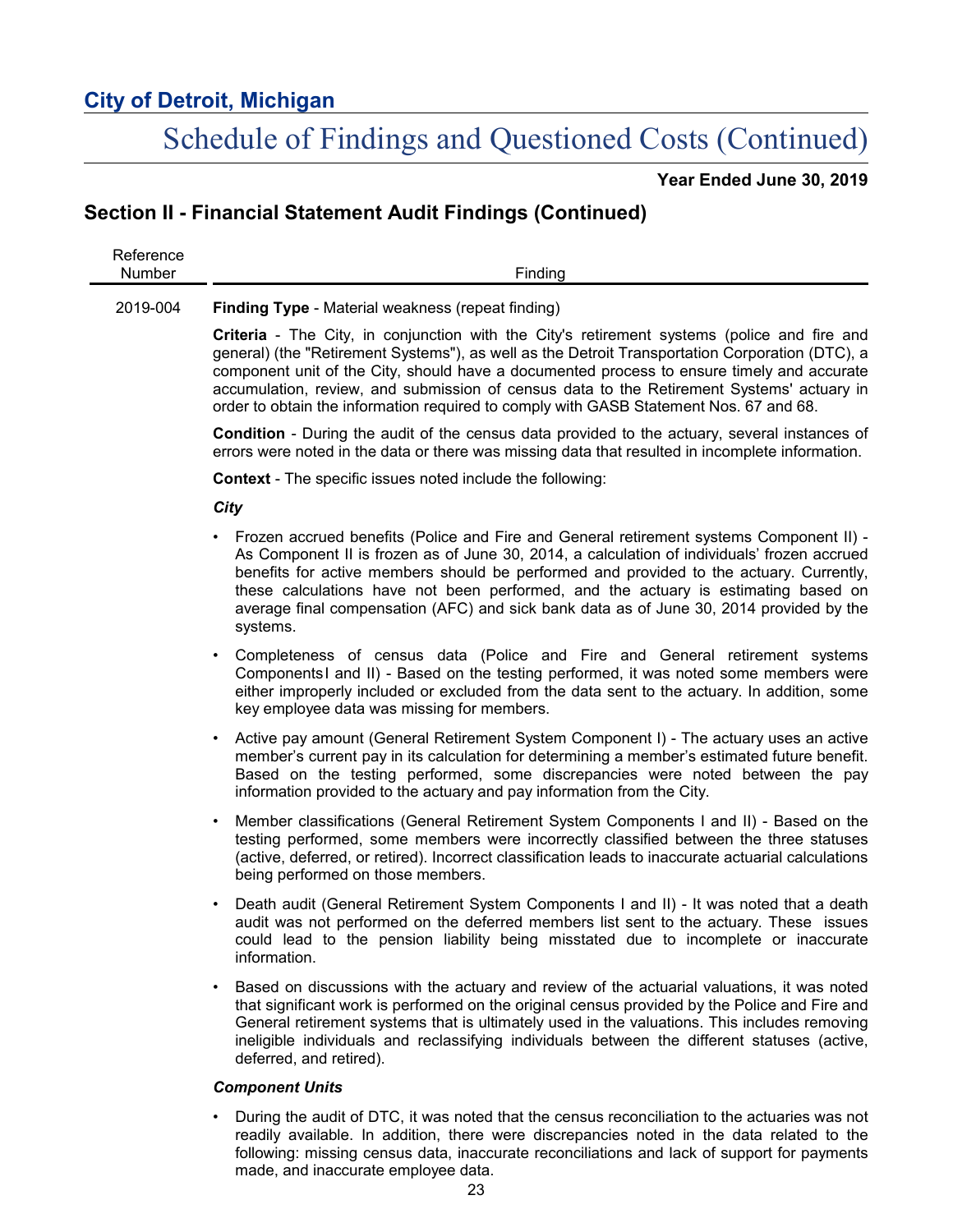# Schedule of Findings and Questioned Costs (Continued)

**Year Ended June 30, 2019**

### **Section II - Financial Statement Audit Findings (Continued)**

Reference Number Finding **Cause** -

2019-004 (Continued)

### *City*

The City provides active pay data to the Retirement Systems, but sometimes that data is not accurate or complete. The Retirement Systems maintain census information for retired or deferred members. While the Retirement Systems do have a process in place to review the census data prior to providing it to the actuary, the City should have a process in place to ensure that the census information is complete and accurate.

#### *Component Units*

DTC should have a process in place to ensure that the census information is complete and accurate, as well as the related reconciliations.

**Effect** - Without procedures to ensure timely accumulation of complete and accurate census data, the City's net pension liability that is recorded on the statement of net position of each affected opinion unit, as well as DTC's net pension liability, could be materially misstated.

#### **Recommendation** -

### *City*

We recommend the City, in conjunction with the Retirement Systems, implement the following processes and controls:

- Frozen accrued benefits It is recommended the City and the Retirement Systems complete the calculations of the final frozen accrued benefits as of June 30, 2014 and provide the data to the actuary as soon as possible; this would result in the most accurate calculation of the total pension liability of Component II.
- Completeness of census data As the Component I and II census data is retained in the same database, it is recommended the City and the Retirement Systems have a process in place to accurately determine which members are eligible for each plan. Also, we recommend a more robust review of census data prior to sending the census information to the actuary to identify any missing data; subsequent follow-up should be performed timely prior to remitting the data to the actuary.
- Active pay amount It is recommended the City and/or the Retirement Systems perform sample testing on the data sent to the actuary to ensure it is providing the proper compensation information, as defined in the plan of adjustment.
- Member classifications It is recommended the City and/or the Retirement Systems perform more robust review of census data prior to sending the census information to the actuary to identify errors between the classification of employees as active, deferred, or retired.
- Death audit We encourage the City and/or the Retirement Systems to put in place more comprehensive procedures to further ensure the accuracy of this census data, particularly for deferred members who were not subject to a death audit this past year.
- We recommend the Retirement Systems perform high-level analytical procedures on the census data to ensure the ultimate reporting by the actuary encompasses the totality of the information that the Retirement Systems actually provided.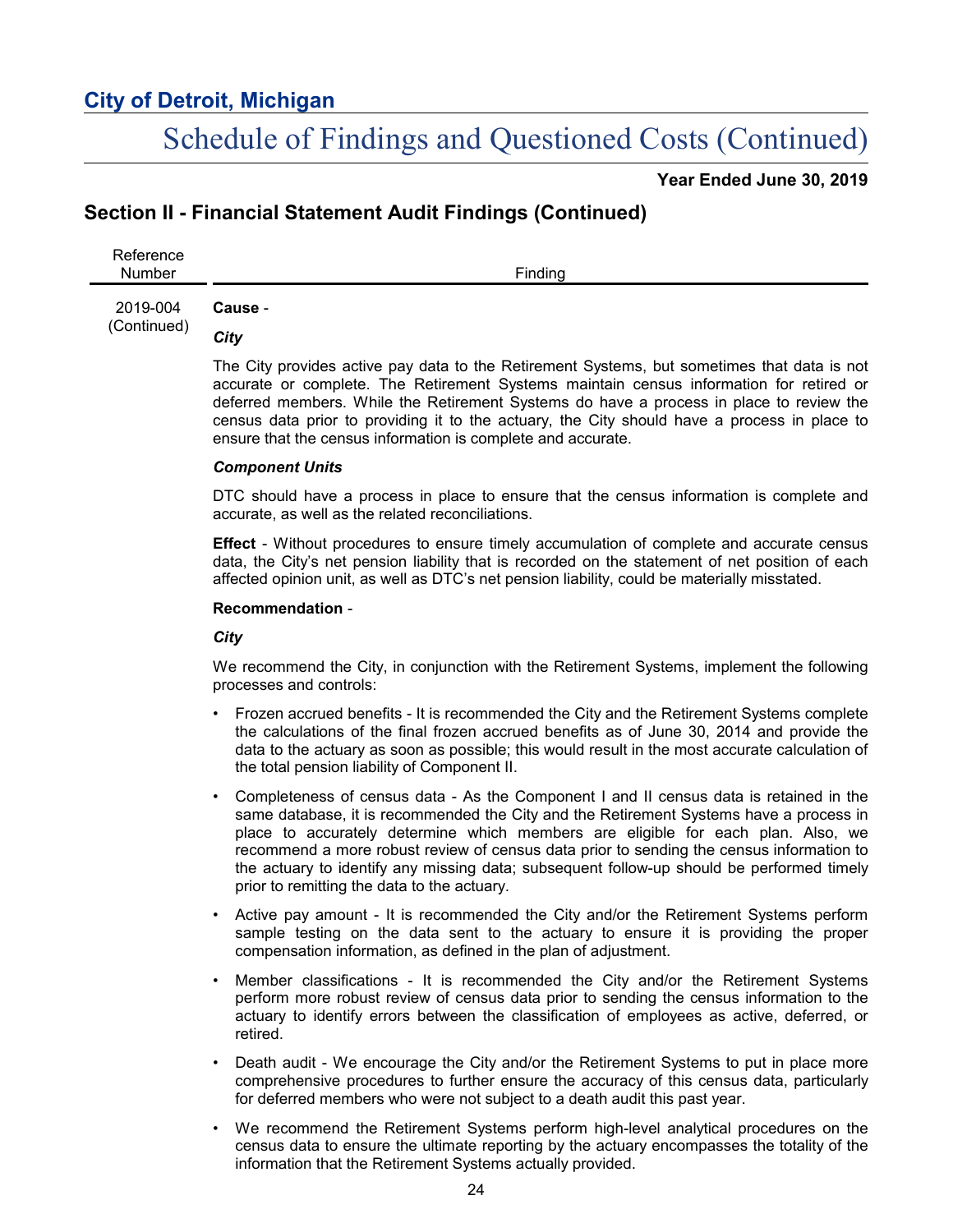# Schedule of Findings and Questioned Costs (Continued)

**Year Ended June 30, 2019**

## **Section II - Financial Statement Audit Findings (Continued)**

Reference Number Finding 2019-004 (Continued) **Recommendation (Continued)** - *Component Units* We strongly recommend that DTC collaborate with the plan actuary and review the census data

files for all pension plan participants in their entirety to ensure that all components agree to DTC's information. Once this complete review is performed, we recommend that DTC develop a procedure to periodically check samples or portions of the census data files that the actuary utilizes on a recurring basis. We also recommend that any over/underpayments of benefits should be corrected per correct benefit payment calculations.

**Views of Responsible Officials and Planned Corrective Actions** - The Retirement Systems will develop procedures to ensure the appropriate level of review is performed on the census data by the appropriate staff.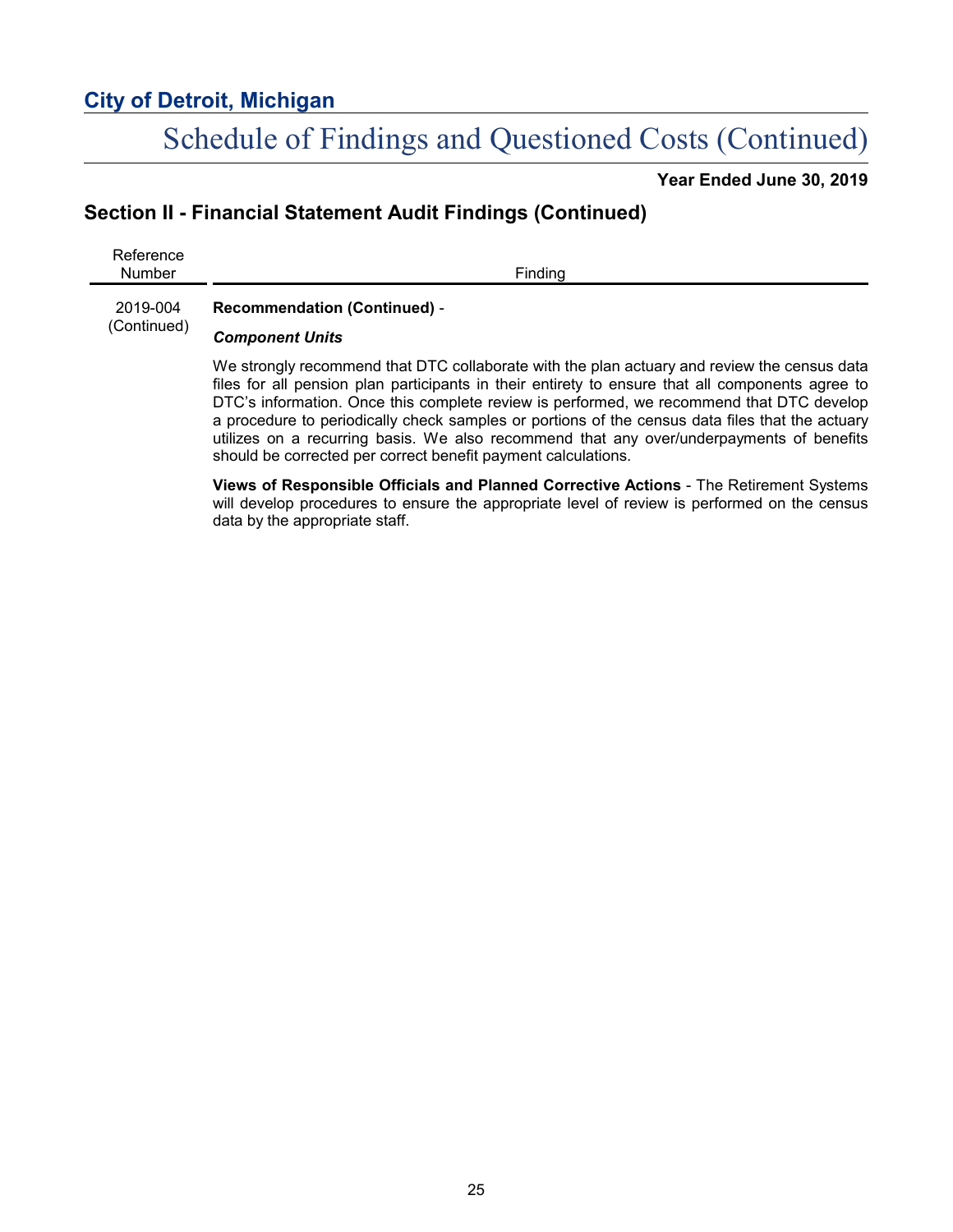# Schedule of Findings and Questioned Costs (Continued)

**Year Ended June 30, 2019**

## **Section II - Financial Statement Audit Findings (Continued)**

| Reference |         |
|-----------|---------|
| Number    | Finding |
|           |         |

#### 2019-005 **Finding Type** - Material weakness (repeat finding)

**Criteria** - The City should have appropriate continual overall monitoring procedures in place over the general ledger and external financial reporting function to ensure timely and accurate financial statements are able to be produced throughout the fiscal year.

**Condition** - The City lacked appropriate reconciliation procedures and overall monitoring of account balances that are necessary for accurate financial reporting during the year. A variety of systems, decentralized staff, and manual procedures are required to compile complete and accurate financial reports, which, in some cases, are not being completed in a timely manner during the year. In addition, procedures are not in place to ensure that accounts and funds are reviewed regularly for accuracy and for completeness of all transactions involving the City. There is no comprehensive system that ensures overall monitoring of each department or fund's general ledger activity, both during the year and at year end. Periodic user access reviews to Oracle (the City's general ledger software) are also not being performed.

**Context** - The lack of effective overall monitoring procedures delayed the City's year-end closing process and resulted in numerous general ledger balances to require reconciliations and adjustments identified during the audit. Likewise, during the year, financial reporting is not accurate and timely as a result of a lack of comprehensive overall general ledger monitoring. Without a user access review over the general ledger, there is potential for unauthorized user access to the general ledger system. In addition, the presence of manual procedures can increase the risk for errors or misappropriations.

**Cause** - The City did not have effective comprehensive overall monitoring procedures in place to ensure accurate financial reporting. In addition, procedures were not in place to ensure user access reviews were periodically performed.

**Effect** - As a result of the lack of appropriate overall monitoring procedures, the City is not able to produce accurate financial reports throughout the year. In addition, during the audit, auditorproposed journal entries were necessary to account for transactions involving the City that were not addressed as a result of the lack of monitoring procedures. Without the monitoring and user access controls, there is an increased risk of error or fraud and potential for inappropriate user access.

**Recommendation** - The City should develop comprehensive overall monitoring procedures to aid in ensuring that all activity in a fund is complete, accurate, and logical throughout the year. This includes assigning an appropriate individual to each general ledger account and/or fund, as well as assigning several individuals to be responsible for the entire general ledger and city financial statements to perform monitoring, analytical analysis, and adjustment, as needed. We recommend reconciliations, review, and analysis be performed at least on a monthly basis. In addition, procedures should be in place to ensure all transactions the City is involved in are reflected timely and accurately in the general ledger. Furthermore, to the extent possible, processes should be automated and a system should be in place to ensure regular user access reviews of Oracle are performed.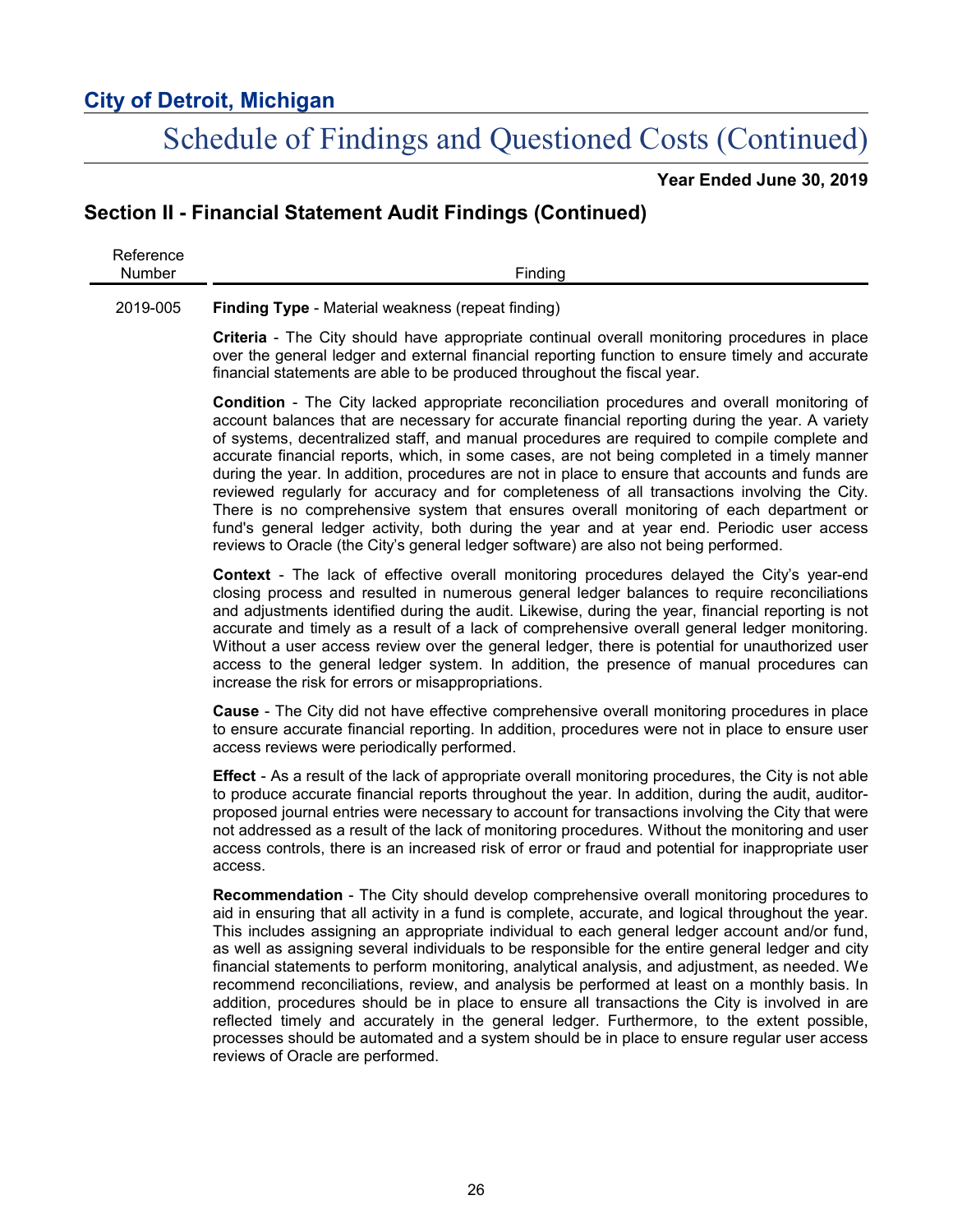# Schedule of Findings and Questioned Costs (Continued)

**Year Ended June 30, 2019**

## **Section II - Financial Statement Audit Findings (Continued)**

| Reference<br><b>Number</b> | Finding                                                                                                                                                                                                                                                                                                                                                                                                                                                                                                    |
|----------------------------|------------------------------------------------------------------------------------------------------------------------------------------------------------------------------------------------------------------------------------------------------------------------------------------------------------------------------------------------------------------------------------------------------------------------------------------------------------------------------------------------------------|
| 2019-005<br>(Continued)    | Views of Responsible Officials and Planned Corrective Actions - As part of the Audit<br>Finding Corrective Action Plan (AFCAP) project, the City will look at the root cause of journal<br>entries made following the close of the fiscal year and develop processes and reports to<br>improve reconciliation procedures and overall monitoring. The OCFO staff will systematically<br>review old appropriations, funds, and receivables to determine the proper action in accordance<br>with city policy. |
|                            | OCFO will implement procedures to review user access for all users to determine that the<br>current access is consistent with current job responsibilities and approved access.                                                                                                                                                                                                                                                                                                                            |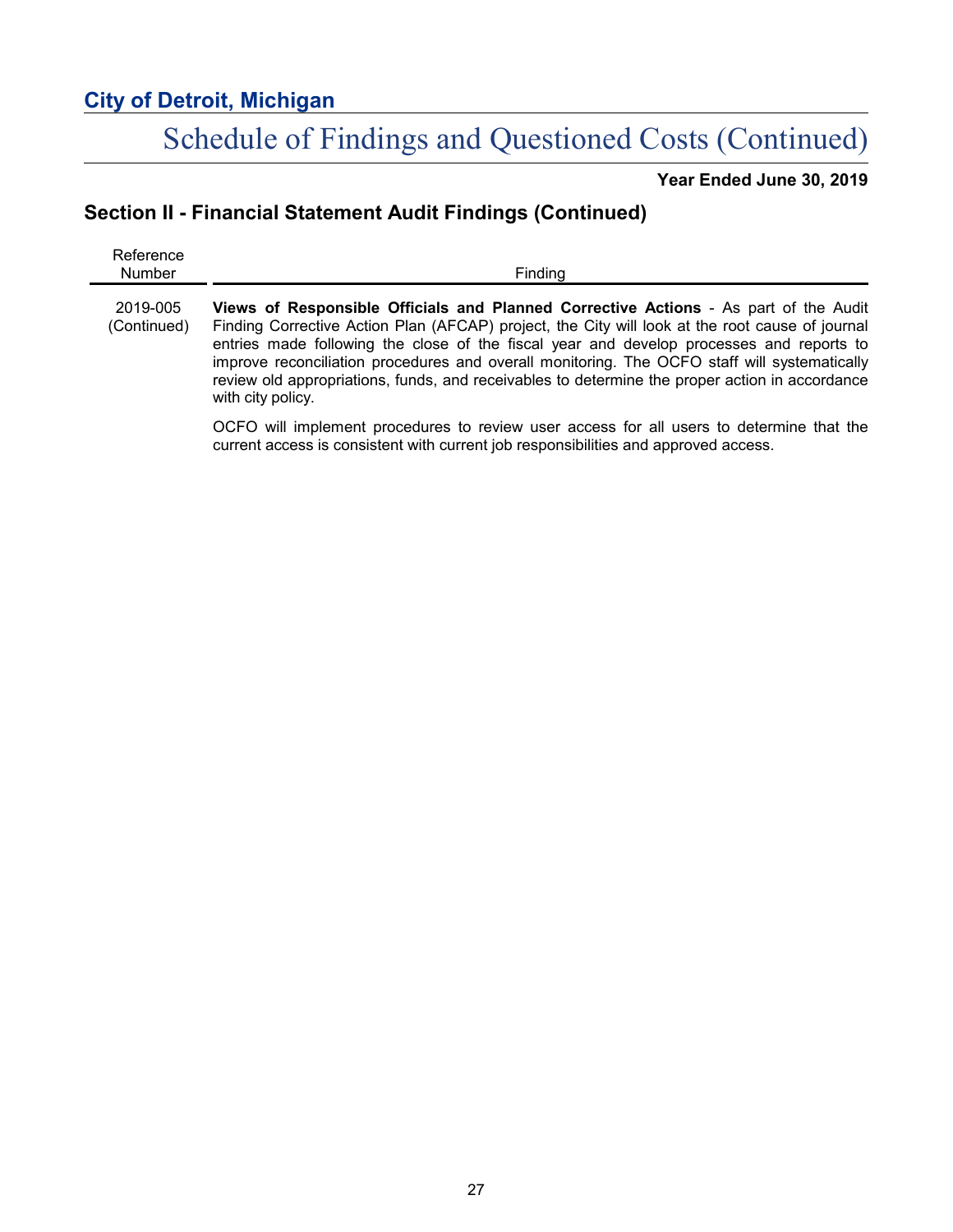L,

# Schedule of Findings and Questioned Costs (Continued)

**Year Ended June 30, 2019**

## **Section II - Financial Statement Audit Findings (Continued)**

| Reference<br><b>Number</b> | Finding                                                                                                                                                                                                                                                                                                                                                                                                                                                                                    |
|----------------------------|--------------------------------------------------------------------------------------------------------------------------------------------------------------------------------------------------------------------------------------------------------------------------------------------------------------------------------------------------------------------------------------------------------------------------------------------------------------------------------------------|
| 2019-006                   | <b>Finding Type - Material noncompliance and material weakness (repeat finding)</b>                                                                                                                                                                                                                                                                                                                                                                                                        |
|                            | Criteria - There should be a process in place to ensure that the City complies with laws and<br>regulations.                                                                                                                                                                                                                                                                                                                                                                               |
|                            | The Uniform Unclaimed Property Act (Public Act 29 of 1995) requires the Michigan Holder<br>$\bullet$<br>Transmittal Annual Report of Unclaimed Property to be submitted annually by November 1.<br>Any holder of unclaimed property who fails to file a report of unclaimed property is subject to<br>fines and penalties, as prescribed in Public Act 29 of 1995.                                                                                                                         |
|                            | Per Public Act 2 of 1968, Section 141.435 (2), states' total budgeted expenditures shall not<br>$\bullet$<br>exceed estimated revenue plus accumulated fund balance. Per Section 141.438 (3),<br>"Except as otherwise provided in Section 19, an administrative officer of the local unit shall<br>not incur expenditures against an appropriation account in excess of the amount<br>appropriated by the legislative body." In addition, all funds must have a legally adopted<br>budget. |
|                            | <b>Condition</b> - There were instances identified where the City was not in compliance with laws<br>and regulations as follows:                                                                                                                                                                                                                                                                                                                                                           |
|                            | The City has outstanding checks or liabilities recorded related to payroll, accounts payable,<br>refundable deposits, income tax, and property tax refunds that have not been escheated to<br>the State of Michigan. Many of these checks/liabilities have been outstanding for several<br>years.                                                                                                                                                                                          |
|                            | The City's final budget for certain nonmajor funds resulted in a projected deficit. There were<br>expenditures incurred against appropriations in excess of the amount appropriated by the<br>City Council. In addition, a fund required to adopt a budget did not have an approved<br>budget.                                                                                                                                                                                             |
|                            | Context -                                                                                                                                                                                                                                                                                                                                                                                                                                                                                  |
|                            | The City has recorded a liability for amounts to be escheated to the State of Michigan,<br>including estimated penalties and interest, at June 30, 2019.                                                                                                                                                                                                                                                                                                                                   |
|                            | For a certain nonmajor funds, the City's final budget resulted in a projected fund deficit, as<br>$\bullet$<br>presented in the required supplemental information. For certain appropriations, the City's<br>actual expenditures exceeded its corresponding appropriation, as presented in the notes to<br>the financial statements. The City did not have a legally adopted budget for a special<br>revenue fund.                                                                         |
|                            | <b>Cause</b> - There is no process in place to fully monitor compliance with laws and regulations<br>throughout the year.                                                                                                                                                                                                                                                                                                                                                                  |

**Effect** - The City was out of compliance with the laws and regulations identified above.

**Recommendation** - We recommend the City implement a process that identifies specific individuals responsible for identifying and monitoring applicable compliance requirements throughout the year. In addition, the City should consider filing a Voluntary Disclosure Agreement (Form 4869) when submitting escheatments to the State.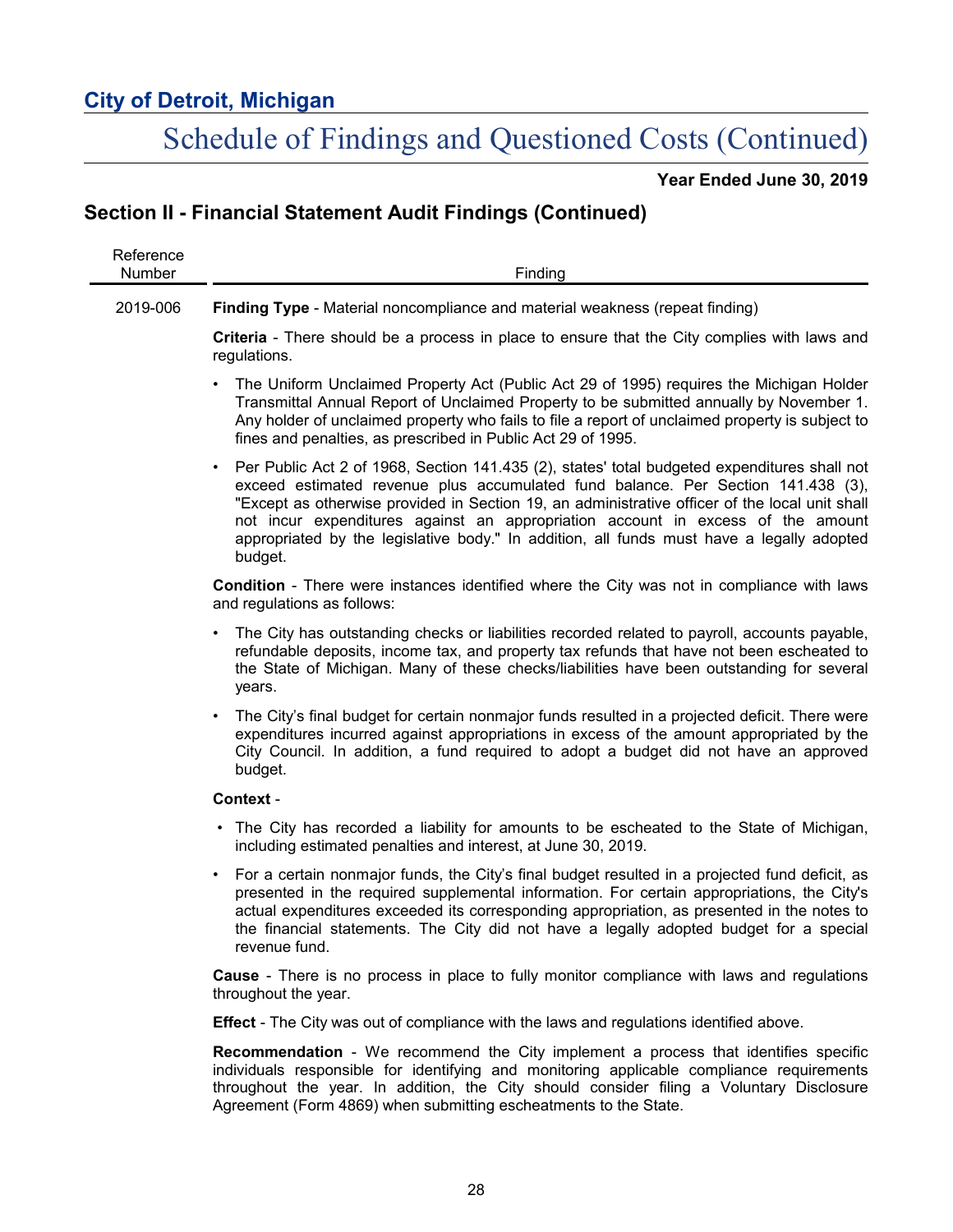# Schedule of Findings and Questioned Costs (Continued)

**Year Ended June 30, 2019**

## **Section II - Financial Statement Audit Findings (Continued)**

| Reference<br><b>Number</b> | Finding                                                                                                                                                                                                                                                                                                                                                                                                                                                                                                                                                                                                                                                                                        |
|----------------------------|------------------------------------------------------------------------------------------------------------------------------------------------------------------------------------------------------------------------------------------------------------------------------------------------------------------------------------------------------------------------------------------------------------------------------------------------------------------------------------------------------------------------------------------------------------------------------------------------------------------------------------------------------------------------------------------------|
| 2019-006<br>(Continued)    | Views of Responsible Officials and Planned Corrective Actions - As part of the AFCAP,<br>OCFO will develop, document, and implement a procedure to escheat all applicable liabilities to<br>the State of Michigan. This procedure will require escheatment to the State within the<br>appropriate amount of time to avoid incurring additional fees.                                                                                                                                                                                                                                                                                                                                           |
|                            | As part of the CFO's strategic objectives to restructure and reorganize the financial operations<br>of the City, the OCFO is preparing and reviewing monthly budget-to-actual reports and<br>appropriation status reports to monitor, mitigate, and correct such technical noncompliance with<br>the Uniform Budgeting and Accounting Act throughout the year. The OCFO is identifying and<br>correcting root causes, such as recurring payroll expenditures linked to incorrect budget<br>accounts and other recording errors. Furthermore, the OCFO is reviewing and making<br>appropriate adjustments to ensure budget and actual data are recorded and presented on a<br>consistent basis. |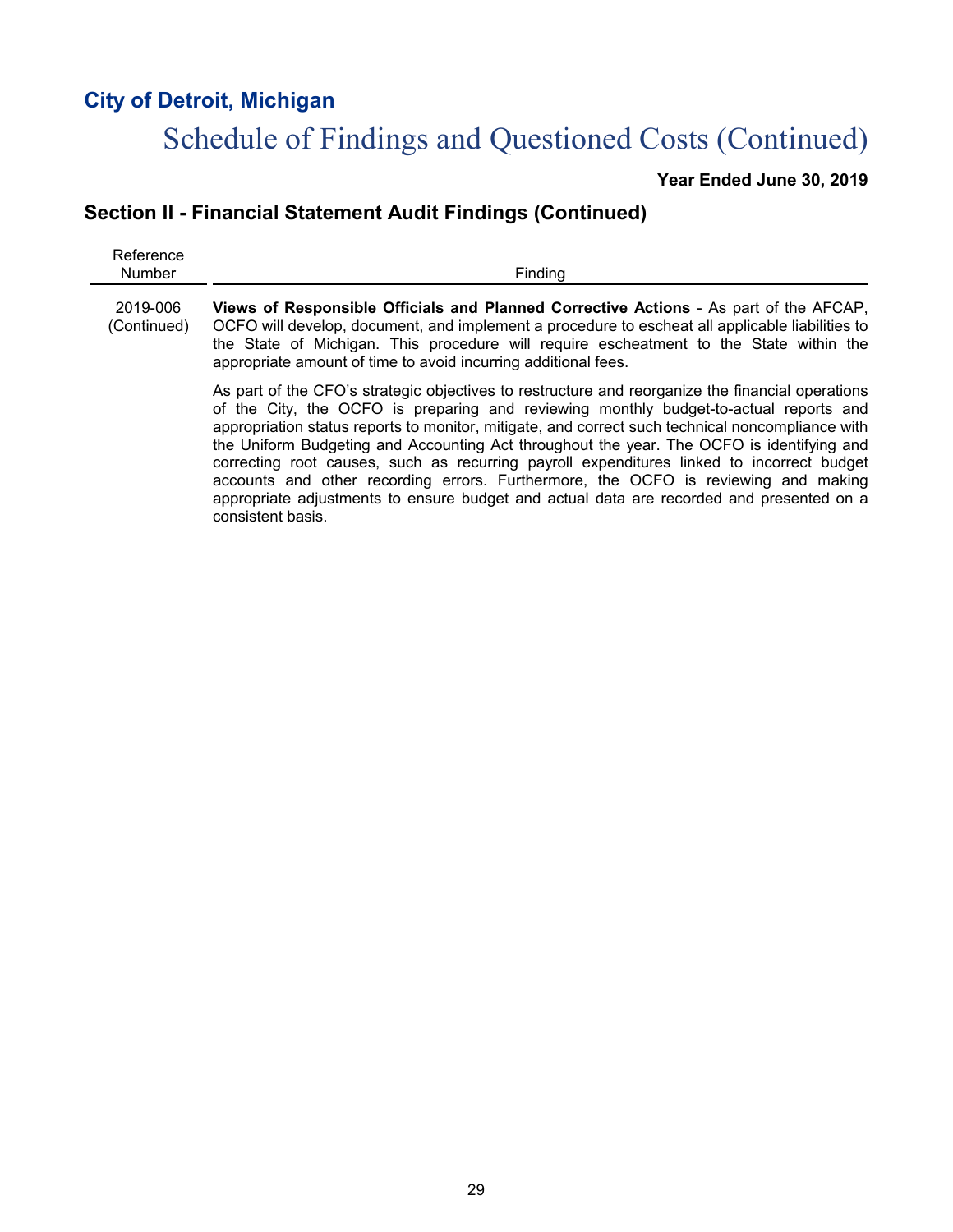# Schedule of Findings and Questioned Costs (Continued)

**Year Ended June 30, 2019**

### **Section II - Financial Statement Audit Findings (Continued)**

Reference Number Finding

#### 2019-007 **Finding Type** - Material weakness

**Criteria** - The City, Eastern Market Corporation, and the Detroit Public Library should have processes in place to all activity related to capital assets is properly recorded and reflected in the financial statements and disclosures.

**Condition** - The City and its component units do not have processes in place to effectively identify and capitalize all assets acquired during the year. In addition, the City does not have a process in place to ensure additions and disposals are properly identified and depreciation is properly calculated. The City did not have procedures in place to properly analyze and reconcile the AssetWorks inventory performed during the year to ensure adjustments were properly reflected in the City's accounting records.

**Context** - The City did not have processes in place to ensure that capital assets were properly accounted for and reported in the financial statements. The following issues were identified during the City audit: initial recording of capital assets was incomplete and did not include all assets acquired during the year, disposals were not identified, assets previously placed in service were not identified, depreciation was not properly calculated, additions identified by AssetWorks impacted capital outlay and depreciation expense misclassifications, and the AssetWorks inventory was not properly analyzed, and, as a result, assets were duplicated, recorded at incorrect amounts, and had incorrect in-service dates. In addition, there were several instances where cutoff was not proper for ongoing construction projects, resulting in the balance being understated. As a result, capital asset adjustments were identified as part of the City's external audit totaling approximately \$24 million.

### *Detroit Public Library*

The Library fixed asset subsidiary ledger did not match the audited balance from the prior year audit.

### *Eastern Market Corporation*

Eastern Market Corporation's identification of assets was off by approximately \$2.5 million, which resulted in the need to adjust accumulated deprecation and depreciation expense.

**Cause** - Procedures were not in place to ensure an effective internal review process of the capital asset activity occurred.

**Effect** - As a result of the lack of appropriate controls and procedures over capital asset recording, material journal entries were necessary to properly state year-end balances.

**Recommendation** - The City, Eastern Market Corporation, and the Detroit Public Library should develop overall monitoring procedures to ensure that all capital asset activity is reconciled to the general ledger system timely and accurately.

**Views of Responsible Officials and Planned Corrective Actions** - Through the AFCAP project, the City will review capital asset policies and procedures. If enhancements are needed to address this finding, the City will do so and then provide necessary training to staff.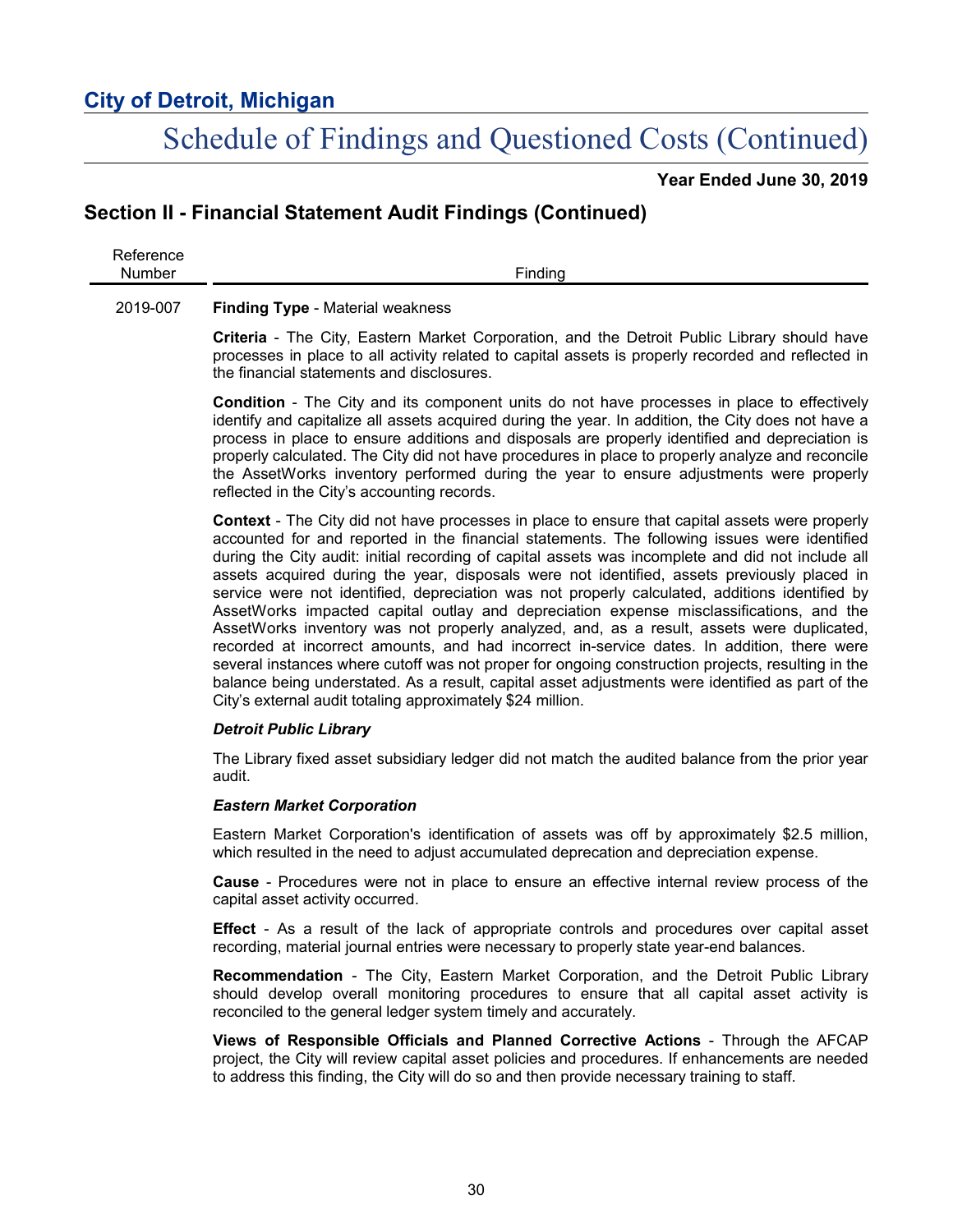# Schedule of Findings and Questioned Costs (Continued)

**Year Ended June 30, 2019**

### **Section II - Financial Statement Audit Findings (Continued)**

| Reference<br><b>Number</b> | Finding                                                                                                                                                                                                                                                                                                                                                                                                                                                                                                                                                                                                                                                                    |
|----------------------------|----------------------------------------------------------------------------------------------------------------------------------------------------------------------------------------------------------------------------------------------------------------------------------------------------------------------------------------------------------------------------------------------------------------------------------------------------------------------------------------------------------------------------------------------------------------------------------------------------------------------------------------------------------------------------|
| 2019-008                   | Finding Type - Significant deficiency                                                                                                                                                                                                                                                                                                                                                                                                                                                                                                                                                                                                                                      |
|                            | Criteria - The City should have a process in place to ensure proper reconciliation of accounting<br>information with all departments and agencies.                                                                                                                                                                                                                                                                                                                                                                                                                                                                                                                         |
|                            | <b>Condition</b> - The City did not have procedures in place to properly reconcile accounting<br>information with all departments and agencies. The City, in conjunction with the Retirement<br>Systems, did not have effective controls and processes in place to ensure the correct employee<br>and employer contributions were being made.                                                                                                                                                                                                                                                                                                                              |
|                            | During the audit for the Detroit Water and Sewer Department, we noted certain invoices from<br>the Great Lakes Water Authority were improperly included in accounts payable at year end.<br>The balances on these particular invoices were settled in the prior year as part of the bifurcation<br>and final negotiations with the Great Lakes Water Authority. The payables were flagged in the<br>system during fiscal year 2020 as closed, and, therefore, no payment would have been made<br>on them. Despite being flagged in the system as closed, the general ledger and accounts<br>payable detail were not updated to reflect the adjustment in fiscal year 2019. |
|                            | Context -                                                                                                                                                                                                                                                                                                                                                                                                                                                                                                                                                                                                                                                                  |
|                            | The City, in conjunction with the City's retirement systems (Police and Fire and General) (the<br>"Retirement Systems"), should have processes in place to verify that employer and employee<br>contributions are being made at the rates specified by the Plan of Adjustment.                                                                                                                                                                                                                                                                                                                                                                                             |
|                            | Employer contributions - The reports used to calculate the pensionable wages for<br>Component I employer contributions had calculation errors. The amount is not material, and<br>errors resulted in both overbilled and underbilled invoices.                                                                                                                                                                                                                                                                                                                                                                                                                             |
|                            | EE contributions - There were discrepancies noted between the amount of Component I<br>employee contributions withheld at the City and the amount remitted to the combined plan.<br>Also, proper procedures were not in place to verify that employees were making the correct<br>contributions, and, as a result, there were employees not making the required contribution<br>amount or, in some cases, making no contribution at all.                                                                                                                                                                                                                                   |
|                            | The auditors identified invoices to the Great Lakes Water Authority that were improperly<br>included in accounts payable at year end in the amount of \$1.5 million in the Water Fund and<br>\$2.3 million in the Sewage Disposal Fund.                                                                                                                                                                                                                                                                                                                                                                                                                                    |
|                            | <b>Cause</b> - Due to the manual process and staffing changes that took place during the year,<br>effective controls and procedures were not in place over employer and employee contributions.                                                                                                                                                                                                                                                                                                                                                                                                                                                                            |
|                            | In addition, the City does not have a formal reconciliation process in place to ensure all<br>transaction requests made by departments and agencies are properly updated in the system.                                                                                                                                                                                                                                                                                                                                                                                                                                                                                    |
|                            | <b>Effect</b> - As a result of the lack of appropriate controls and procedures over Component I<br>employer and employee contributions, there were errors in the calculation of contributions and                                                                                                                                                                                                                                                                                                                                                                                                                                                                          |

Without proper reconciliations with the departments and agencies, transactions may be recorded in the wrong time periods, resulting in the financial statements being misstated.

also discrepancies in contribution amounts received by the combined plan.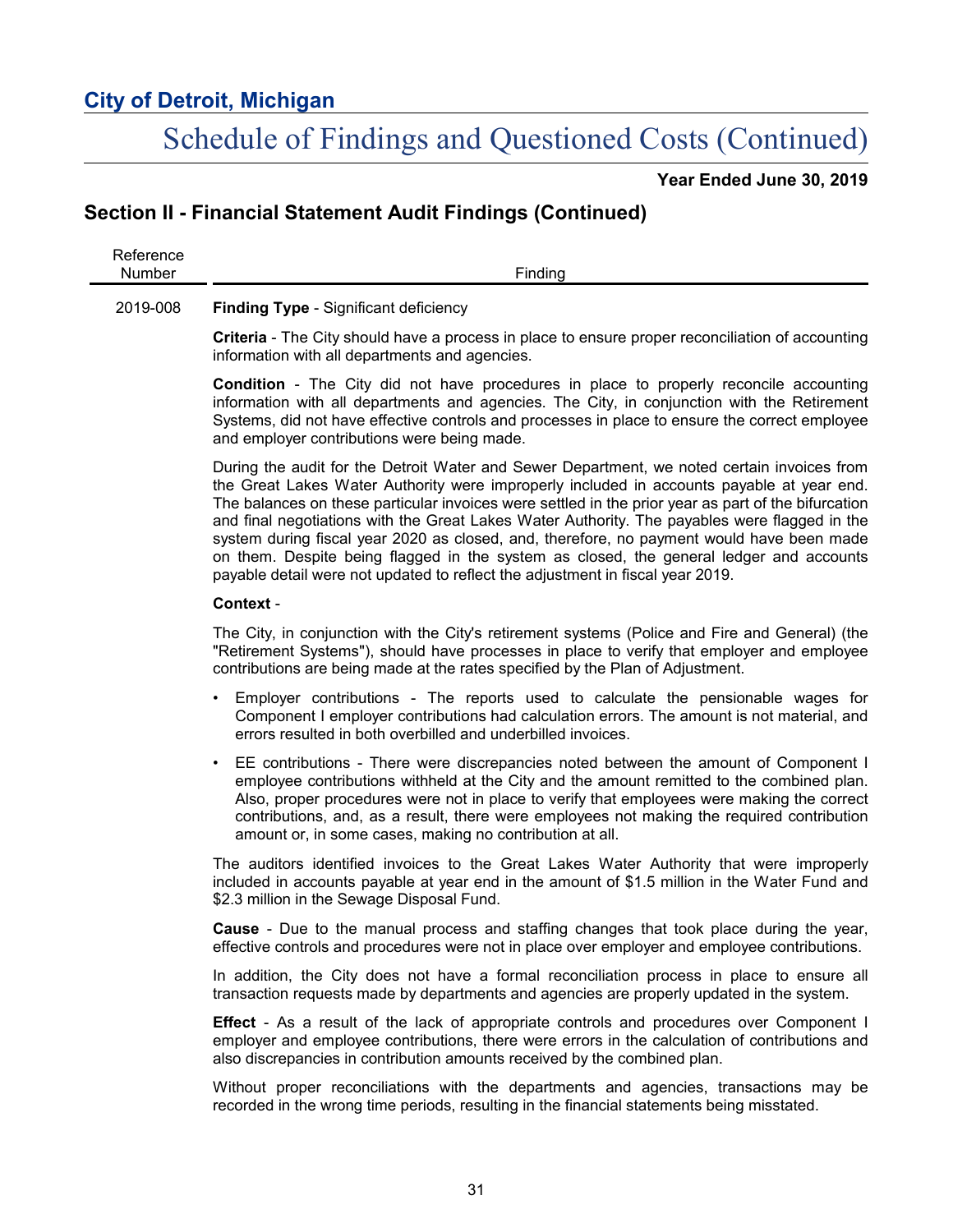# Schedule of Findings and Questioned Costs (Continued)

**Year Ended June 30, 2019**

## **Section II - Financial Statement Audit Findings (Continued)**

| Reference<br>Number     | Finding                                                                                                                                                                                                                                                                                                                                                                                                                                                                               |
|-------------------------|---------------------------------------------------------------------------------------------------------------------------------------------------------------------------------------------------------------------------------------------------------------------------------------------------------------------------------------------------------------------------------------------------------------------------------------------------------------------------------------|
| 2019-008<br>(Continued) | <b>Recommendation</b> - The City, in conjunction with the Retirement Systems, should implement<br>an effective process to verify that the correct Component I employee and employer<br>contributions were being made and that those contributions were properly remitted to the<br>appropriate plans. The City should continue to work with all departments to ensure a process is<br>implemented to accurately reconcile and record all journal entries, including year-end entries. |
|                         | Views of Responsible Officials and Planned Corrective Actions - Through the AFCAP<br>project, the City and the Retirement System will implement a process to ensure employee and                                                                                                                                                                                                                                                                                                      |

employer contributions are correct. The process will include a timely resolution process.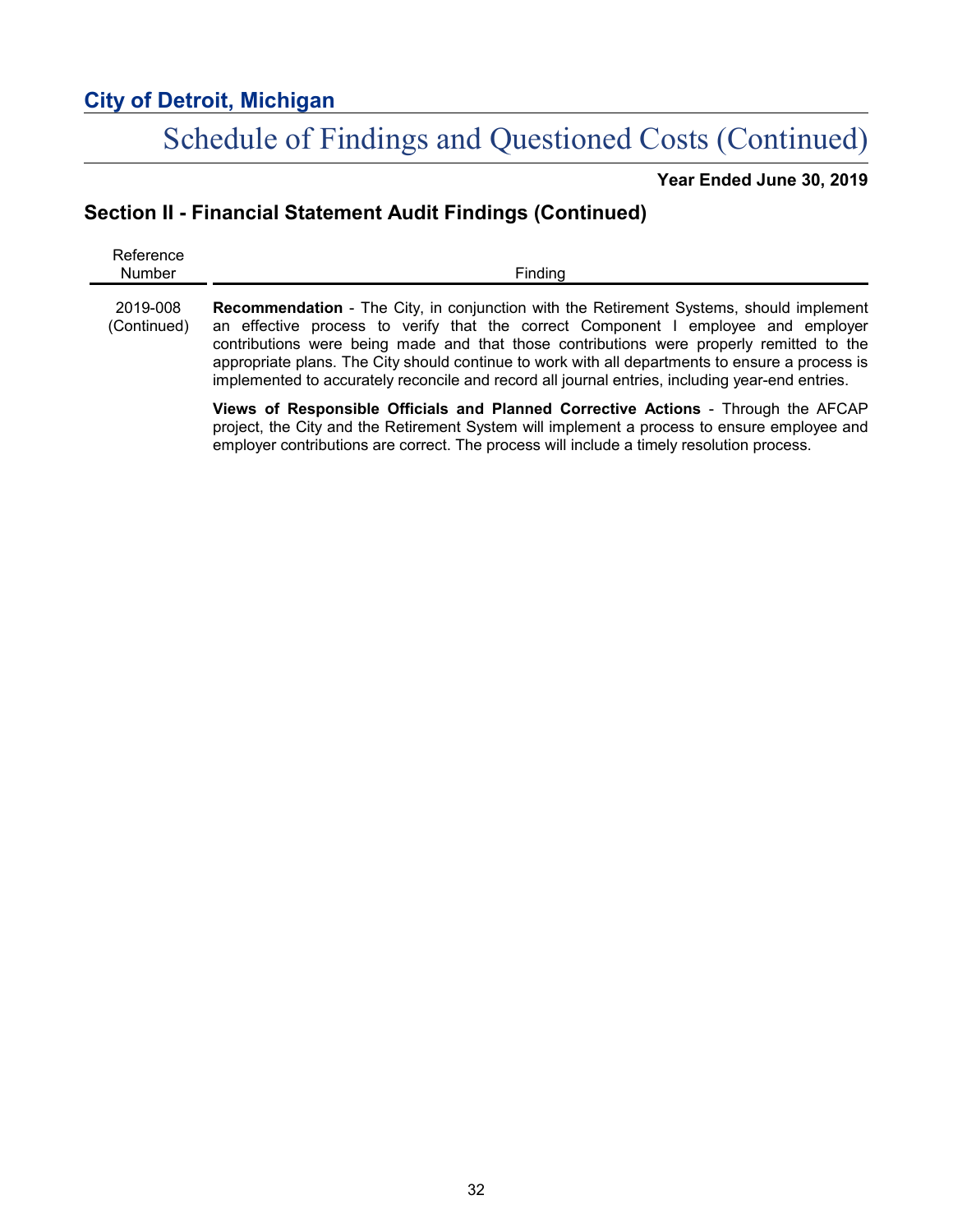# Schedule of Findings and Questioned Costs (Continued)

**Year Ended June 30, 2019**

## **Section III - Federal Program Audit Findings**

| Reference<br>Number | Finding                                                                                                                                                                                                                                                                                                                                                                                                                                                     |
|---------------------|-------------------------------------------------------------------------------------------------------------------------------------------------------------------------------------------------------------------------------------------------------------------------------------------------------------------------------------------------------------------------------------------------------------------------------------------------------------|
| 2019-009            | CFDA Number, Federal Agency, and Program Name - CFDA #16.922 - Department of<br>Justice - Equitable Sharing Program                                                                                                                                                                                                                                                                                                                                         |
|                     | Federal Award Identification Number and Year - N/A                                                                                                                                                                                                                                                                                                                                                                                                          |
|                     | Pass-through Entity - N/A - Direct funded                                                                                                                                                                                                                                                                                                                                                                                                                   |
|                     | Finding Type - Material weakness and material noncompliance with laws and regulations                                                                                                                                                                                                                                                                                                                                                                       |
|                     | <b>Repeat Finding - No</b>                                                                                                                                                                                                                                                                                                                                                                                                                                  |
|                     | <b>Criteria</b> - Section VI.A.(7) of the Department of Justice and the Department of the Treasury<br>July 2018 Guide to Equitable Sharing for State, Local, and Tribal Law Enforcement Agencies,<br>(the "Guide"), requires that the state or local participating law enforcement agency report all<br>transactions using cash-based accounting methods.                                                                                                   |
|                     | Annually agencies must submit an Equitable Sharing Agreement and Certification (ESAC),<br>which includes the agency's annual Affidavit and details an agency's receipts and expenditures<br>of equitably shared funds for both the Department of Justice and the Department of Treasury<br>Equitable Sharing Programs.                                                                                                                                      |
|                     | <b>Condition</b> - The City's fiscal year 2019 ESAC did not report the equitable sharing funds spent<br>using cash-based accounting methods.                                                                                                                                                                                                                                                                                                                |
|                     | <b>Questioned Costs - None</b>                                                                                                                                                                                                                                                                                                                                                                                                                              |
|                     | <b>Identification of How Questioned Costs Were Computed - Not applicable, reporting matter</b><br>only                                                                                                                                                                                                                                                                                                                                                      |
|                     | <b>Context</b> - The City is required to prepare and submit the ESAC, for the fiscal year ended June<br>30, 2019, to the Department of Justice using cash-based accounting methods. The equitable<br>sharing funds spent line item included \$4.4 million of expenditures, all of which were paid in<br>August 2019, i.e., subsequent to the June 30, 2019 fiscal year end. During the fiscal year ended<br>June 30, 2019, there were no expenditures paid. |
|                     | <b>Cause and Effect</b> - The City reported the expenditures on the ESAC based on when the City<br>initiated the payment process rather than when the check was available for disbursement to the<br>vendor. As a result, cash-based accounting methods were not followed for the initial ESAC<br>submission for the year ended June 30, 2019.                                                                                                              |
|                     | Prior to the issuance of the City's fiscal year 2019 single audit report, the City concluded to<br>amend the fiscal year 2019 ESAC to reduce the equitable sharing funds spent line item by \$4.4<br>million. As of the report date, the ESAC was amended; the SEFA and ESAC for the year ended<br>June 30, 2019 differ by \$4.4 million.                                                                                                                   |
|                     | <b>Recommendation</b> - We recommend that the City review its procedures and controls to ensure<br>transactions reported on the ESAC are cash based. We further recommend that a review of the<br>ESAC be established, prior to its submission, to ensure it is complete, accurate, and consistent<br>with the reporting requirement of the Guide.                                                                                                          |
|                     | Views of Responsible Officials and Corrective Action Plan - The City will implement review<br>procedures to ensure the ESAC report is accurate. The report will be amended to reflect the<br>cash basis of accounting, as required.                                                                                                                                                                                                                         |